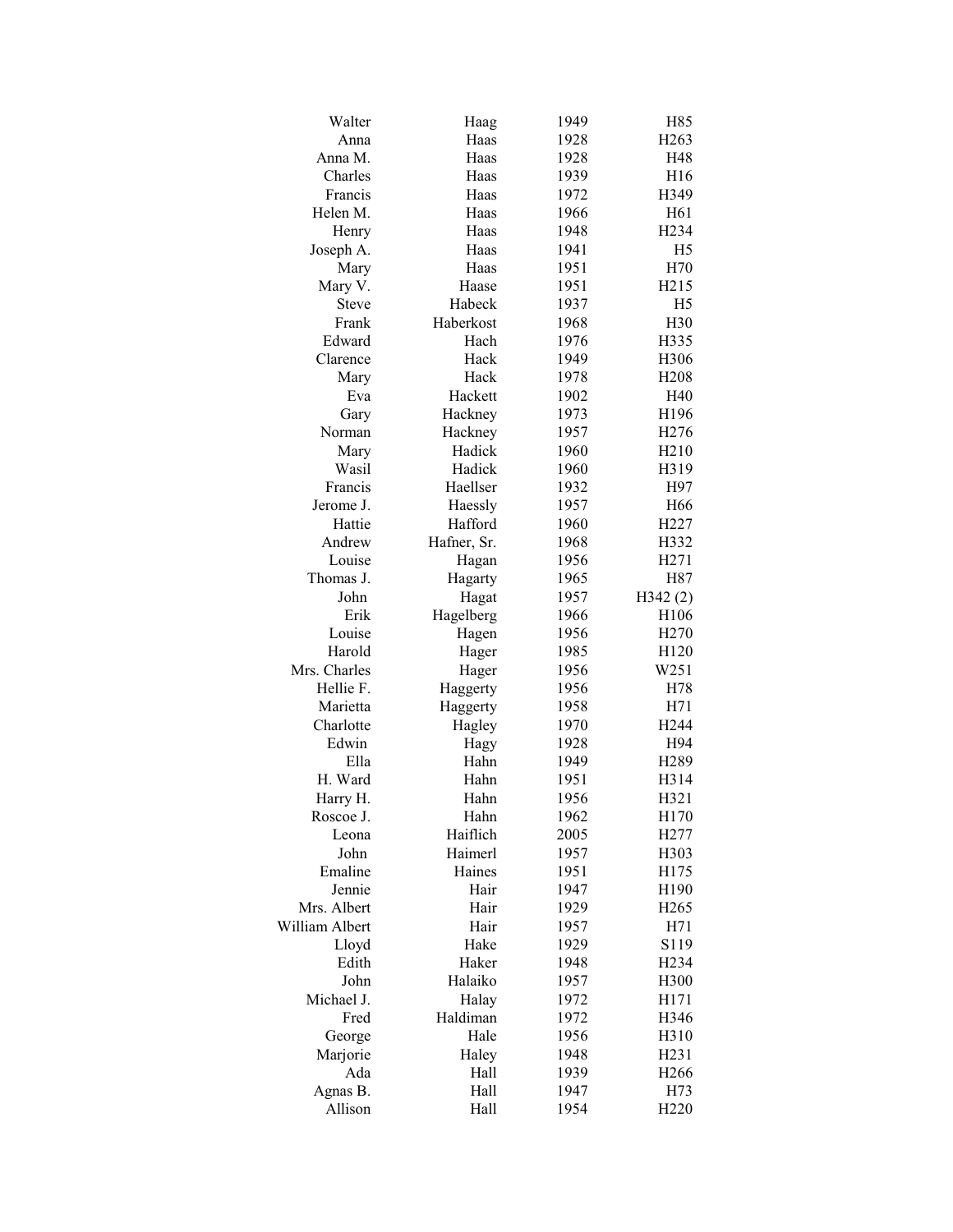| Arthur                | Hall | 1912 | H37               |
|-----------------------|------|------|-------------------|
| Arthur                | Hall | 1970 | H336              |
| Billings H.           | Hall | 1928 | H93               |
| Charles               | Hall | 1954 | H181              |
| <b>Charles Stuart</b> | Hall | 1932 | H79               |
| Cora                  | Hall | 1967 | H30               |
| Donald James          | Hall | 1930 | H <sub>242</sub>  |
| Edwin                 | Hall | 1931 | H37               |
| Elizabeth             | Hall | 1956 | H <sub>271</sub>  |
| Ellen E.              | Hall | 1921 | E93               |
| Ellsworth             | Hall | 1948 | H235              |
| Elsie                 | Hall | 1951 | H222              |
| Elverna               | Hall | 1957 | H13               |
| Emma                  | Hall | 1961 | H90               |
| Emma Gilbert          | Hall | 1931 | H189              |
| Everett               | Hall | 1951 | H <sub>269</sub>  |
| Frances               | Hall | ?    | H53               |
| Frank L.              | Hall | 1938 | H95               |
| Frederick             | Hall | 1879 | H17               |
| Gertrude              | Hall | 1951 | H175              |
| Gertrude              | Hall | 1954 | H162              |
| H. L.                 |      |      |                   |
|                       | Hall | 1954 | <b>B26</b>        |
| H.R.                  | Hall | 1949 | H236              |
| Helen                 | Hall | 1973 | H21               |
| Howard                | Hall | 1956 | H68               |
| Infant girl           | Hall | 1956 | H <sub>290</sub>  |
| J. Dana               | Hall | 1932 | H81               |
| J. Dana               | Hall | 1965 | H191              |
| James E.              | Hall | 1952 | F71               |
| Jennie                | Hall | 1976 | H51               |
| John W.               | Hall | 1970 | H22               |
| Laurie Henry          | Hall | 1968 | H30               |
| Lawrence L.           | Hall | 1962 | H <sub>29</sub>   |
| Leila J.              | Hall | 1953 | H <sub>225</sub>  |
| Leon I.               | Hall | 1964 | H87               |
| Lester O.             | Hall | 1941 | H156              |
| Lewis W.              | Hall | 1956 | H304              |
| Luman B.              | Hall | 1967 | H <sub>29</sub>   |
| Mary A.               | Hall | 1911 | H <sub>206</sub>  |
| Mary A.               | Hall | 1911 | H <sub>5</sub>    |
| Mary Ann              | Hall | 1912 | H <sub>52</sub>   |
| Mary E.               | Hall | 1948 | H152              |
| Mary E.               | Hall | 1964 | H163              |
| Mary Jane             | Hall | 1941 | H339              |
| Melvin M.             | Hall | 1950 | H164              |
| Minor T.              | Hall | 1964 | H <sub>256</sub>  |
| Moses                 | Hall | 1907 | H45               |
| Mrs. H.H.             | Hall | 1949 | H305              |
| Nellie                | Hall | 1948 | H305              |
| Nellie                | Hall | 1956 | H <sub>249</sub>  |
| Ollie                 | Hall | 1949 | H306              |
| Ollie F. Johnson      | Hall | 1949 | H <sub>2</sub> 82 |
| Pearl N.              | Hall | 1971 | H317              |
| Porter B.             | Hall | 1941 | H11               |
| Richard               | Hall | 1953 | H197              |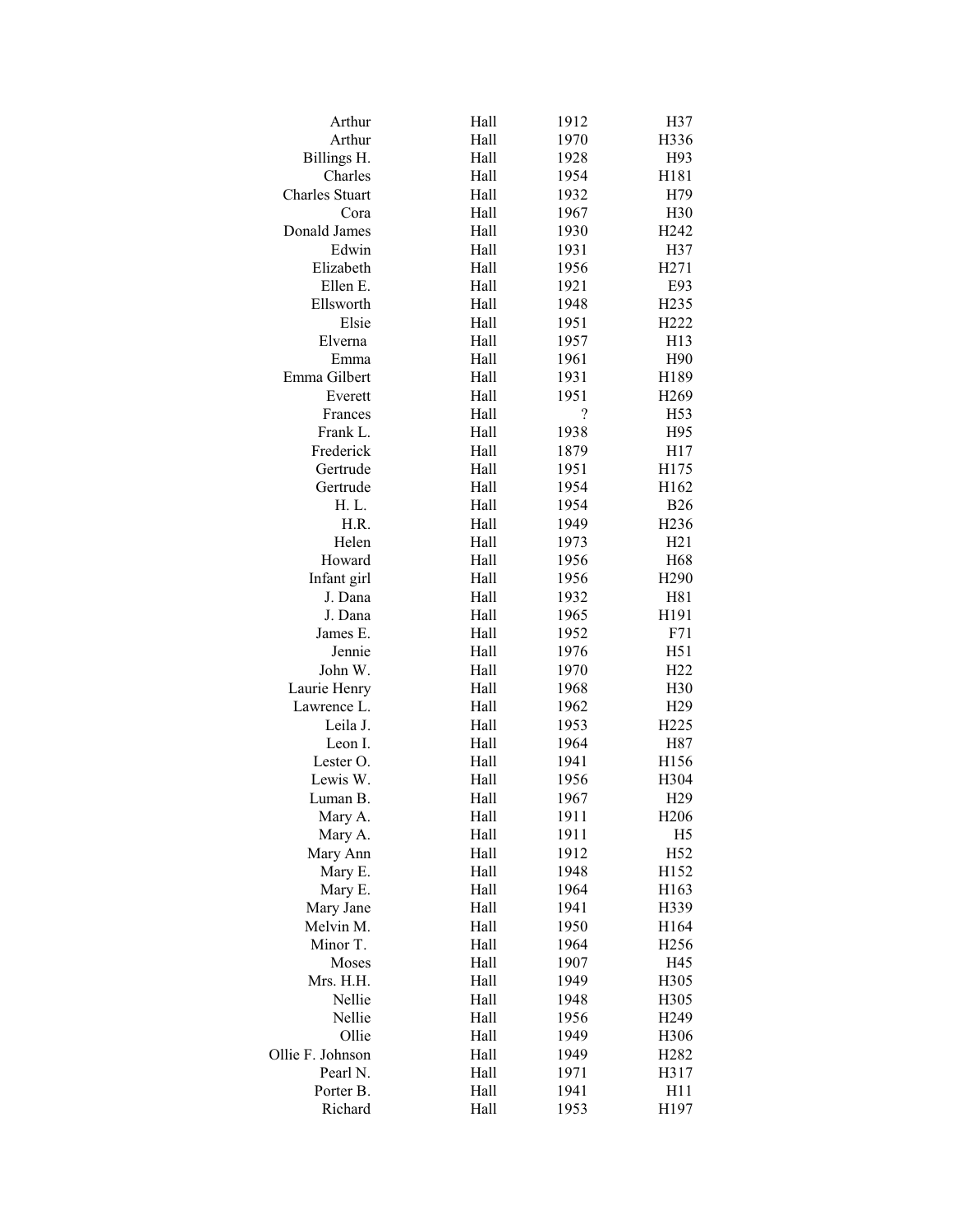| Richard          | Hall      | 1953 | H198              |
|------------------|-----------|------|-------------------|
| Robert           | Hall      | 1969 | H344              |
| Robert W.        | Hall      | 1962 | H169              |
| Van Wyatt        | Hall      | 1931 | H <sub>281</sub>  |
| Vance E.         | Hall      | 1971 | H316              |
| W. Ray           | Hall      | 1969 | H332              |
| Walter Fay       | Hall      | 1958 | H <sub>69</sub>   |
| William R.       | Hall      | 1963 | H <sub>26</sub>   |
| Woodford         | Hall      | 1971 | H316              |
| Hugo H.          | Hall, Sr. | 1962 | H <sub>256</sub>  |
| Lucy             | Halladay  | 1939 | H328              |
| Carl             | Hallberg  | 1960 | H166              |
| Addie            | Hallock   | 1957 | H <sub>2</sub> 18 |
| Anna Griffith    | Hallock   | 1948 | H <sub>2</sub> 82 |
| Beulah           | Hallock   | 1963 | H <sub>2</sub> 12 |
| Dwight           | Hallock   | 1953 | H314              |
| Earl S.          | Hallock   | 1983 | H <sub>245</sub>  |
| Gladys           | Hallock   | 1978 | H119              |
| I.W.             | Hallock   | 1907 | H122              |
| Jennie           | Hallock   | 1947 | H154              |
| June Elnore      | Hallock   | 1958 | H72               |
| R. Scott         | Hallock   | 1957 | H343              |
| Harold A.        | Hallstein | 1964 | H <sub>62</sub>   |
| Harold A.        | Hallstein | 1965 | H88               |
| Etta M.          | Halstead  | 1958 | H72               |
| F. G.            | Halstead  | 1957 | H242              |
| Frank G.         | Halstead  | 1957 | H <sub>288</sub>  |
| Ralph            | Halstead  | 1963 | H <sub>2</sub> 12 |
| Reuben           | Halstead  | 1930 | H326              |
| George           | Halt      | 1936 | H80               |
| Frank G.         | Ham       | 1970 | H <sub>209</sub>  |
| Gordon A.        | Ham       | 1960 | H88               |
| Henry W.         | Hamik     | 1941 | H341              |
| Julia            | Hamik     | 1959 | H <sub>308</sub>  |
| Peter            | Hamik     | 1958 | H129              |
| Callie           | Hamilton  | 1956 | H65               |
| Charles          | Hamilton  | 1967 | H <sub>92</sub>   |
| Elizabeth Mary   | Hamilton  | 1933 | H <sub>296</sub>  |
| Emmett           | Hamilton  | 1960 | H322              |
| Ethel C.         | Hamilton  | 1969 | H346              |
| Frances          | Hamilton  | 1948 | H155              |
| Frank            | Hamilton  | 1936 | H81               |
| H. Forney        | Hamilton  | 1970 | H167              |
| Helen B.         | Hamilton  | 1984 | H120              |
| Infant boy       | Hamilton  | 1968 | H13               |
| Jessie           | Hamilton  | 1957 | H324              |
| John D.          | Hamilton  | 1958 | H216              |
| Laura            | Hamilton  | 1952 | H161              |
| Mrs. O. A.       | Hamilton  | 1948 | H <sub>229</sub>  |
| Paxton Alan      | Hamilton  | 1969 | H345              |
| R. J.            | Hamilton  | 1930 | H186              |
| William R.       | Hamilton  | 1932 | H122              |
| William R.       | Hamilton  | 1932 | S91               |
| Bertha Elizabeth | Hamlin    | 1972 | H172              |
| Ella M.          | Hamlin    | 1935 | H325              |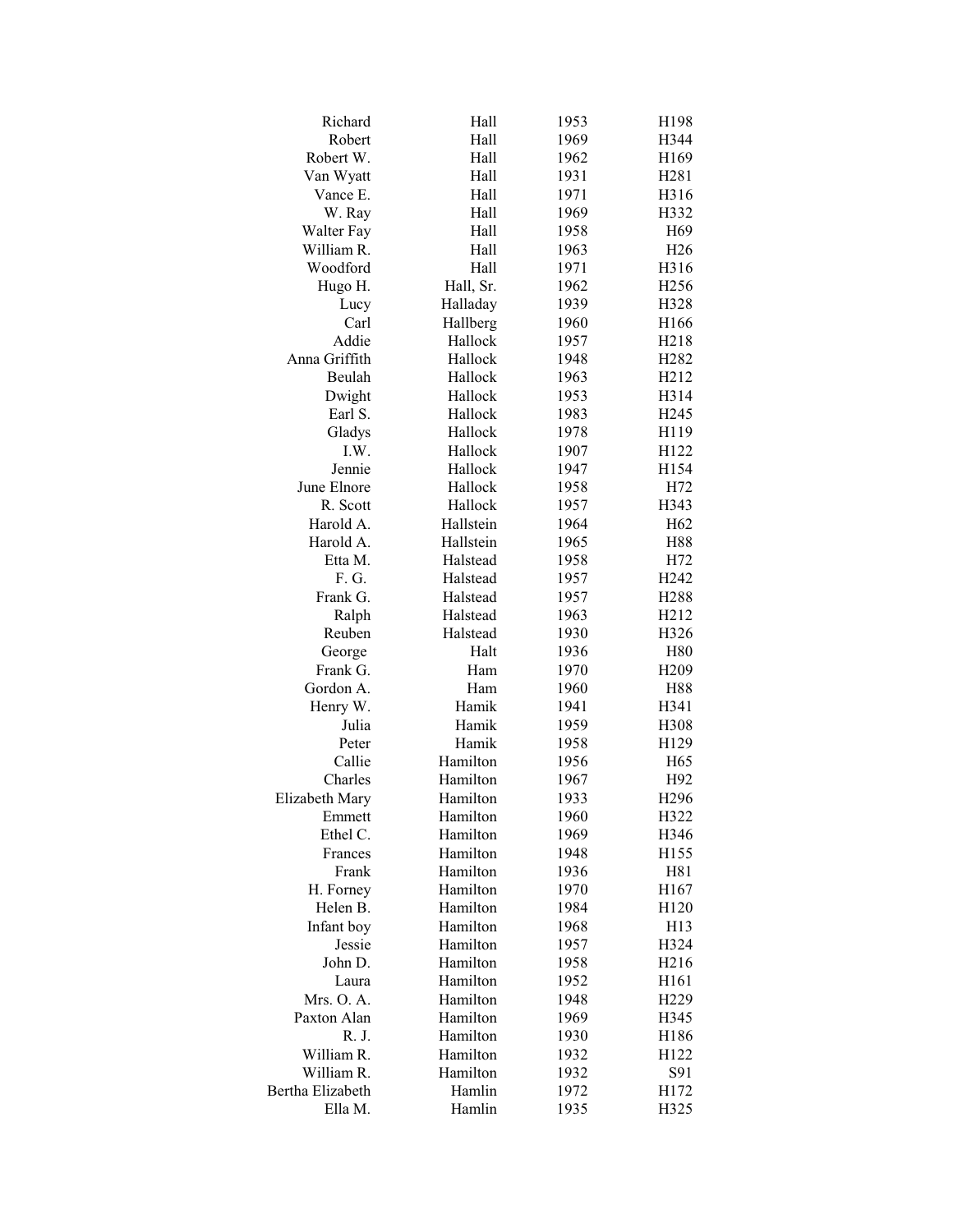| Ernest R.                     | Hamlin           | 1958 | H <sub>68</sub>  |
|-------------------------------|------------------|------|------------------|
| Harriet E.                    | Hamlin           | 1934 | H157             |
| Nellie                        | Hamlin           | 1963 | H170             |
| Mabel                         | Hamm             | 1949 | H86              |
| Ernest J.                     | Hammel           | 1957 | H303             |
| Sara "Sadie"                  | Hammel           | 1923 | H48              |
| Frank                         | Hammel, Jr.      | 2006 | H <sub>277</sub> |
| Ann                           | Hammer           | 1954 | H302             |
| <b>Stanley Joseph</b>         | Hammer           | 1946 | H86(2)           |
| William                       | Hammock          | 1953 | H181             |
| Harry                         | Hammond          | 1939 | H286             |
| Lucetta                       | Hammond          | 1932 | H97              |
| Mable                         | Hammonds         | 1969 | H331             |
| Irma                          | Hampton          | 1972 | H22              |
| Lillian                       | Hampton          | 1970 | H111             |
| Luzrba                        | Hampton          | 1949 | H73              |
| <b>Steve</b>                  | Hampton          | 1960 | H322             |
| Edward                        | Hamric           | 1961 | H <sub>62</sub>  |
| McKenzie                      | Hamrick          | 1970 | H <sub>243</sub> |
| Melvin                        | Hamrick          | 1978 | H <sub>207</sub> |
| Ida Fixler                    | Hanan            | 1948 | H231             |
| Jessie                        | Hanck            | 1959 | H161             |
| Eva                           | Hand             | 1948 | H151             |
| John P.                       | Hand             | 1963 | H115             |
|                               |                  | 2005 | <b>B253</b>      |
| <b>Buckey Joe</b><br>Frank J. | Handy<br>Handzel |      | H80              |
| Archie L.                     |                  | 1932 |                  |
|                               | Haney            | 1970 | H337             |
| Glenda Joan                   | Haney            | 1956 | H <sub>260</sub> |
| Joseph                        | Hanichak         | 1949 | H <sub>200</sub> |
| Joseph                        | Hanichak         | 1949 | H <sub>293</sub> |
| Harold                        | Haning           | 1970 | H25              |
| Anna                          | Hank             | 1960 | H317             |
| Julius                        | Hanke            | 1947 | H <sub>231</sub> |
| Emma                          | Hankee           | 1939 | H <sub>16</sub>  |
| Will                          | Hankee           | 1935 | H41              |
| Will                          | Hankee           | 1935 | H <sub>52</sub>  |
| Elizabeth                     | Hanks            | 1952 | H <sub>217</sub> |
| Mary Jane                     | Hanks            | 1912 | H17(2)           |
| Silas Eldridge                | Hanks            | 1899 | H18              |
| Alice M.                      | Hanna            | 1935 | H99              |
| Dan                           | Hanna            | 1945 | H76              |
| Dan R.                        | Hanna            | 1921 | H50              |
| Edwin                         | Hanna            | 1971 | H109             |
| Ernest                        | Hanna            | 1969 | H346             |
| Mabel                         | Hanna            | 1932 | H79              |
| Ollie M.                      | Hanna            | 1960 | H115             |
| Ruth                          | Hanna            | 1955 | H <sub>67</sub>  |
| Wililam S.                    | Hanna            | 1932 | H187             |
| Marcus                        | Hanna, II        | 1936 | H81              |
| Mrs. A. D.                    | Hannah           | 1932 | H79              |
| Donna Jean                    | Hanni            | 1947 | H153             |
| Jessie Mae                    | Hannis           | 1969 | H346             |
| Ada                           | Hannold          | 1949 | H <sub>235</sub> |
| Curtiss L.                    | Hannold          | 1941 | H <sub>236</sub> |
| Catherine                     | Hannum           | 1967 | H13              |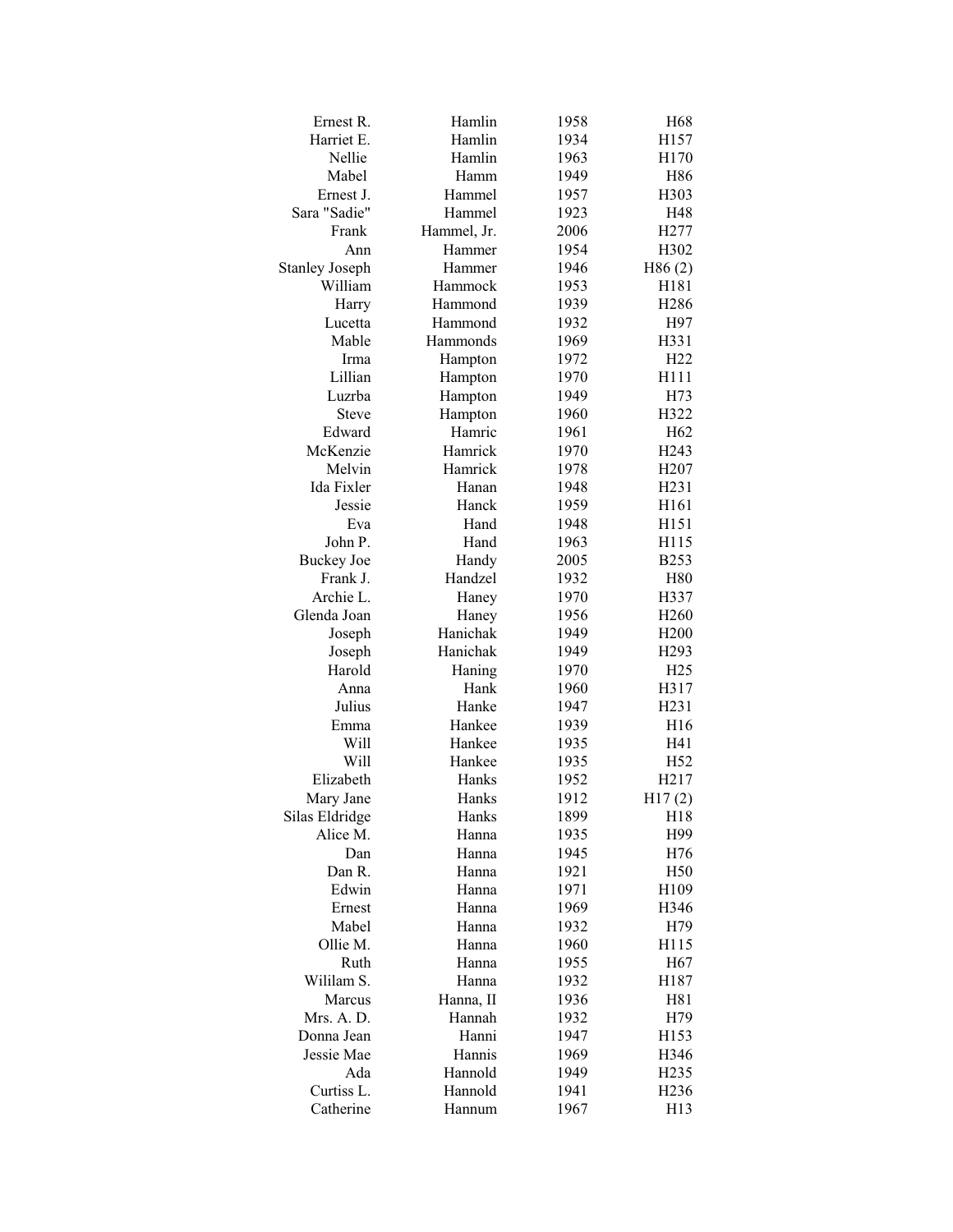| Catherine          | Hannum       | 1967 | H88               |
|--------------------|--------------|------|-------------------|
| Lawrence           | Hannum       | 1904 | H45(2)            |
| Othniel "O.E."     | Hannum       | 1889 | H45               |
| Vernon             | Hannum       | 1950 | H178              |
| Laura              | Hanselman    | 1932 | H98               |
| Gilman             | Hansen       | 1948 | H305              |
| Isabella           | Hansen       | 2005 | H <sub>292</sub>  |
| Jack H.            | Hansen       | 1969 | H116              |
| Lorraine E.        | Hansen       | 1951 | H71               |
| Lorranie E.        | Hansen       | 1951 | H72               |
| Merrill            | Hansen       | 1948 | H <sub>2</sub> 32 |
| Kathleen Diane     | Hansford     | 1951 | H65               |
| Nancy              | Hansford     | 2013 | H201-202          |
| Charles            | Hanson       | 1977 | H112              |
| Edith K.           | Hanson       | 1972 | H336              |
| Dorothy S.         | Haplea       | 1955 | H331              |
| Russell            | Harbaugh     | 1968 | H27(2)            |
| Lulu               | Harbourt     | 1955 | H118              |
| Cora A.            | Harden       | 1951 | G89               |
| Cora A.            | Harden       | 1951 | H176              |
| <b>Betty</b>       | Hardesty     | 1950 | H173              |
| John D.            | Hardesty     | 1955 | H <sub>269</sub>  |
| Maria              | Hardesty     | 1929 | H <sub>264</sub>  |
| Thomas             | Hardesty     | 1948 | H189(2)           |
| Thomas             | Hardesty     | 1948 | H <sub>6</sub>    |
| Elizabeth          | Hardman      | 1946 | H <sub>190</sub>  |
| <b>Helon Brace</b> | Hardman      | 1938 | H98               |
| Ida                | Hardman      | 1957 | H324              |
| Erwin              | Hardy        | 1947 | H <sub>251</sub>  |
| Harry Robert       | Hardy        | 1962 | H345              |
| Mary               | Hardy        | 1947 | H155              |
| Richard            | Hardy        | 2005 | H <sub>291</sub>  |
| Ruth               | Hardy        | 1959 | H180              |
| Will G.            | Hardy        | 1933 | H79               |
| Lottie             | Hare         | 1932 | H186              |
| Gilbert T          | Haren        | 2004 | H <sub>2</sub> 84 |
| Letha              | Harford      | 1961 | H116              |
| Emma               | Harger       | 1950 | H <sub>65</sub>   |
| Lyn and Barbara    | Harkcom      | 1963 | H27               |
| C.V.               | Harkcom, Sr. | 1969 | H345              |
| Earl J.            | Harker       | 1973 | H21               |
| Iona               | Harkleroad   | 1973 | H <sub>275</sub>  |
| <b>Bruce</b>       | Harlan       | 1949 | H <sub>290</sub>  |
| Daisy I.           | Harlan       | 1970 | H334              |
| Emma               | Harlan       | 1942 | H156              |
| Friend Sanford     | Harlan       | 1969 | H <sub>26</sub>   |
| Osney              | Harlan       | 1948 | H <sub>298</sub>  |
| Harry              | Harley       | 1960 | H319              |
| John A.            | Harley       | 1957 | H310              |
| <b>Betsy</b>       | Harlow       | 1960 | H319              |
| Buell L.           | Harlow       | 1973 | H172              |
| William            | Harm         | 1946 | H82               |
| Amy Lucy Simpson   | Harmon       | 1932 | H42               |
| Amy Lucy Simpson   | Harmon       | 1932 | S412              |
| B.C.               | Harmon       | 1925 | H43               |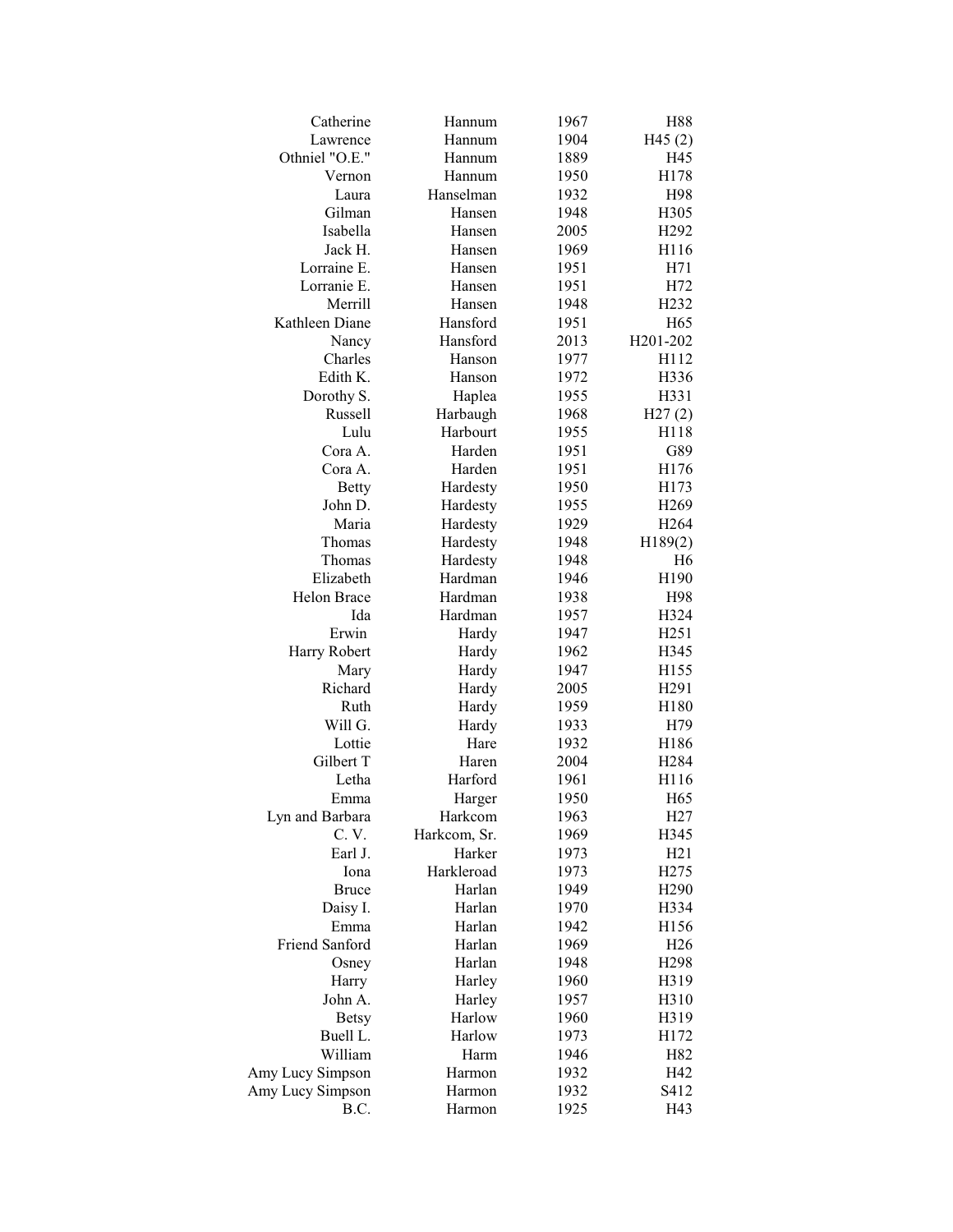| Burt C.               | Harmon | 1928  | H <sub>34</sub>   |                     |
|-----------------------|--------|-------|-------------------|---------------------|
| C.M.                  | Harmon | 1907  | H121              |                     |
| Camilla King          | Harmon | 1878  | H <sub>263</sub>  |                     |
| Carrie                | Harmon | 1932  | H241(2)           |                     |
| Carrie                | Harmon | 1932  | H <sub>266</sub>  |                     |
| Carrie M.             | Harmon | 1906  | H44               |                     |
| Charles E.            | Harmon | 1923  | H44(2)            |                     |
| Charles R.            | Harmon | 1902  | H <sub>34</sub>   |                     |
| Edith                 | Harmon | 1954  | H77               |                     |
| Edna                  | Harmon | 1949  | H <sub>2</sub> 82 |                     |
| Edna                  | Harmon | 1949  | H <sub>2</sub> 82 |                     |
| <b>Edward Charles</b> | Harmon | 1914? | H51               |                     |
| Frank                 | Harmon | 1973  | H112              |                     |
| Gilbert O.            | Harmon | 1925  | H42               |                     |
| Harry                 | Harmon | 1946  | H84               |                     |
| Joseph                | Harmon | 1950  | H <sub>254</sub>  |                     |
| Lester                | Harmon | 1929  | H323              |                     |
| Lottie                | Harmon | 1971  | H315              |                     |
| Mrs. Charles          | Harmon | 1936  | H324(2)           |                     |
| Nancy                 | Harmon | 1848  | H <sub>5</sub>    |                     |
| Olin                  | Harmon | 1959  | H <sub>272</sub>  |                     |
| Olive Ann             | Harmon | 1938  | H <sub>296</sub>  |                     |
| Orlina                | Harmon | 1947  | H <sub>252</sub>  |                     |
| Orrin G.              | Harmon | 1957  | H310              |                     |
| Wilbur                | Harmon | 1948  | H151              |                     |
| Will                  | Harmon |       | H81               |                     |
| Charles               |        | 1933  |                   |                     |
|                       | Harnar | 1971  | H114              |                     |
| Charles O.            | Harner | 1936  | H <sub>241</sub>  |                     |
| Charles Ora           | Harner | 1936  | H <sub>263</sub>  |                     |
| Mary                  | Harner | 1948  | H <sub>297</sub>  |                     |
| Robert                | Harold | 1969  | H <sub>26</sub>   |                     |
| Anna                  | Harper | 1972  | H337              |                     |
| Bertha                | Harper | 1951  | H <sub>216</sub>  |                     |
| Clyde                 | Harper | 1946  | H84               |                     |
| Clyde L.              | Harper | 1946  | H <sub>135</sub>  | missing second half |
| Donald                | Harper | 1949  | H <sub>306</sub>  |                     |
| Donald Glenn          | Harper | 1945  | T <sub>131</sub>  |                     |
| Emma                  | Harper | 1947  | H <sub>252</sub>  |                     |
| Emma                  | Harper | 1947  | H <sub>270</sub>  |                     |
| George L.             | Harper | 1958  | H <sub>258</sub>  |                     |
| Harry E.              | Harper | 2004  | H348              |                     |
| Hazel                 | Harper | 1966  | H <sub>256</sub>  |                     |
| Hazel Mae             | Harper | 1972  | H350              |                     |
| Herbert               | Harper | 1932  | H185              |                     |
| Herbert               | Harper | 1932  | H99               |                     |
| John                  | Harper | 1957  | H <sub>2</sub> 18 |                     |
| Lena                  | Harper | 1963  | H213              |                     |
| Louis                 | Harper | 1954  | H313              |                     |
| Mary                  | Harper | 1934  | H <sub>264</sub>  |                     |
| Robert J.             | Harper | 1958  | H101              |                     |
| Robert J.             | Harper | 1958  | H69               |                     |
| Stella                | Harper | 1955  | H327              |                     |
| Jacob                 | Harr   | 1877  | E83               |                     |
| Mary                  | Harr   | 1954  | H177              |                     |
| Robert                | Harr   | 1947  | H <sub>2</sub> 32 |                     |
|                       |        |       |                   |                     |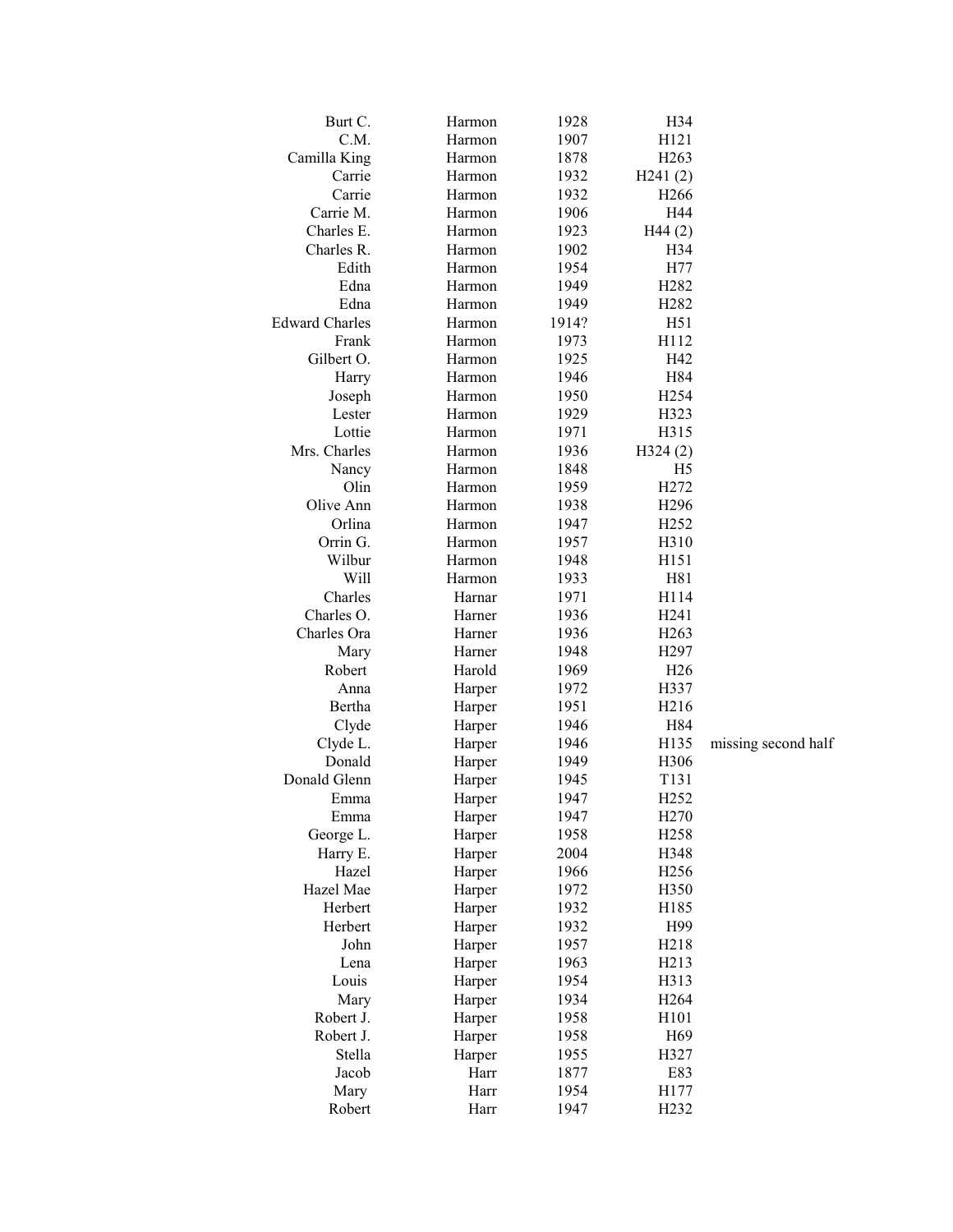| Edward R.                | Harr, Jr.        | 1950         | H <sub>250</sub>                      |
|--------------------------|------------------|--------------|---------------------------------------|
| Dan                      | Harre            | 1957         | H314                                  |
| Leon L.                  | Harre            | 1951         | H178                                  |
| Orin                     | Harrier          | 1953         | H174                                  |
| Edward                   | Harring          | 1946         | H74                                   |
| Viola                    | Harringon        | 1968         | H27                                   |
| David                    | Harrington       | 1954         | H <sub>225</sub>                      |
| Samuel                   | Harrington       | 1951         | H <sub>67</sub>                       |
| Albert                   | Harris           | 1933         | H98                                   |
| Arile I.                 | Harris           | 1945         | H84                                   |
| Christopher Columbus     | Harris           | 1953         | H197                                  |
| Dan J.                   | Harris           | 1928         | H141                                  |
| Dan J.                   | Harris           | 1928         | H93                                   |
| Daniel Scott             | Harris           | 1957         | H343                                  |
| Edgar Oswald             | Harris           | 1941         | H340                                  |
| Eleanor                  | Harris           | 1931         | H <sub>295</sub>                      |
| Ellen H.                 | Harris           | 1932         | H48                                   |
| Ellen H.                 | Harris           | 1932         | H82                                   |
| Eugene                   | Harris           | 1964         | H90                                   |
| Helen Lyntz              | Harris           | 1958         | H <sub>2</sub> 18                     |
| Jack Lee                 | Harris           | 1973         | H22                                   |
| Jennings E.              | Harris           | 1970         | H22                                   |
| Jessie                   | Harris           | 1947         | H151                                  |
| John (Jack)              | Harris           | 1971         | H315                                  |
| John H.                  | Harris           | 1948         | H <sub>297</sub>                      |
| John S.                  | Harris           | 1941         | H <sub>3</sub>                        |
|                          | Harris           |              |                                       |
| Joseph                   |                  | 1928         | H94                                   |
| Joseph                   | Harris<br>Harris | 1928<br>1962 | H94                                   |
| Joseph<br>LaVoine Martha | Harris           | 1955         | H87                                   |
|                          |                  |              | H <sub>13</sub>                       |
| Leroy<br>Leslie Irving   | Harris<br>Harris | 1933<br>1951 | H <sub>2</sub> 85<br>H <sub>216</sub> |
| Lililan                  | Harris           |              | H175                                  |
| Lucie                    | Harris           | 1952<br>1967 | H <sub>26</sub>                       |
|                          |                  |              |                                       |
| Mary M.                  | Harris<br>Harris | 1960         | H87                                   |
| Maurice                  |                  | 1973         | H <sub>109</sub>                      |
| Minnette                 | Harris           | 1974         | H <sub>108</sub><br>H116              |
| Nellie H.                | Harris           | 1967         |                                       |
| Roy J.                   | Harris           | 1955         | H68                                   |
| Sally                    | Harris           | 1957         | H <sub>242</sub><br>H82               |
| Stephen A.               | Harris           | 1942         |                                       |
| Zella                    | Harris           | 1969         | H <sub>28</sub>                       |
| Zoe B.                   | Harris           | 1957         | H312                                  |
| Cal                      | Harrison         | 1968         | H <sub>211</sub>                      |
| Cal                      | Harrison         | 1968         | H89                                   |
| James R.<br>Jennie       | Harrison         | 1983         | H <sub>2</sub> 3                      |
|                          | Harrison         | 1935         | H95                                   |
| Mattie                   | Harrison         | 1947         | H15                                   |
| Melissa                  | Harrison         | 1941         | H15                                   |
| Virginia Shilliday       | Harrison         | 1957         | H <sub>230</sub>                      |
| Joseph                   | Harrison, Sr.    | 1967         | H30                                   |
| Henry                    | Harruff          | 1969         | H <sub>227</sub>                      |
| James B.                 | Harry            | 1960         | H <sub>90</sub>                       |
| Mrs. Frank               | Harry            | 1941         | H <sub>3</sub>                        |
| Elmer                    | Harsch           | 1970         | H335                                  |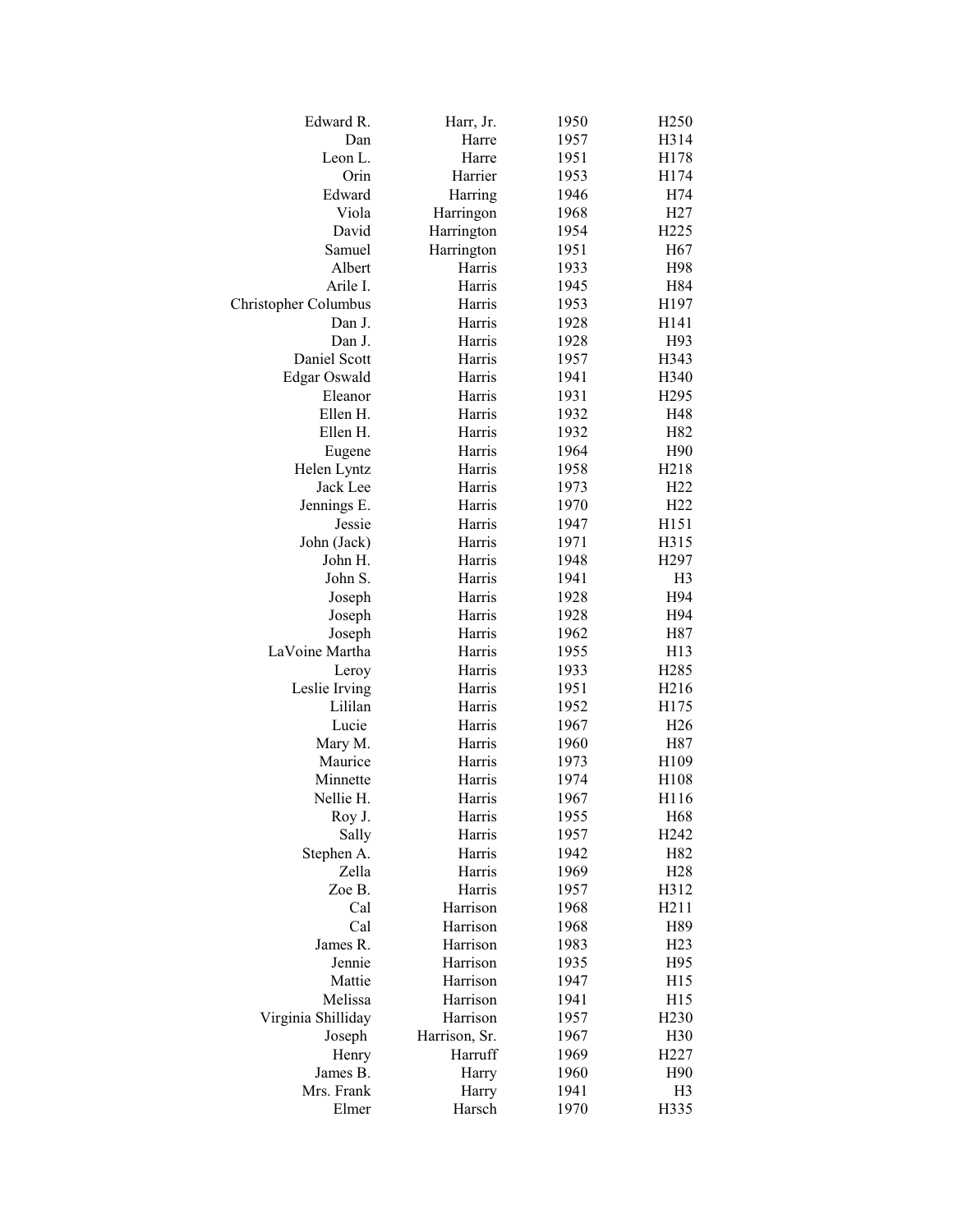|          |                                                                                                                                                                                                                                                                                                                                                                    | H <sub>256</sub>                                                                                                                                                                                                                                                                                                                         |
|----------|--------------------------------------------------------------------------------------------------------------------------------------------------------------------------------------------------------------------------------------------------------------------------------------------------------------------------------------------------------------------|------------------------------------------------------------------------------------------------------------------------------------------------------------------------------------------------------------------------------------------------------------------------------------------------------------------------------------------|
|          |                                                                                                                                                                                                                                                                                                                                                                    | H114                                                                                                                                                                                                                                                                                                                                     |
|          |                                                                                                                                                                                                                                                                                                                                                                    | H <sub>247</sub>                                                                                                                                                                                                                                                                                                                         |
|          |                                                                                                                                                                                                                                                                                                                                                                    | H <sub>269</sub>                                                                                                                                                                                                                                                                                                                         |
|          |                                                                                                                                                                                                                                                                                                                                                                    | H156                                                                                                                                                                                                                                                                                                                                     |
|          |                                                                                                                                                                                                                                                                                                                                                                    |                                                                                                                                                                                                                                                                                                                                          |
|          |                                                                                                                                                                                                                                                                                                                                                                    | H <sub>52</sub>                                                                                                                                                                                                                                                                                                                          |
|          |                                                                                                                                                                                                                                                                                                                                                                    | H166                                                                                                                                                                                                                                                                                                                                     |
|          |                                                                                                                                                                                                                                                                                                                                                                    | H <sub>272</sub>                                                                                                                                                                                                                                                                                                                         |
|          |                                                                                                                                                                                                                                                                                                                                                                    | H <sub>244</sub>                                                                                                                                                                                                                                                                                                                         |
|          |                                                                                                                                                                                                                                                                                                                                                                    | H320                                                                                                                                                                                                                                                                                                                                     |
|          |                                                                                                                                                                                                                                                                                                                                                                    | H168                                                                                                                                                                                                                                                                                                                                     |
|          |                                                                                                                                                                                                                                                                                                                                                                    | H218                                                                                                                                                                                                                                                                                                                                     |
|          |                                                                                                                                                                                                                                                                                                                                                                    | H221                                                                                                                                                                                                                                                                                                                                     |
| Hart     |                                                                                                                                                                                                                                                                                                                                                                    | H <sub>217</sub>                                                                                                                                                                                                                                                                                                                         |
| Hart     | 1906                                                                                                                                                                                                                                                                                                                                                               | H19                                                                                                                                                                                                                                                                                                                                      |
| Hart     | 1957                                                                                                                                                                                                                                                                                                                                                               | H312                                                                                                                                                                                                                                                                                                                                     |
| Hart     | 1967                                                                                                                                                                                                                                                                                                                                                               | H <sub>28</sub>                                                                                                                                                                                                                                                                                                                          |
| Hart     | 1958                                                                                                                                                                                                                                                                                                                                                               | H <sub>223</sub>                                                                                                                                                                                                                                                                                                                         |
| Hart     | 1947                                                                                                                                                                                                                                                                                                                                                               | H157                                                                                                                                                                                                                                                                                                                                     |
| Hart     | 1947                                                                                                                                                                                                                                                                                                                                                               | H73                                                                                                                                                                                                                                                                                                                                      |
| Hart     |                                                                                                                                                                                                                                                                                                                                                                    | H82                                                                                                                                                                                                                                                                                                                                      |
|          |                                                                                                                                                                                                                                                                                                                                                                    | H182                                                                                                                                                                                                                                                                                                                                     |
|          |                                                                                                                                                                                                                                                                                                                                                                    | H <sub>220</sub>                                                                                                                                                                                                                                                                                                                         |
|          |                                                                                                                                                                                                                                                                                                                                                                    | H <sub>271</sub>                                                                                                                                                                                                                                                                                                                         |
|          |                                                                                                                                                                                                                                                                                                                                                                    | H38                                                                                                                                                                                                                                                                                                                                      |
|          |                                                                                                                                                                                                                                                                                                                                                                    | H310                                                                                                                                                                                                                                                                                                                                     |
|          |                                                                                                                                                                                                                                                                                                                                                                    | H176                                                                                                                                                                                                                                                                                                                                     |
|          |                                                                                                                                                                                                                                                                                                                                                                    | H198                                                                                                                                                                                                                                                                                                                                     |
|          |                                                                                                                                                                                                                                                                                                                                                                    | H311                                                                                                                                                                                                                                                                                                                                     |
|          |                                                                                                                                                                                                                                                                                                                                                                    | H19                                                                                                                                                                                                                                                                                                                                      |
|          |                                                                                                                                                                                                                                                                                                                                                                    | H17                                                                                                                                                                                                                                                                                                                                      |
|          |                                                                                                                                                                                                                                                                                                                                                                    | H <sub>259</sub>                                                                                                                                                                                                                                                                                                                         |
|          |                                                                                                                                                                                                                                                                                                                                                                    |                                                                                                                                                                                                                                                                                                                                          |
|          |                                                                                                                                                                                                                                                                                                                                                                    | H <sub>216</sub>                                                                                                                                                                                                                                                                                                                         |
|          |                                                                                                                                                                                                                                                                                                                                                                    | H333                                                                                                                                                                                                                                                                                                                                     |
|          |                                                                                                                                                                                                                                                                                                                                                                    | H <sub>61</sub>                                                                                                                                                                                                                                                                                                                          |
|          |                                                                                                                                                                                                                                                                                                                                                                    | H84                                                                                                                                                                                                                                                                                                                                      |
|          |                                                                                                                                                                                                                                                                                                                                                                    | H <sub>250</sub>                                                                                                                                                                                                                                                                                                                         |
|          |                                                                                                                                                                                                                                                                                                                                                                    | H92                                                                                                                                                                                                                                                                                                                                      |
|          |                                                                                                                                                                                                                                                                                                                                                                    | H65                                                                                                                                                                                                                                                                                                                                      |
|          |                                                                                                                                                                                                                                                                                                                                                                    | H <sub>252</sub>                                                                                                                                                                                                                                                                                                                         |
|          |                                                                                                                                                                                                                                                                                                                                                                    | H221                                                                                                                                                                                                                                                                                                                                     |
|          |                                                                                                                                                                                                                                                                                                                                                                    | H178                                                                                                                                                                                                                                                                                                                                     |
|          |                                                                                                                                                                                                                                                                                                                                                                    | H328                                                                                                                                                                                                                                                                                                                                     |
|          |                                                                                                                                                                                                                                                                                                                                                                    | H149                                                                                                                                                                                                                                                                                                                                     |
|          |                                                                                                                                                                                                                                                                                                                                                                    | H154                                                                                                                                                                                                                                                                                                                                     |
|          | 1950                                                                                                                                                                                                                                                                                                                                                               | H179                                                                                                                                                                                                                                                                                                                                     |
| Hartlieb | 1941                                                                                                                                                                                                                                                                                                                                                               | H153                                                                                                                                                                                                                                                                                                                                     |
| Hartlieb | 1947                                                                                                                                                                                                                                                                                                                                                               | H <sub>290</sub>                                                                                                                                                                                                                                                                                                                         |
| Hartline | 1949                                                                                                                                                                                                                                                                                                                                                               | H251                                                                                                                                                                                                                                                                                                                                     |
| Hartline | 1949                                                                                                                                                                                                                                                                                                                                                               | H306                                                                                                                                                                                                                                                                                                                                     |
| Hartman  | 1934                                                                                                                                                                                                                                                                                                                                                               | H <sub>2</sub> 85                                                                                                                                                                                                                                                                                                                        |
| Hartman  | 1954                                                                                                                                                                                                                                                                                                                                                               | H <sub>225</sub>                                                                                                                                                                                                                                                                                                                         |
| Hartman  | 1978                                                                                                                                                                                                                                                                                                                                                               | H <sub>25</sub>                                                                                                                                                                                                                                                                                                                          |
|          |                                                                                                                                                                                                                                                                                                                                                                    | H91                                                                                                                                                                                                                                                                                                                                      |
|          |                                                                                                                                                                                                                                                                                                                                                                    |                                                                                                                                                                                                                                                                                                                                          |
|          | Harsch, Jr<br>Harsh<br>Harsh<br>Harsh<br>Harshman<br>Hart<br>Hart<br>Hart<br>Hart<br>Hart<br>Hart<br>Hart<br>Hart<br>Hart<br>Hart<br>Hart<br>Hart<br>Hart<br>Hart<br>Hart<br>Hart<br>Hart<br>Hart<br>Hartenstein<br>Harter<br>Harter<br>Harter<br>Harter<br>Hartle<br>Hartle<br>Hartle<br>Hartle<br>Hartley<br>Hartley<br>Hartley<br>Hartley<br>Hartley<br>Hartley | 1963<br>1974<br>1956<br>1955<br>1948<br>1920<br>1962<br>1955<br>1963<br>1960<br>1972<br>1958<br>1958<br>1951<br>1932<br>1952<br>1952<br>1951<br>1928<br>1956<br>1951<br>1953<br>1957<br>1898?<br>1923<br>1958<br>1953<br>1967<br>1964<br>1945<br>1958<br>1960<br>1955<br>1949<br>1959<br>1951<br>1955<br>1955<br>1947<br>Hartman<br>1965 |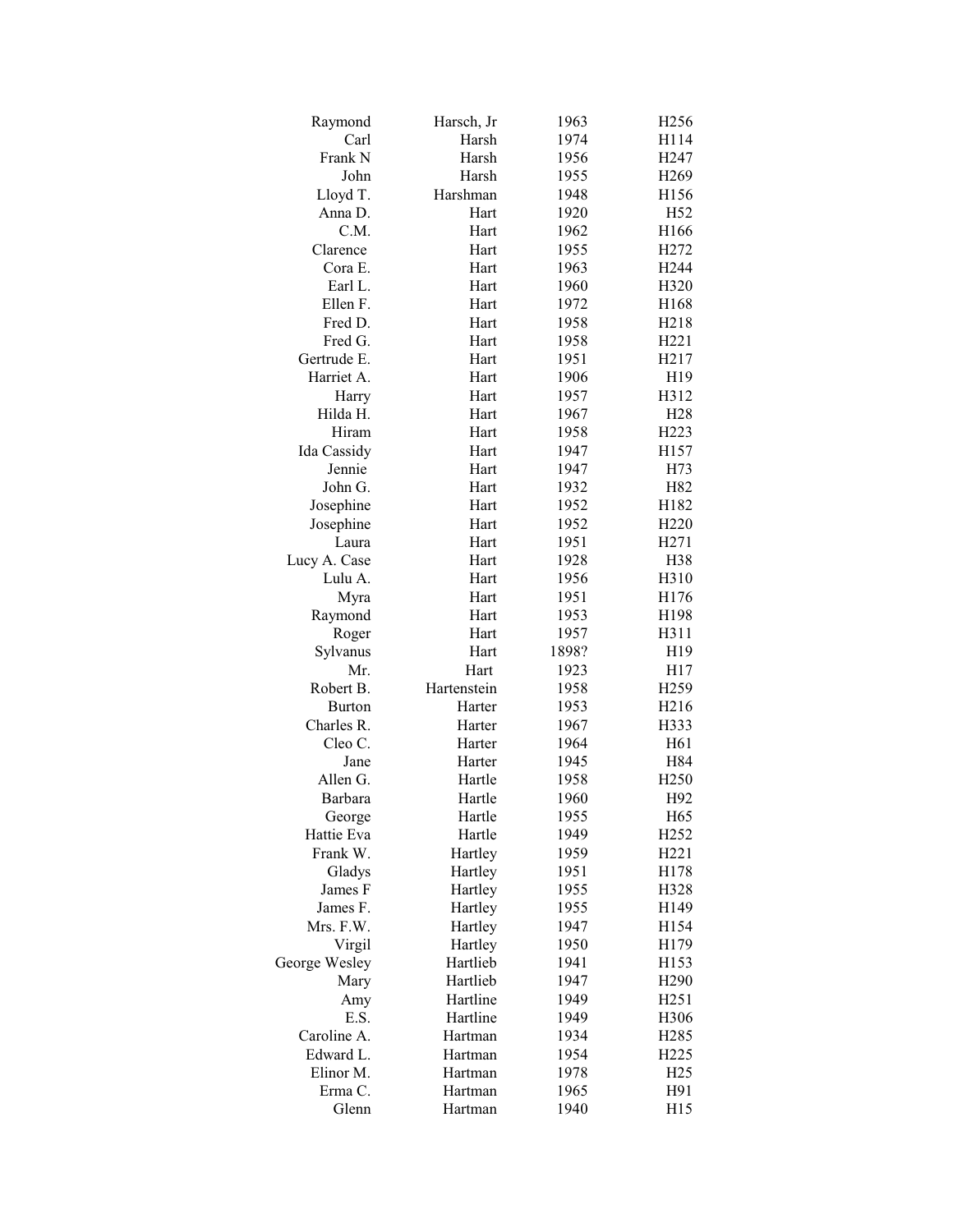| Katherine         | Hartman  | 1954 | H183              |
|-------------------|----------|------|-------------------|
| Mabel             | Hartman  | 1949 | H86               |
| Martin            | Hartman  | 1945 | H <sub>2</sub> 34 |
| Paul              | Hartman  | 1972 | H <sub>209</sub>  |
| Ruth              | Hartman  | 1953 | H <sub>226</sub>  |
| Ruth              | Hartman  | 1963 | H <sub>62</sub>   |
| Susan             | Hartman  | 1956 | H308              |
| William T.        | Hartman  | 1978 | H <sub>25</sub>   |
| Howard C.         | Hartsill | 1960 | H318              |
| Sarah             | Hartung  | 1955 | H <sub>67</sub>   |
| Max               | Hartwig  | 1971 | H109              |
| <b>Bessie</b>     | Hartzell | 1960 | H <sub>2</sub> 11 |
| Howard            | Hartzell | 1960 | H <sub>210</sub>  |
| Lucy              | Hartzell | 1972 | H108              |
| Angeline          | Harvey   | 1971 | H109              |
| Ardell M.         | Harvey   | 1954 | H226(2)           |
| Frank L.          | Harvey   | 1932 | H192              |
| Horace            | Harvey   | 1957 | H <sub>65</sub>   |
| Milton E.         | Harvey   | 1971 | H316              |
| Oraich            | Harvey   | 1947 | H340              |
| Richard           | Harvey   | 1951 | H222              |
| Viola             | Harvey   | 1965 | H344              |
| William           | Harvey   | 1967 | H107              |
| Grace E.          | Harville | 1973 | H <sub>22</sub>   |
| Judith            | Harville | 1955 | H <sub>268</sub>  |
| Abram             | Hasbrouk | 1913 | H37               |
| Josephine         | Hasbrouk | 1914 | H37               |
| Katherine         | Haska    | 1950 | H178              |
| Mike              | Haska    | 1954 | H <sub>259</sub>  |
| Charles           | Haskins  | 1951 | H175              |
| Lena H            | Hassler  | 1960 | H92               |
| Lena Hatfield     | Hassler  | 1960 | H91               |
| Virginia          | Hassler  | 1963 | H170              |
| David Bruce       | Hasson   | 1970 | H <sub>23</sub>   |
| Aubrey E.         | Hastings | 1973 | H172              |
| Mildred           | Hastings | 1954 | H <sub>2</sub> 15 |
| Adin A.           | Hatch    | 1947 | H151              |
| Charles G.        | Hatch    | 1939 | H <sub>100</sub>  |
| Elizabeth         | Hatch    | 1948 | H341              |
| Ellen             | Hatch    | 1954 | H327              |
| Lettie Edall      | Hatch    | 1937 | H <sub>296</sub>  |
| Lottie Ann        | Hatch    | 1934 | H80               |
| Louise            | Hatch    | 1935 | H323              |
| Rachel McClintock | Hatch    | 1913 | H <sub>5</sub>    |
| Carl              | Hatfield | 1957 | H343              |
| David Allen       | Hatfield | 1960 | H163              |
| Edward P.         | Hatfield | 1907 | H18               |
| Elizabeth         | Hatfield | 1949 | H <sub>293</sub>  |
| Josephine         | Hatfield | 1932 | H99               |
| Mary              | Hatfield | 1932 | H96               |
| Thankful          | Hatfield | 1878 | H18               |
| Pansy Dean        | Hathaway | 1956 | H321              |
| Alexander         | Hatrick  | 1945 | H84               |
| Lester Barton     | Hattery  | 1975 | H109              |
| Earl              | Haubert  | 1966 | H64               |
|                   |          |      |                   |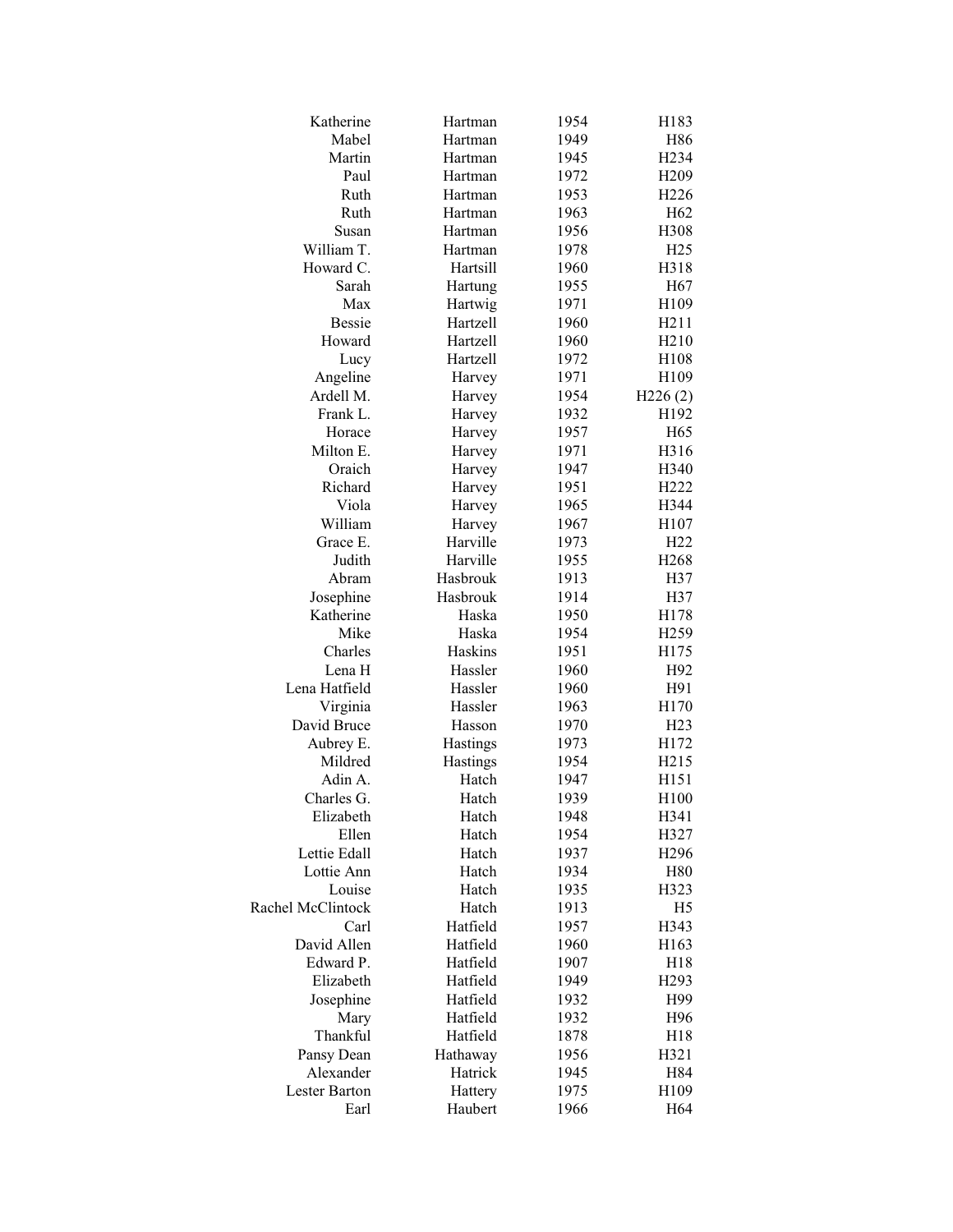| John                | Haubsleisch | 1934 | H <sub>252</sub>         |                     |
|---------------------|-------------|------|--------------------------|---------------------|
| Clifford            | Haughawout  | 1966 | H <sub>244</sub>         |                     |
| S.B.                | Haughawout  | 1946 | H86                      |                     |
| George W.           | Hauman      | 1939 | H <sub>265</sub>         |                     |
| Albert and Evelyn   | Hausch      | 1933 | H100                     |                     |
| Albert and Evelyn   | Hausch      | 1933 | H145                     |                     |
| Albert and Evelyn   | Hausch      | 1933 | H185                     | missing second half |
| Earl                | Hausch      | 1963 | H <sub>2</sub> 12        |                     |
| George              | Hausch      | 1957 | H <sub>261</sub>         |                     |
| Anna                | Hauser      | 1957 | H309                     |                     |
| Frank               | Hauser      | 1956 | H <sub>290</sub>         |                     |
| Henry S.            | Hausman     | 1948 | H <sub>251</sub>         |                     |
| Isabel              | Hausman     | 1968 | H <sub>2</sub> 12        |                     |
| John F.             | Hausman     | 1957 | H70                      |                     |
| John F.             | Hausman     | 1957 | H78                      |                     |
| Luther              | Hausman     | 1946 | H76                      |                     |
| Evelyn              | Hausteau    | 1965 | H <sub>6</sub> 3         |                     |
| Charles             | Hava        | 1954 | H307                     |                     |
| Daisy               | Haven       | 1957 | H312                     |                     |
| Harry               | Haven       | 1951 | H222                     |                     |
| Artie               | Havens      | 1956 | H <sub>268</sub>         |                     |
| Bessie B.           | Hawk        | 1964 | H116                     |                     |
| Miles E.            | Hawk        | 1960 | H166                     |                     |
|                     | Hawk        | 1953 | H182                     |                     |
| Ralph<br>William    | Hawk        | 1943 |                          |                     |
| Jessie              | Hawke       |      | H <sub>293</sub><br>H122 |                     |
|                     |             | 1937 |                          |                     |
| John H              | Hawken      | 1950 | H <sub>225</sub>         |                     |
| Leona               | Hawken      | 1971 | H316                     |                     |
| Leslie              | Hawken      | 1951 | H309                     |                     |
| Leslie              | Hawken      | 1951 | H312                     |                     |
| Linda I.            | Hawken      | 1965 | H170                     |                     |
| Grace A.            | Hawkin      | 1934 | H327                     |                     |
| Amy                 | Hawkins     | 1954 | H <sub>230</sub>         |                     |
| Chester L.          | Hawkins     | 1973 | H113                     |                     |
| Dessie Mae          | Hawkins     | 1969 | H346                     |                     |
| Glenn               | Hawkins     | 1961 | H163                     |                     |
| Glenn               | Hawkins     | 1961 | H165                     |                     |
| Katherine Hansleman | Hawkins     | 1949 | H74                      |                     |
| Louis               | Hawkins     | 1912 | H45                      |                     |
| Louis Lynn          | Hawkins     | 1912 | H40                      |                     |
| Lynn                | Hawkins     | 1908 | H45                      |                     |
| Myrtle              | Hawkins     | 1959 | H <sub>253</sub>         |                     |
| Frances H.          | Hawks       | 1960 | H <sub>63</sub>          |                     |
| A. P.               | Hawley      | 1938 | H79                      |                     |
| Asa N.              | Hawley      | 1890 | H49                      |                     |
| Erma                | Hawley      | 1982 | H120                     |                     |
| George C.           | Hawley      | 1951 | H309                     |                     |
| Ira S.              | Hawley      | 1963 | H318                     |                     |
| P.C. (Putt)         | Hawley      | 1960 | H318                     |                     |
| Catherine           | Hawn        | 1909 | H19                      |                     |
| Iva M.              | Hawn        | 1966 | H <sub>64</sub>          |                     |
| Vernon              | Hawn        | 1956 | H <sub>260</sub>         |                     |
| Guy                 | Hawthorne   | 1968 | H321                     |                     |
| Jennie              | Hawthorne   | 1929 | H <sub>242</sub>         |                     |
| George              | Hay         | 1954 | H300                     |                     |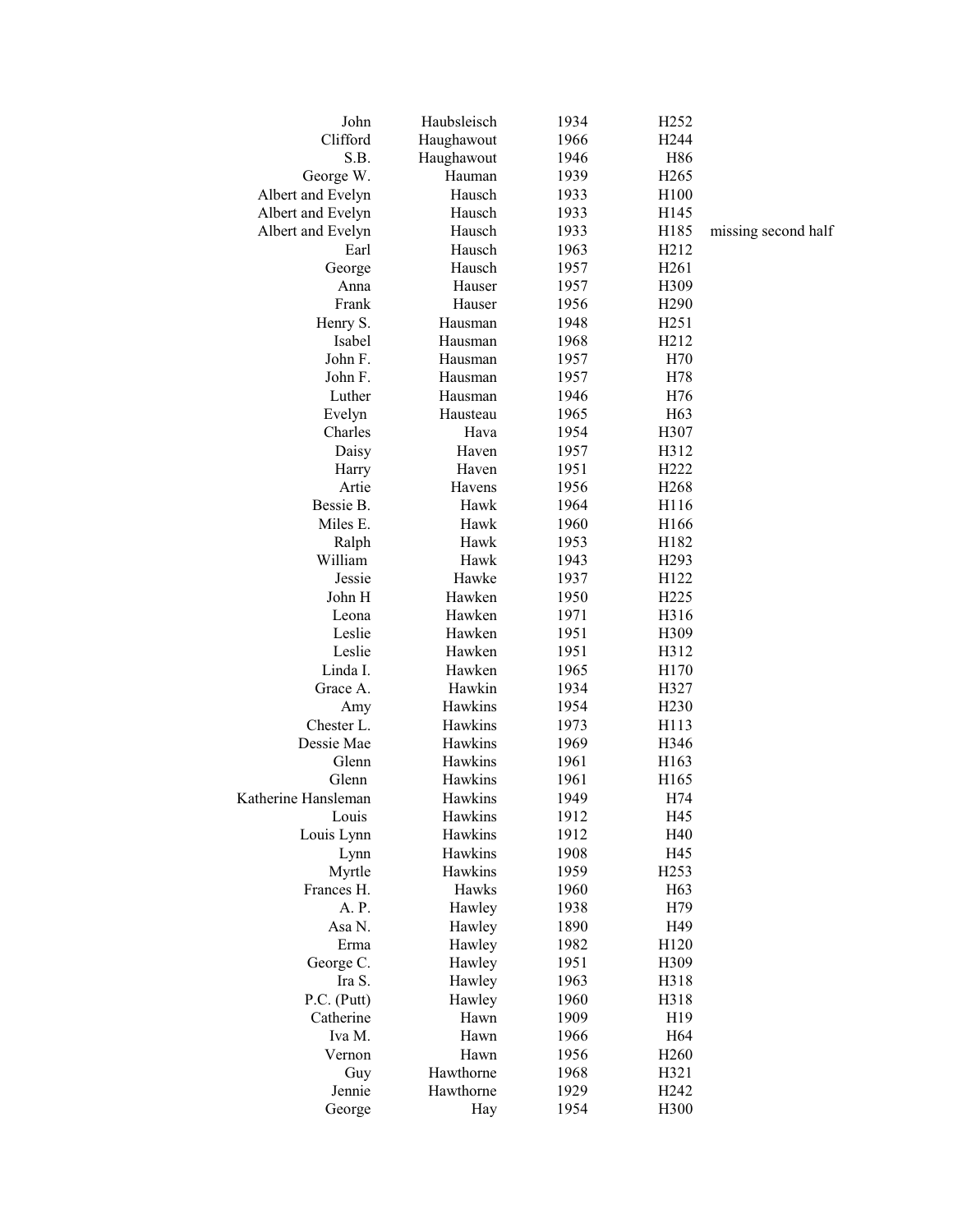| Harry S.       | Hay      | 1957 | H307              |
|----------------|----------|------|-------------------|
| Rosa           | Hay      | 1953 | H <sub>268</sub>  |
| Rosa C.        | Hay      | 1955 | H <sub>258</sub>  |
| Esther         | Hayden   | 1945 | H84               |
| John Jacob     | Hayden   | 1958 | H <sub>262</sub>  |
| LaRenda Jo     | Hayden   | 1965 | H <sub>254</sub>  |
| Emery          | Haydu    | 1960 | H322              |
| Arlie C.       | Hayes    | 1952 | H <sub>262</sub>  |
| Carmen         | Hayes    | 1941 | H117              |
| Charles        | Hayes    | 1961 | H165              |
| Charles H.     | Hayes    | 1929 | H <sub>241</sub>  |
| Edward         | Hayes    | 1928 | H <sub>295</sub>  |
| Harriet        | Hayes    | 1973 | H <sub>209</sub>  |
| Howard C.      | Hayes    | 1970 | H <sub>209</sub>  |
| L. Carl        | Hayes    | 1957 | H <sub>300</sub>  |
| Lucy           | Hayes    | 1961 | H319              |
| Margaret       | Hayes    | 1933 | H <sub>296</sub>  |
| Nelly          | Hayes    | 1969 | H <sub>30</sub>   |
| <b>Nelly</b>   | Hayes    | 1969 | H28               |
| Reed           | Hayes    | 1953 | H72               |
| Robert E.      |          | 1953 | H215              |
| Ruth E.        | Hayes    |      | H333              |
|                | Hayes    | 1967 |                   |
| Theresa Ann    | Hayes    | 1964 | H91               |
| Warren T.      | Hayes    | 1930 | H186              |
| William Ray    | Hayhurst | 2005 | H <sub>291</sub>  |
| James          | Haylett  | 1960 | H <sub>275</sub>  |
| Emily          | Haymaker | 1899 | H51               |
| John F.        | Haymaker | 1900 | H43               |
| Mary           | Haymaker | 1937 | H7                |
| Mary Olin      | Haymaker | 1937 | H339              |
| Mary Rosetta   | Haymaker | 1907 | H42               |
| Oscar F.       | Haymaker | 1907 | H46               |
| William J.     | Haymaker | 1915 | H46               |
| Eva            | Haynes   | 1947 | H <sub>270</sub>  |
| Eva Marie      | Haynes   | 1947 | H <sub>252</sub>  |
| Henry Franklin | Haynes   | 1926 | H <sub>39</sub>   |
| Hila           | Haynes   | 1932 | H187              |
| Mary Ada       | Haynes   | 1931 | H188              |
| Mary D.        | Haynes   | 1973 | H21               |
| Margaret       | Haynie   | 1949 | H86               |
| Richard        | Haynie   | 1962 | H191              |
| Patrick        | Hays     | 1940 | H <sub>3</sub>    |
| Will           | Hays     | 1954 | H180              |
| Zula           | Hays     | 1955 | H77               |
| Julia Mae      | Hazard   | 1972 | H167              |
| Brenda         | Hazel    | 1964 | H <sub>62</sub>   |
| Charles        | Hazel    | 1930 | H187              |
| Charles E.     | Hazel    | 1930 | H188              |
| Jessie         | Hazel    | 1972 | H <sub>209</sub>  |
| Earl B.        | Hazen    | 1945 | H341              |
| Olive          | Hazen    | 1928 | H <sub>263</sub>  |
| Raymond        | Hazen    | 1950 | H <sub>220</sub>  |
| Charlotte      | Head     | 1946 | H <sub>2</sub> 89 |
| Donna          | Head     | 1952 | H302              |
| Donna          | Head     | 1952 | H304              |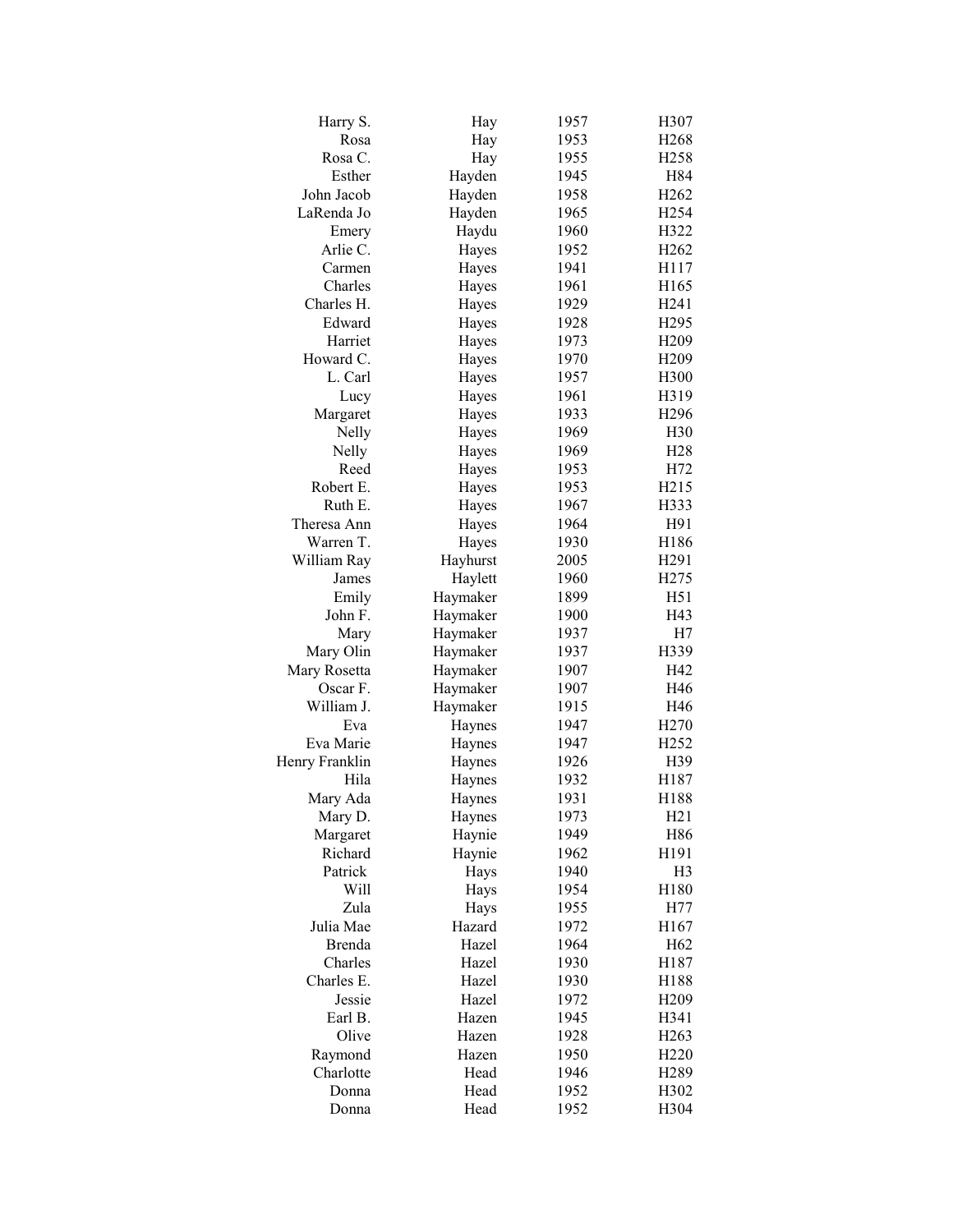| Howard                | Head        | 1963 | H212             |
|-----------------------|-------------|------|------------------|
| John K.               | Head        | 1960 | H115             |
| Johny L.              | Head        | 1953 | H180             |
| Mary Elizabeth        | Head        | 1946 | H73              |
| Mary Elizabeth        | Head        | 1946 | H75              |
| Ruby                  | Head        | 1948 | H151             |
| Ruby                  | Head        | 1948 | H152             |
| Usher                 | Head        | 1949 | H15              |
| Sara E.               | Headinton   | 1948 | H282             |
| Everett "Jake"        | Headley     | 1957 | H123-124         |
| Florence              | Headley     | 1929 | H94              |
| Hannah                | Headley     | 1958 | H162             |
| Thelma <sub>N</sub>   | Headley     | 1958 | H <sub>299</sub> |
| William J.            | Headley     | 1958 | H68              |
| Sara                  | Heads       | 1956 | H <sub>290</sub> |
| Mr. G. F.             | Heady       | 1934 | H266             |
| George I.             | Healey      | 1960 | H102             |
| George I.             | Healey      | 1960 | H63              |
| Hetty                 | Healey      | 1958 | H259             |
| Edward                | Healy       | 1955 | H328             |
| Hetty C.              | Healy       | 1958 | H <sub>260</sub> |
| James W.              | Hearn       | 1964 | H91              |
| James W.              | Hearn       | 1974 | H114             |
| Elsie V.              | Heasley     | 1960 | H322             |
| Anna Marie            | Heater      | 1957 | H242             |
| Mary "Grandma"        | Heath       | 1922 | H40              |
| Mina                  | Heath       | 1958 | H <sub>221</sub> |
| William Henry         | Heath       | 1934 | H <sub>263</sub> |
| Bobbie Jo             | Heaton      | 1968 | H <sub>60</sub>  |
| James E.              | Heber       | 1971 | H <sub>246</sub> |
| Grace                 | Heck        | 1943 | H <sub>3</sub>   |
| Floyd Lester          | Heckathorn  | 1962 | H190             |
| Maggie                | Heckathorn  | 1964 | H332             |
| Mary M.               | Heckathorn  | 1961 | H322             |
| Ralph                 | Heckathorn  | 1949 | H85              |
| Bertha                | Heckle      | 1958 | H <sub>223</sub> |
| Novalie C.            | Heckler     | 1947 | H155             |
| Harriet Fox           | Heckman     | 1972 | H349             |
| Lillie                | Heckman     | 1956 | H <sub>249</sub> |
| Lillie                | Heckman     | 1956 | H <sub>249</sub> |
| Milton                | Heckman     | 1939 | H81              |
| William Franklin      | Heckman     | 1936 | H323             |
| Grace                 | Hedden      | 1946 | H74              |
| Belvia                | Hedrick     | 1963 | H <sub>254</sub> |
| Marie                 | Hedricksen  | 1969 | H191             |
| John A.               | Heeley      | 1951 | H311             |
| Addie V.              | Heeter      | 1931 | H81              |
| Bonnie Jean           | Heeter      | 1957 | H310             |
| <b>Edward Ritchie</b> | Heeter      | 1953 | H181             |
| George E.             | Heeter      | 1959 | H314             |
| Fred A.               | Heeter, Jr. | 1975 | H335             |
| Orpha                 | Heffelmire  | 1972 | H350             |
| Edith                 | Hefferon    | 1960 | H159             |
| Maurice               | Heffley     | 1958 | H66              |
| Maurice               | Heffley     | 1958 | H78              |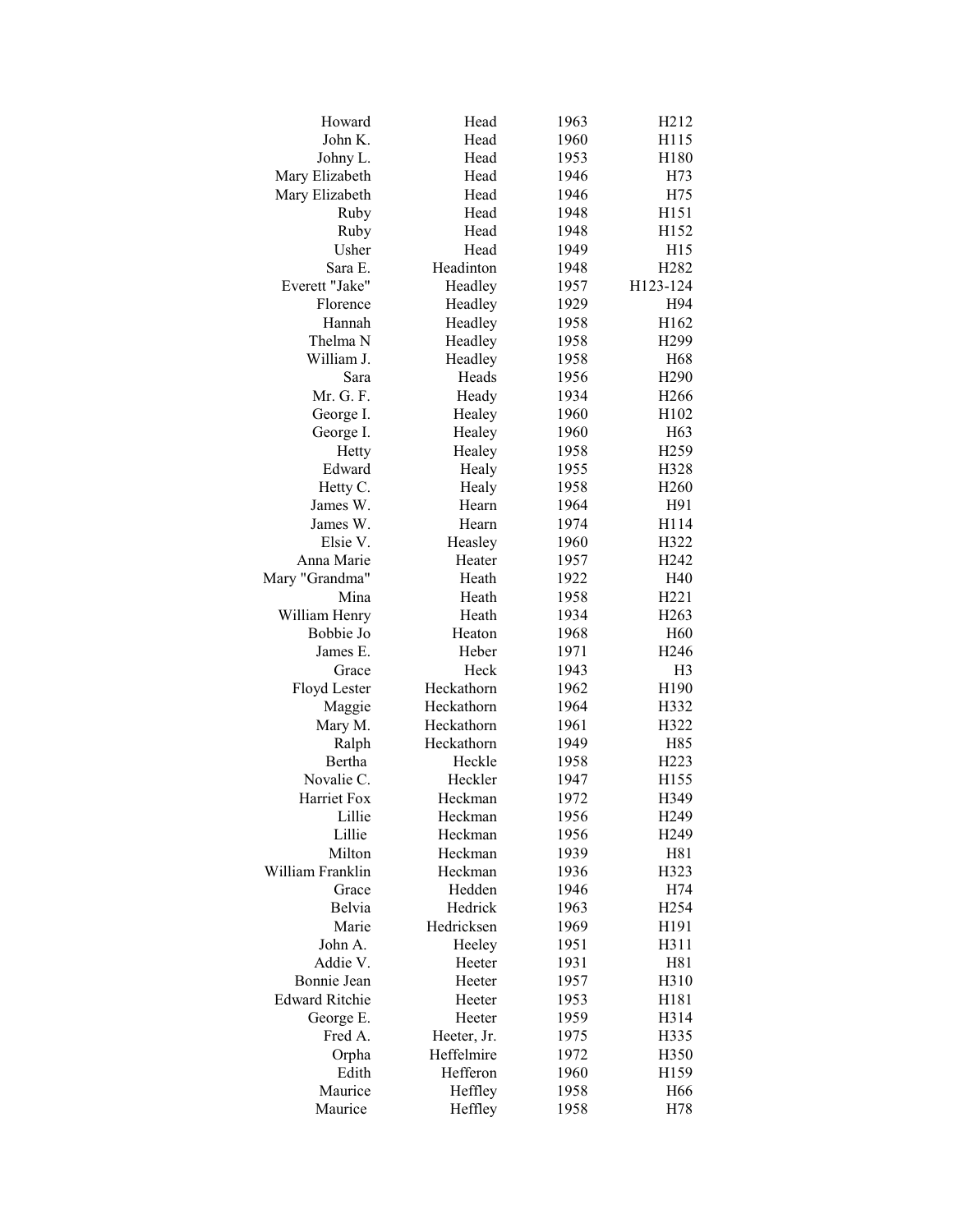| Robert        | Heffley      | 1969 | H344              |
|---------------|--------------|------|-------------------|
| William       | Heffley      | 1947 | H154              |
| Paul H.       | Hegenbarth   | 1956 | H65               |
| William C.    | Heginbotham  | 1949 | H76               |
| William G.    | Heginbotham  | 1949 | H75               |
| Ethel         | Heichel      | 1948 | H <sub>6</sub>    |
| Charles H.    | Heid         | 1964 | H <sub>61</sub>   |
| Ethel Mae     | Heid         | 1972 | H168              |
| William F.    | Heidenrich   | 1952 | H302              |
| Jennie        | Heidenriech  | 1949 | W187              |
| Mrs. L.       | Heifner      | 1937 | H325              |
| Joseph        | Heighton     | 1962 | H165              |
| Maurie        | Heighton     | 1960 | H322              |
| Viola Hoover  | Heighton     | 1932 | H188              |
| Bertha        | Heimbaugh    | 1960 | H227              |
| George V.     | Heimes       | 1931 | H122(2)           |
| George V.     | Heimes       | 1931 | H133              |
| George V.     | Heimes       | 1931 | H137-138          |
| Paul F.       | Heineking    | 1971 | H168              |
| Infant boy    | Heiney       | 1956 | H <sub>69</sub>   |
| John B.       | Heinz        | 1972 | H167              |
| Robert Wilber | Heisel       | 1969 | H <sub>2</sub> 13 |
| Abbie         | Heiser       | 1963 | H110              |
| Effie         | Heiser       | 1934 | H <sub>242</sub>  |
| Forest        | Heiser       | 1975 | H337              |
| John          | Heiser       | 1945 | H15               |
| Mary Margaret | Heiser       | 1954 | H302              |
| Orden O.      | Heiser       | 1959 | H <sub>224</sub>  |
| William       | Heiser       | 1933 | H186              |
| Adam          | Heisler      | 1955 | H <sub>267</sub>  |
| Clyde A.      | Heisler      | 1956 | H147              |
| Delbert       | Heisler      | 1948 | H151              |
| Elizabeth M.  | Heisler      | 1957 | H <sub>66</sub>   |
| George        | Heisler      | 1939 | H117(2)           |
| Henry         | Heisler      | 1956 | H <sub>267</sub>  |
| Henry         | Heisler      | 1956 | H <sub>268</sub>  |
| Katherine     | Heisler      | 1934 | H158              |
| Leila Hardin  | Heisler      | 1962 | H334              |
| Margaret      | Heisler      | 1962 | H333              |
| Paul          | Heisler      | 1967 | H115              |
| Ruth A.       | Heisler      | 1959 | H163              |
| Ruth A.       | Heisler      | 1959 | H164              |
| Robert "Yank" | Heisler, Jr. | 2017 | H31               |
| Arthur        | Helbig       | 1965 | H <sub>255</sub>  |
| Leo           | Held, Jr.    | 1950 | H177              |
| Leo           | Held, Jr.    | 1950 | H162              |
| Carmeta A.    | Heller       | 1964 | H116              |
| Ethel         | Heller       | 1967 | H90               |
| John L.       | Heller       | 1951 | H <sub>271</sub>  |
| Raymond       | Heller       | 1955 | H <sub>217</sub>  |
| W. Curtis     | Hellman      | 1959 | H300              |
| Otto H.       | Hellsten     | 1956 | H <sub>269</sub>  |
| Eleanor M.    | Hellwig      | 1959 | H <sub>299</sub>  |
| Frank         | Helmeczi     | 1944 | H155              |
| Adam          | Helming      | 1947 | H152(2)           |
|               |              |      |                   |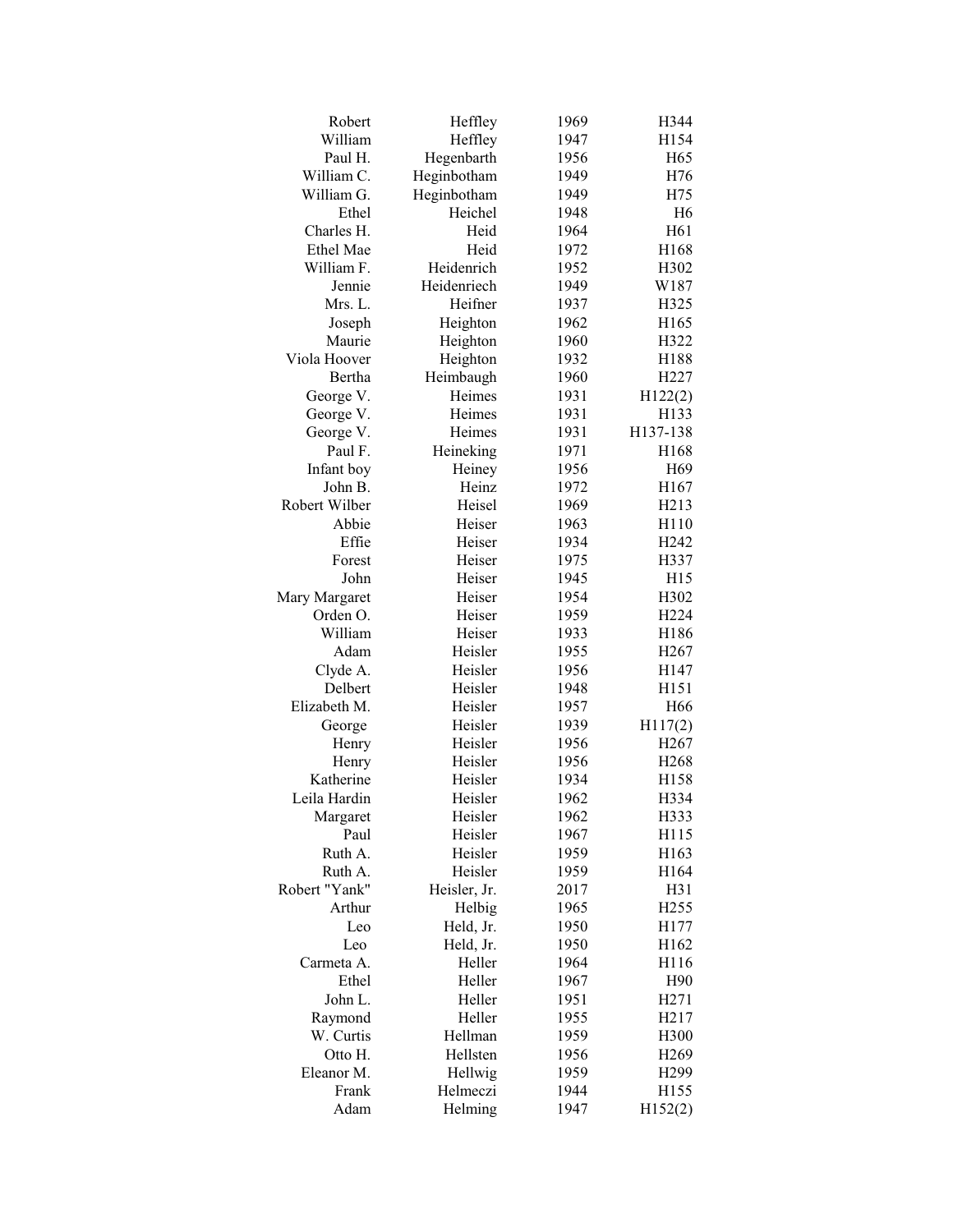| Barbara                | Helming        | 1957 | H <sub>261</sub>  |
|------------------------|----------------|------|-------------------|
| Adam                   | Helmling       | 1947 | H159              |
| Addie                  | Helmling       | 1954 | H314              |
| Addie                  | Helmling       | 1954 | H <sub>69</sub>   |
| Catherine              | Helmling       | 1951 | H175              |
| Kimberly Ann           | Helmling       | 1968 | H27               |
| Alice Agnes            | Helsel         | 1938 | H81               |
| Gertrude               | Helsel         | 1957 | H261              |
| Jesse A.               | Helsel         | 1960 | H317              |
| Nora                   | Helsel         | 1956 | H304              |
| John                   | Helsing        | 1957 | H309              |
| Joseph Paul            | Heltman        | 1943 | H <sub>9</sub>    |
| Frank                  | Helwig         | 1947 | H <sub>235</sub>  |
| Edith Irene            | Hemela         | 1969 | H331              |
| Mrs. H. R.             | Heminger       | 1939 | H117              |
| Mrs. H. R.             | Heminger       | 1939 | H81               |
| <b>Birdie</b>          | Hemmerly       | 1955 | H <sub>257</sub>  |
| Adolph                 | Hemmig         | 1958 | H59               |
| Frank                  | Hemmings       | 2004 | H <sub>291</sub>  |
| Nicholas               | Hemrich        | 1946 | H73               |
| Joseph L.              | Hemrick, Sr.   | 1967 | H333              |
| Patsy                  | Henceforth     | 1934 | H <sub>241</sub>  |
| Fred                   | Henceroth      | 1973 | H195              |
| Frederick              | Henceroth      | 1959 | H180              |
| Patricia Ann           | Henceroth      | 1934 | H242(2)           |
| Arthur                 | Henceroth, Jr. | 1929 | H143              |
| Richard L.             | Hendee         | 1963 | H <sub>256</sub>  |
| Albert                 | Hendershot     | 1932 | H189              |
| <b>Byron</b>           | Hendershot     | 1946 | H15               |
| Ada Retta              | Henderson      | 1946 | H74               |
| Carrie                 | Henderson      | 1968 | H <sub>61</sub>   |
| <b>Edwin Creal</b>     | Henderson      | 1952 | H <sub>179</sub>  |
| Ella                   | Henderson      | 1957 | H <sub>2</sub> 18 |
| Floyd                  | Henderson      | 1956 | H <sub>272</sub>  |
| Gilbert W.             | Henderson      | 1966 | H <sub>64</sub>   |
| Jacob                  | Henderson      | 1931 | H97               |
| Jacob T                | Henderson      | 1959 | H <sub>216</sub>  |
| James                  | Henderson      | 1947 | H <sub>157</sub>  |
| Laura                  | Henderson      | 1955 | H180              |
| Maude A.               | Henderson      | 1963 | H89               |
| Paul R.                | Henderson      | 1984 | H23               |
| Archie                 | Hendricks      | 1984 | H120              |
| Jessie                 | Hendricks      | 1958 | H <sub>253</sub>  |
| Irene Simmons          | Henley         | 1957 | H312              |
| Nora C.                | Henn           | 1960 | H320              |
| Catherine              | Hennigan       | 1937 | H339              |
| John A.                | Henniger       | 1958 | H72               |
| Henry                  | Hennigin       | 1939 | H <sub>263</sub>  |
| Henry                  | Hennigin       | 1939 | H <sub>264</sub>  |
| Mrs. Josiah            | Hennon         | 1941 | H156              |
| Alexander              | Henry          | 1941 | H306              |
| Charles A.             | Henry          | 1982 | H171              |
| Charles E.             | Henry          | 1906 | H121              |
| <b>Charles Francis</b> | Henry          | 1928 | H48               |
| Clyde G.               | Henry          | 1952 | H <sub>253</sub>  |
|                        |                |      |                   |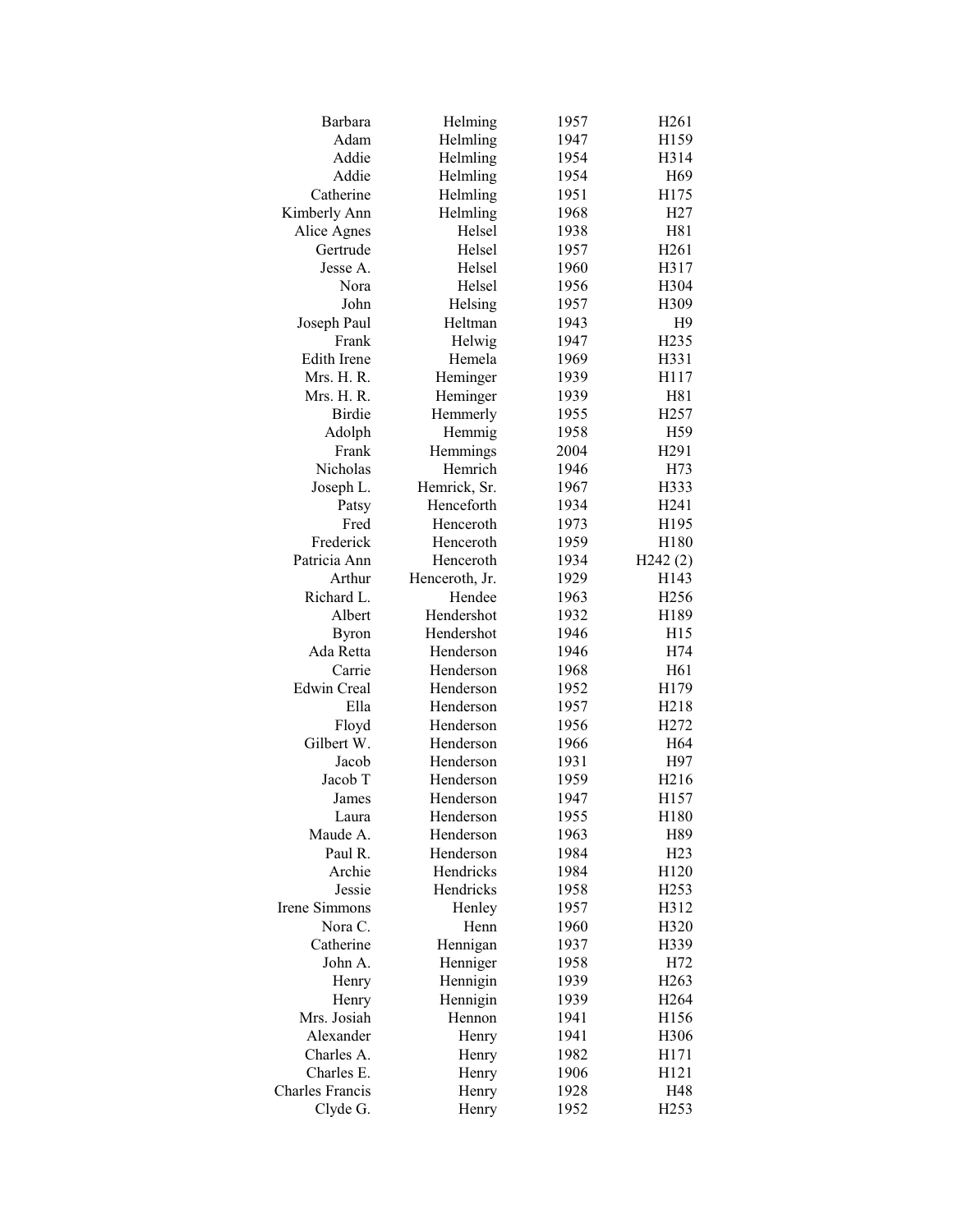| Evelyn            | Henry        | 1978 | H <sub>207</sub>  |
|-------------------|--------------|------|-------------------|
| Frederick A.      | Henry        | 1949 | H85               |
| J.D.              | Henry        | 1969 | H191              |
| John              | Henry        | 1947 | H <sub>3</sub>    |
| John E.           | Henry        | 1972 | H <sub>230</sub>  |
| Minnie            | Henry        | 1949 | H <sub>290</sub>  |
| Nelle             | Henry        | 1957 | H324(2)           |
| Wilda May         | Henry        | 1970 | H114              |
| George E.         | Hensel       | 1970 | H111              |
| George Edward     | Hensel       | 1970 | H112              |
| J. E.             | Henshaw      | 1938 | D138              |
| Herman            | Hensley      | 1950 | H184              |
| Lenna             | Hensley      | 1957 | H13               |
| Rebecca           | Hensley      | 1956 | H <sub>262</sub>  |
| Wilhemine         | Henting      | 1963 | H <sub>165</sub>  |
| Clifton and Alice | Hentz        | 1935 | H323              |
| Joseph            | Hentz        | 1948 | H <sub>229</sub>  |
| Martha            | Hentz        | 1957 | H67               |
| Mary              | Hentz        | 1934 | H159              |
| Barbara           | Henzel       | 1962 | H190              |
| Charlotte         | Hepburn      | 1973 | H21               |
| M. Kenneth        | Hepburn      | 1957 | H <sub>268</sub>  |
| Edna Hess         | Hepler       | 1972 | H350              |
| Walter R.         | Hepner       | 1960 | H115              |
|                   |              |      |                   |
| Henry             | Heppberger   | 1955 | H327              |
| Retta             | Heppberger   | 1947 | H153(2)           |
| Virginia          | Heppberger   | 1969 | H331              |
| Reinhard          | Herald       | 1940 | H117              |
| Belle             | Herbert      | 1958 | H <sub>223</sub>  |
| Henry             | Herbert      | 1959 | H <sub>253</sub>  |
| Merril            | Herbert      | 1907 | H <sub>38</sub>   |
| Jessie            | Herbertson   | 1959 | H <sub>163</sub>  |
| Thomas            | Herbertson   | 1946 | H156              |
| Andrew            | Hercheck     | 1933 | H <sub>295</sub>  |
| Therezia          | Herczog      | 1970 | H196              |
| Norton M.         | Herd         | 1947 | H <sub>3</sub>    |
| John B.           | Hergerroeder | 1955 | H118              |
| Everett and Ezra  | Heriff       | 1906 | H <sub>121</sub>  |
| Everett and Ezra  | Heriff       | 1906 | H325              |
| Ira L.            | Heriff       | 1913 | H54               |
| Alfred            | Heritage     | 1958 | H68               |
| Fred              | Heritage     | 1954 | H173              |
| James             | Heritage     | 1971 | H113              |
| Mamie Esther      | Heritage     | 1970 | H110              |
| Fred              | Herman       | 1934 | H157              |
| Fred              | Herman       | 1934 | H189              |
| John              | Hermann      | 1935 | H82               |
| Jason             | Hernandez    | 2010 | H127              |
| Samuel            | Herner       | 1941 | H117              |
| Loyd L.           | Hernley      | 1973 | H <sub>25</sub>   |
| Earl F.           | Herr         | 2005 | H <sub>2</sub> 84 |
| Golda             | Herr         | 1953 | H <sub>69</sub>   |
| Mary              | Herr         | 1970 | H <sub>207</sub>  |
| Ida               | Herren       | 1962 | H <sub>62</sub>   |
| Burke C.          | Herrick      | 1905 | H38               |
|                   |              |      |                   |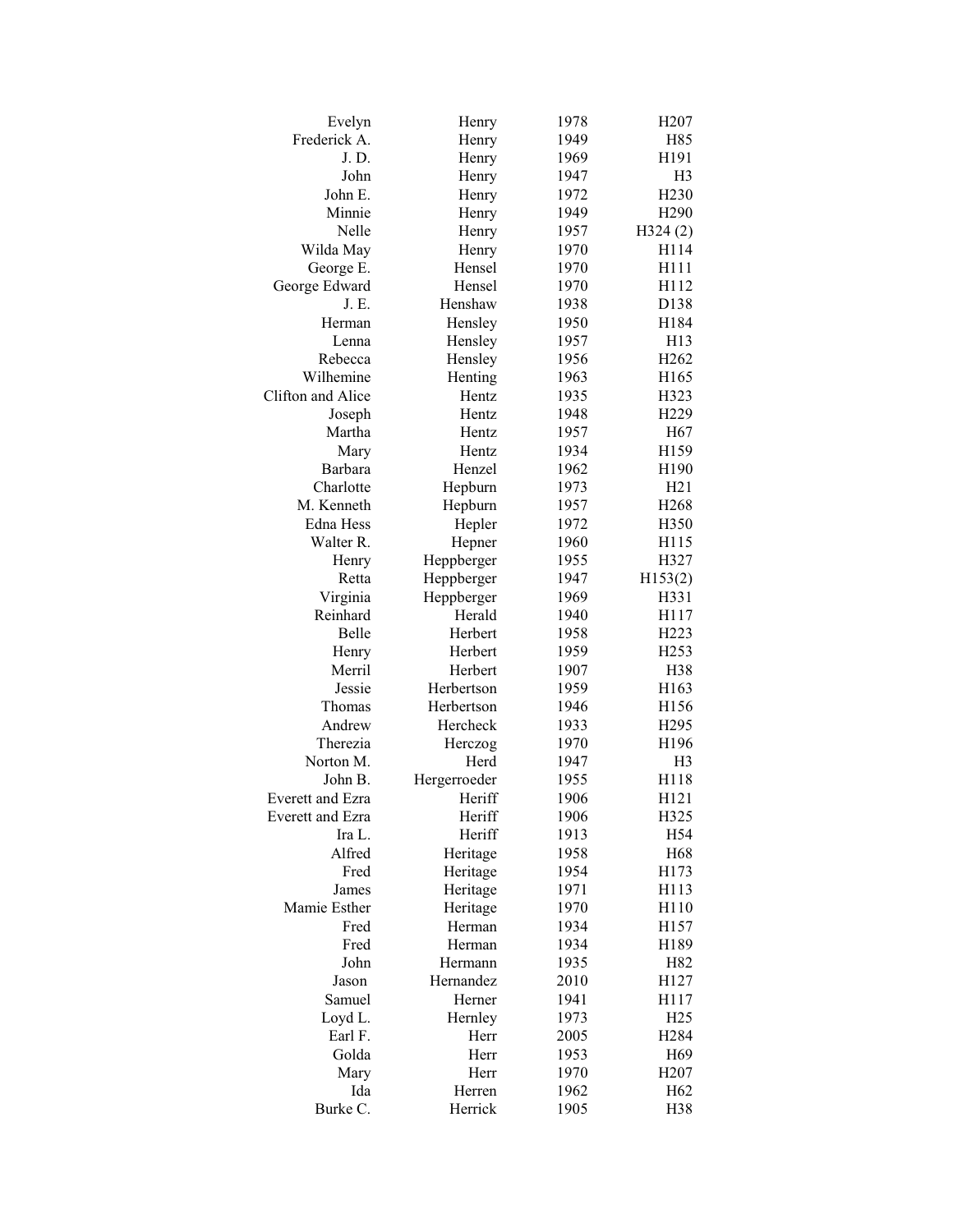| Burke C. and Earl | Herrick      | 1905 | H40               |
|-------------------|--------------|------|-------------------|
| Clarence W.       | Herrick      | 1977 | H112              |
| Dorothy           | Herrick      | 1962 | H <sub>29</sub>   |
| Ella              | Herrick      | 1948 | H232(2)           |
| Gordon F.         | Herrick      | 1970 | H <sub>246</sub>  |
| Grace             | Herrick      | 1953 | H <sub>215</sub>  |
| Helen             | Herrick      | 1975 | H336              |
| Mary              | Herrick      | 1972 | H111              |
| Mary              | Herrick      | 1972 | H113              |
| Ira L.            | Herriff      | 1913 | H39               |
| Wade              | Herron       | 1963 | H <sub>2</sub> 11 |
| Lester D.         | Hershberger  | 1948 | H305              |
| Mrs.              | Hershberger  | 1917 | G170              |
| Myrtle            | Hershberger  | 1972 | H337              |
| Noah              | Hershberger  | 1967 | K19               |
| Carl              | Hershey      | 1958 | H <sub>223</sub>  |
| John              | Hershey      | 1937 | H339              |
| Paul              | Hershey      | 1984 | H <sub>57</sub>   |
| Paul              | Hershey      | 1984 | H120              |
| Charles           | Herst        | 1959 | H176              |
| Dora              | Herst        | 1920 | H40               |
| Fred A.           | Herwig       | 1940 | H74               |
| Mrs. Philip       | Herwig       | 1956 | H <sub>65</sub>   |
| Philip C.         | Herwig       | 1956 | H13               |
| Theodore C.G.     | Herwig       | 1956 | H307              |
| Dora              | Herzog       | 1973 | H112              |
| Anna              | Hess         | 1961 | H165              |
| Charles           | Hess         | 1953 | H197              |
| Clarence          | Hess         | 1963 | H92               |
| Joseph E          | Hess         | 1967 | H119              |
| Lawrence          | Hess         | 1965 | H110              |
| Margaret          | Hess         | 1947 | H154              |
| Theresa M.        | Hessler      | 1967 | H <sub>26</sub>   |
| Edward            | Heston       | 1973 | H195              |
| Blanche           | Hetherington | 1971 | H316              |
| Clara             | Hettinger    | 1939 | H <sub>265</sub>  |
| Frank             | Hettinger    | 1949 | H87               |
| Zillah U.         | Hettinger    | 1956 | H <sub>254</sub>  |
| Robert            | Hevner       | 1970 | H334              |
| Charles           | Hewins       | 1953 | H181              |
| Harriet           | Hewins       | 1913 | H <sub>5</sub>    |
| Harriet           | Hewins       | 1913 | H52               |
| Harriet           | Hewins       | 1931 | H17               |
| Linnie            | Hewins       | 1947 | H155              |
|                   |              |      |                   |
| Martin            | Hewins       | 1894 | H19               |
| Kathryn           | Hewitt       | 1954 | H <sub>215</sub>  |
| Mary C.           | Hewitt       | 1930 | H339              |
| Katherine         | Hey          | 1931 | H96               |
| Lorettie C.       | Heyd         | 1956 | H <sub>250</sub>  |
| John C.           | Heyl         | 1959 | H161              |
| John              | Hibbard      | 1962 | H <sub>2</sub> 13 |
| Lemuel            | Hibbard      | 1970 | H <sub>109</sub>  |
| Henry C.          | Hibbets      | 1967 | H92               |
| Flossie           | Hibbs        | 1958 | H <sub>223</sub>  |
| Elizabeth         | Hick         | 1938 | H188              |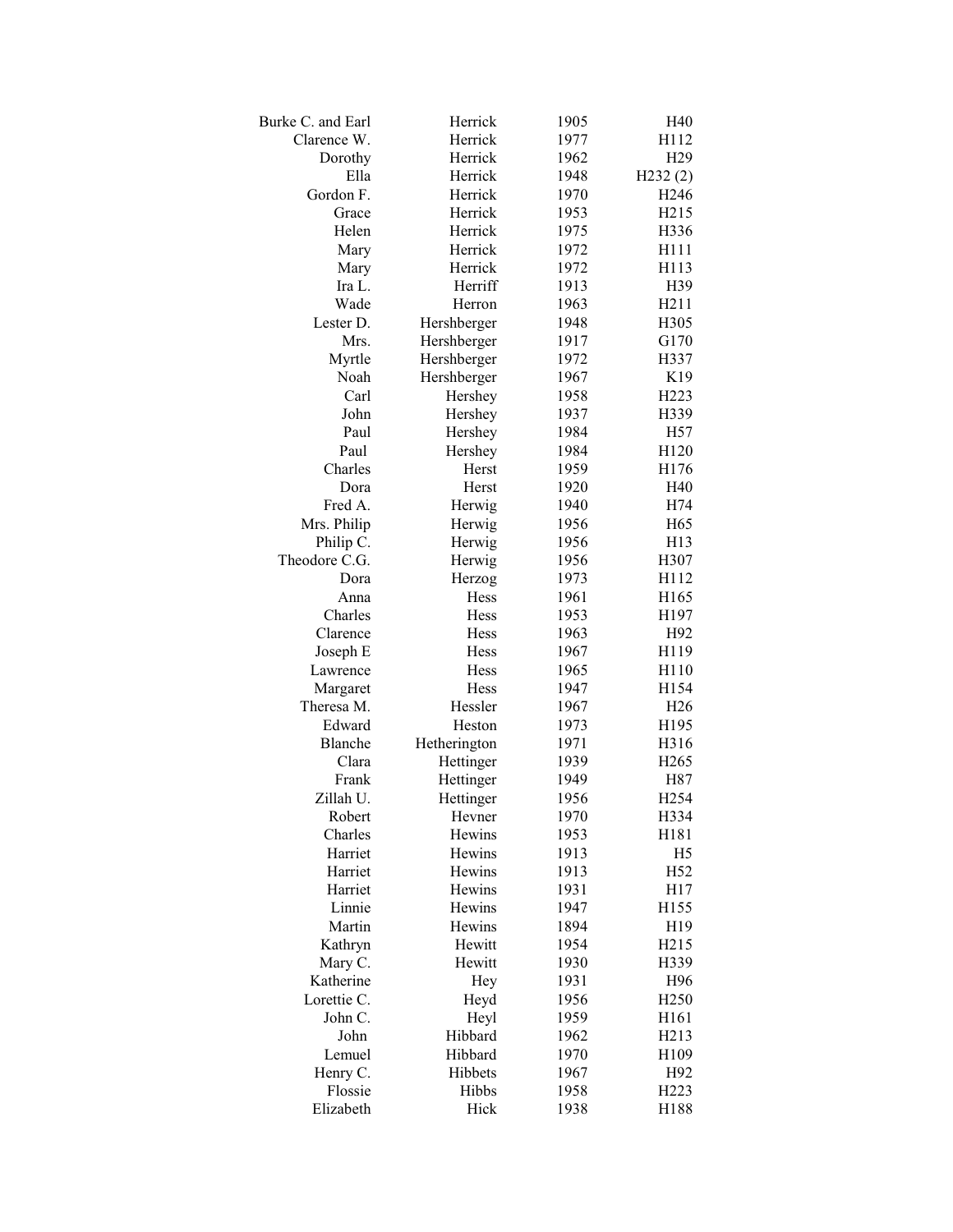| Harry J.               | Hickey      | 1968 | H345             |
|------------------------|-------------|------|------------------|
| Marian                 | Hickey      | 1947 | H189             |
| Marian                 | Hickey      | 1947 | H190             |
| Emma                   | Hicklen     | 1955 | H <sub>261</sub> |
| Alice                  | Hickman     | 1947 | H <sub>290</sub> |
| Catherine              | Hickman     | 1969 | H345             |
| David                  | Hickman     | 1969 | H332             |
| David                  | Hickman     | 1969 | H344             |
| Isaac A.               | Hickman     | 1945 | H341             |
| Lorena                 | Hickman     | 1957 | H <sub>270</sub> |
| Robert                 | Hickman     | 1931 | H80              |
| Sarah                  | Hickman     | 1938 | H16              |
| William Gerald         | Hickman     | 1950 | H <sub>3</sub>   |
| Carl J.                | Hickox      | 1965 | H <sub>62</sub>  |
| Minnie                 | Hickox      | 1946 | H73              |
| Oliver Frank           | Hickox      | 1951 | H182             |
| Ledra E.               | Hicks       | 1972 | H349             |
| Jeremiah               | Hicks, Jr.  | 1982 | H23              |
| John                   | Hieber      | 1965 | H88              |
| Will                   | Hieber      | 1968 | H63              |
| Roy                    | Hier        | 1947 | H306             |
| Charles                | Higgins     | 1955 | H104             |
| <b>Charles Herbert</b> | Higgins     | 1955 | H <sub>66</sub>  |
| Chester                | Higgins     | 1932 | H185             |
| Jacob                  | Higgins     | 1939 | H122             |
| Jacob Perry            | Higgins     | 1939 | H122             |
| Nellie                 | Higgins     | 1955 | H <sub>258</sub> |
| John                   | Highland    | 1917 | H158             |
| Frank S.               | Highley     | 1933 | H <sub>55</sub>  |
| Alfred                 | Higley      | 1957 | H342             |
| Frank A.               | Higley      | 1962 | H27              |
| Frank S.               | Higley      | 1932 | H187             |
| Frank Samuel           | Higley      | 1932 | H45(2)           |
| Howard                 | Higley      | 1957 | H309             |
| Lucy Cannon            | Higley      | 1934 | H99              |
| Mary B.                | Higley      | 1967 | H <sub>26</sub>  |
| Maude                  | Higley      | 1955 | H <sub>270</sub> |
| Maude J.               | Higley      | 1948 | H <sub>294</sub> |
| Mildred                | Higley      | 1971 | H336             |
| Virginia               | Higley      | 1934 | H <sub>266</sub> |
| Henry                  | Higman      | 1898 | H19              |
| Thomas                 | Hiland      | 1932 | H16              |
| Ada                    | <b>Hill</b> | 1956 | H261             |
| Alma                   | Hill        | 1947 | H152             |
| Asenath A. La Du       | <b>Hill</b> | 1900 | H36              |
| <b>Augusta Darling</b> | <b>Hill</b> | 1909 | H35              |
| Byron R.               | <b>Hill</b> | 1949 | H84              |
| Carrie A. Plum         | <b>Hill</b> | 1912 | H36              |
| Clarence Clyde         | <b>Hill</b> | 1969 | H119             |
| E. Blair               | <b>Hill</b> | 1974 | H172             |
| Edna                   | <b>Hill</b> | 1932 | H189             |
| Edna                   | Hill        | 1957 | H310             |
| Edward                 | Hill        | 1934 | H96              |
| <b>Edwin Bruce</b>     | Hill        | 1972 | H350             |
| Elijah                 | Hill        | 1960 | H318             |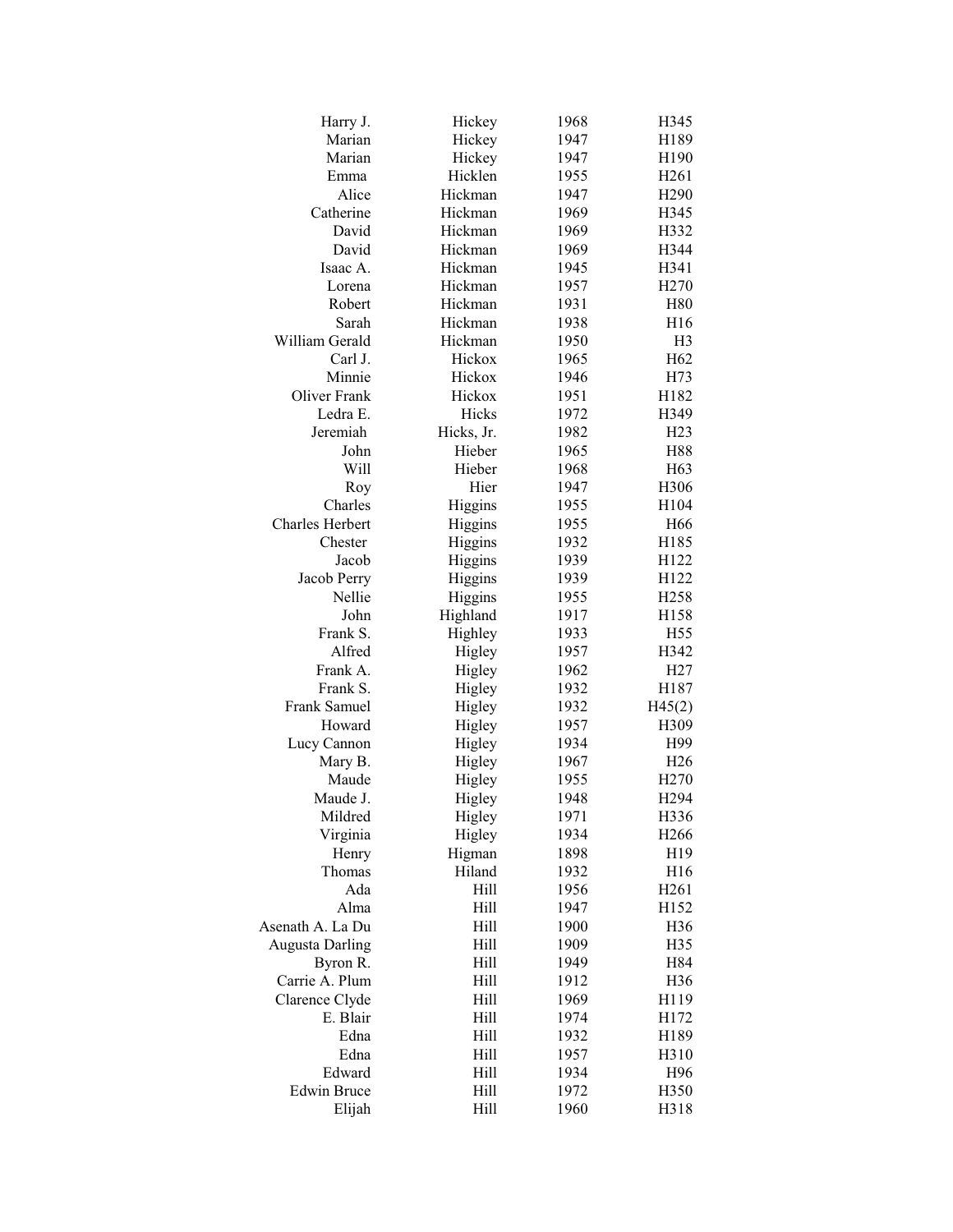| Elizabeth                   | <b>Hill</b>         | 1958 | H <sub>267</sub> |
|-----------------------------|---------------------|------|------------------|
| Frank                       | Hill                | 1949 | H <sub>294</sub> |
| George E.                   | Hill                | 1958 | H <sub>259</sub> |
| Harold                      | Hill                | 1908 | H36              |
| Harry (Hap) William         | Hill                | 1974 | H110             |
| Hattie                      | Hill                | 1967 | H333             |
| Hattie                      | <b>Hill</b>         | 1967 | H344             |
| Isaac                       | Hill                | ?    | H <sub>36</sub>  |
| Jane Marie                  | <b>Hill</b>         | 1948 | H83              |
| John E.                     | Hill                | 1949 | H83              |
| John M.                     | <b>Hill</b>         | 1955 | H67              |
| Lettie                      | Hill                | 1940 | H <sub>235</sub> |
| Lizzie                      | <b>Hill</b>         | 1950 | H72              |
| Loys B.                     | Hill                | 1966 | H63              |
| Mamie                       | Hill                | 1960 | H <sub>4</sub>   |
| Mrs. William                | Hill                | 1938 | H98              |
| Raymond                     | <b>Hill</b>         | 1918 | H <sub>264</sub> |
| Robert                      | Hill                | 1963 | H213             |
| Sadie Frances               | <b>Hill</b>         | 1929 | H323             |
| William                     | <b>Hill</b>         | 1915 | H <sub>36</sub>  |
| William                     | Hill                | 1915 | H36              |
| William                     | Hill                | 1956 | H77              |
| Winifred                    | Hill                | 1968 | H89              |
| Robert V.                   | Hill, Jr.           | 1967 | H107             |
|                             | Hillard             | 1954 | H <sub>226</sub> |
| Lawrence (Tony)<br>Donald E |                     | 1972 | H168             |
| <b>Blanche</b>              | Hillegass<br>Hilles | 1950 | H198             |
|                             | Hilliard            |      |                  |
| Leah                        |                     | 1969 | H346             |
| Cynthia<br>Infant girl      | Hillman             | 1959 | H <sub>161</sub> |
|                             | Hillman<br>Hillman  | 1959 | H <sub>161</sub> |
| Vera                        | Hillock             | 1969 | H89<br>H178      |
| Harry<br>Mable L.           |                     | 1954 |                  |
|                             | Hillock             | 1964 | H <sub>254</sub> |
| A. M.                       | Hills               | 1936 | H97              |
| Homer                       | Hillyer             | 1949 | H305             |
| Viola                       | Hillyer             | 1951 | H312             |
| <b>Beth Anne</b>            | Hilston             | 1957 | H197             |
| Gus                         | Hilston             | 1966 | H88              |
| James Barr                  | Hiltabidle          | 1956 | H <sub>260</sub> |
| Karl                        | Hiltbrand           | 1967 | H91              |
| Grace E.                    | Hinderschied        | 2004 | H <sub>278</sub> |
| Lena                        | Hinderschied        | 1948 | H298(2)          |
| Mary A.                     | Hinderschled        | 1941 | H118             |
| Paul                        | Hindman             | 1956 | H306             |
| Paul                        | Hindman             | 1945 | H86              |
| Paul W.                     | Hindman             | 1945 | H154             |
| <b>Bessie</b>               | Hinds               | 1952 | H181             |
| Carrie E.                   | Hinds               | 1971 | H <sub>243</sub> |
| Daniel                      | Hinds               | 1951 | H59              |
| William                     | Hinds               | 1960 | H319             |
| William J.                  | Hinds               | 1960 | H318             |
| William T.                  | Hinds               | 1960 | H320             |
| Alta                        | Hine                | 1932 | H80              |
| Alta                        | Hine                | 1932 | H <sub>96</sub>  |
| Ella M.                     | Hine                | 1939 | H <sub>5</sub>   |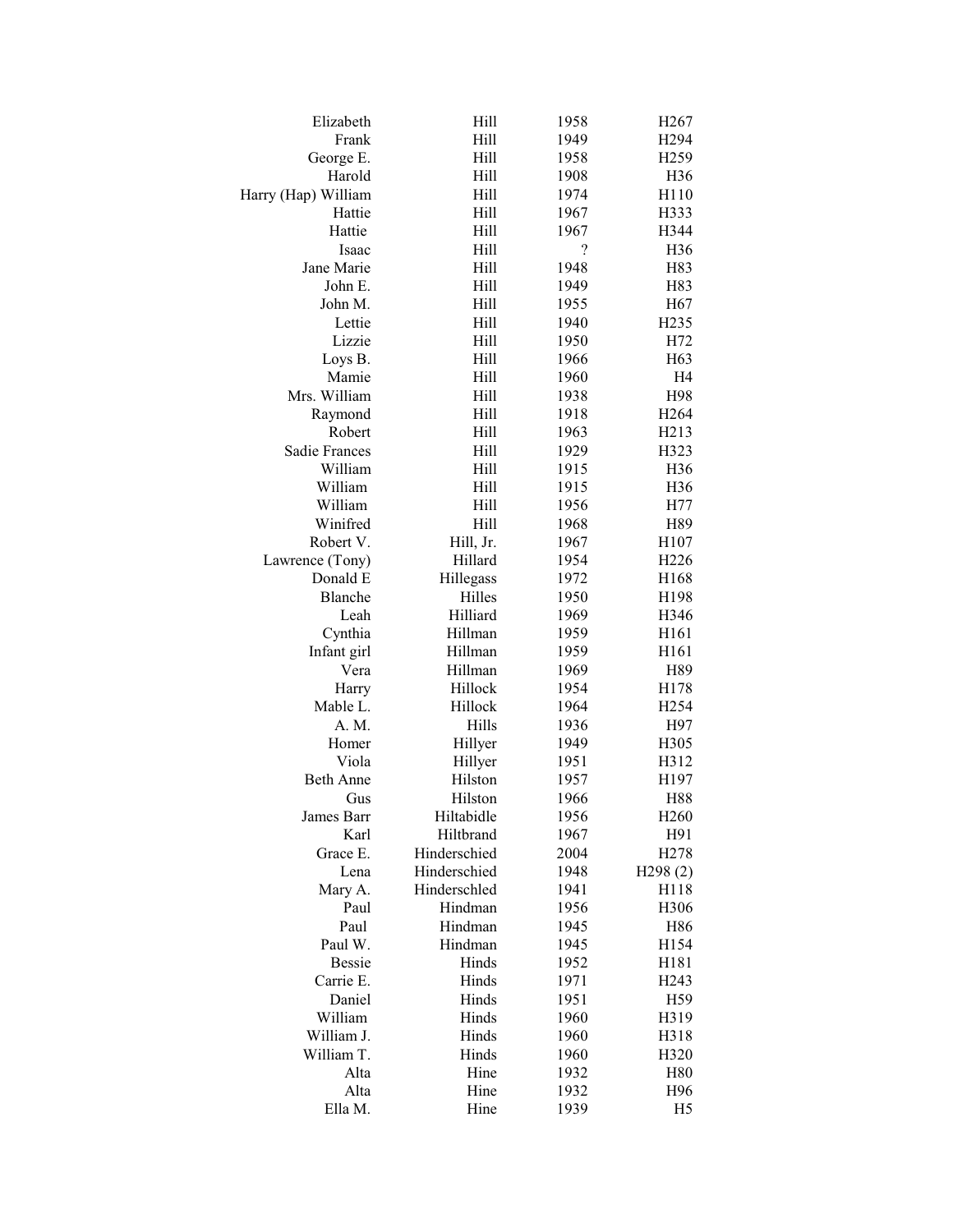| Henry S.              | Hine                | 1952 | H302              |
|-----------------------|---------------------|------|-------------------|
| Ira E.                | Hine                | 1920 | H39               |
| Ray                   | Hine                | 1951 | H <sub>259</sub>  |
| Ruth C.               | Hine                | 1964 | H <sub>62</sub>   |
| Clarence S.           | Hinerman            | 1970 | H <sub>209</sub>  |
| Frank                 | Hines               | 1951 | H311              |
| Lillian               | Hingle              | 1936 | H323              |
| Donald                | Hinkle              | 1957 | H175              |
| Sabret S.             | Hinkly              | 1956 | H <sub>260</sub>  |
| Clayton               | Hinman              | 1946 | H76               |
| Harlan                | Hinman              | 1949 | H197              |
| Harlan                | Hinman              | 1949 | H203(2)           |
| Harlan                | Hinman              | 1949 | H233              |
| Henry                 | Hinman              | 1937 | H <sub>205</sub>  |
| Melissa               | Hinman              | 1883 | H158              |
| Melissa               | Hinman              | 1883 | H <sub>52</sub>   |
| Reed                  | Hinman              | 1918 | H41               |
| Ruth L.               | Hinman              | 1952 | H <sub>249</sub>  |
| Nella Dutter          | Hinwood             | 1947 | H <sub>270</sub>  |
| <b>Blanche</b>        | Hipple              | 1973 | H111              |
| Lorrimer              | Hipple              | 1960 | H90               |
| Mary                  | Hipple              | 1959 | H224              |
| Christian J.          | Hirschman           | 1954 | H267              |
| Hattie E.             | Hirschman           | 1972 | H169              |
| Karl E.               | Hirt                | 1954 | H177              |
| Daniel                |                     | 1977 | H196              |
| Orville               | Hisey<br>Hissom     | 1991 | H348              |
| Robert                | Hite                | 1954 |                   |
| Robert H.             | Hite                |      | H343              |
|                       |                     | 1954 | H182              |
| Burleigh<br>Hollie B. | Hively              | 1959 | H308              |
|                       | Hively, Jr.         | 1974 | H119              |
| Daisy B.<br>Clement   | Hixenbaugh<br>Hixon | 1972 | H350              |
| <b>Eleanor</b> Mae    |                     | 1952 | H <sub>262</sub>  |
|                       | Hixson              | 1954 | H224              |
| Frances               | Hladky              | 1959 | H312              |
| Frank M.              | Hladky              | 1962 | H320              |
| Andrew                | Hluch               | 1949 | H <sub>251</sub>  |
| Doris                 | Hluch               | 2004 | H <sub>292</sub>  |
| Ronald J.             | Hluch               | 1960 | H317              |
| Elza Milton           | Hoagland            | 1916 | H51               |
| Frances               | Hocevar             | 1963 | H170              |
| James P.              | Hochard             | 1954 | H182              |
| George Charles        | Hockenberry         | 1947 | H <sub>270</sub>  |
| Margaret              | Hockenberry         | 1947 | H <sub>270</sub>  |
| E.W.                  | Hockensmith         | 1919 | H158              |
| Otis                  | Hockensmith         | 1938 | H95               |
| Otis C.               | Hockensmith         | 1938 | H <sub>296</sub>  |
| Sara                  | Hockensmith         | 1932 | H186              |
| Sarah                 | Hockingsmith        | 1920 | H52               |
| Winifred              | Hockman             | 1936 | H <sub>265</sub>  |
| Isabelle              | Hodge               | 1971 | H315              |
| Earl                  | Hodgeman            | 1945 | H1                |
| Earl                  | Hodgeman            | 1948 | H <sub>2</sub> 34 |
| Earl                  | Hodgeman            | 1948 | H <sub>236</sub>  |
| John                  | Hodgson             | 1934 | H <sub>264</sub>  |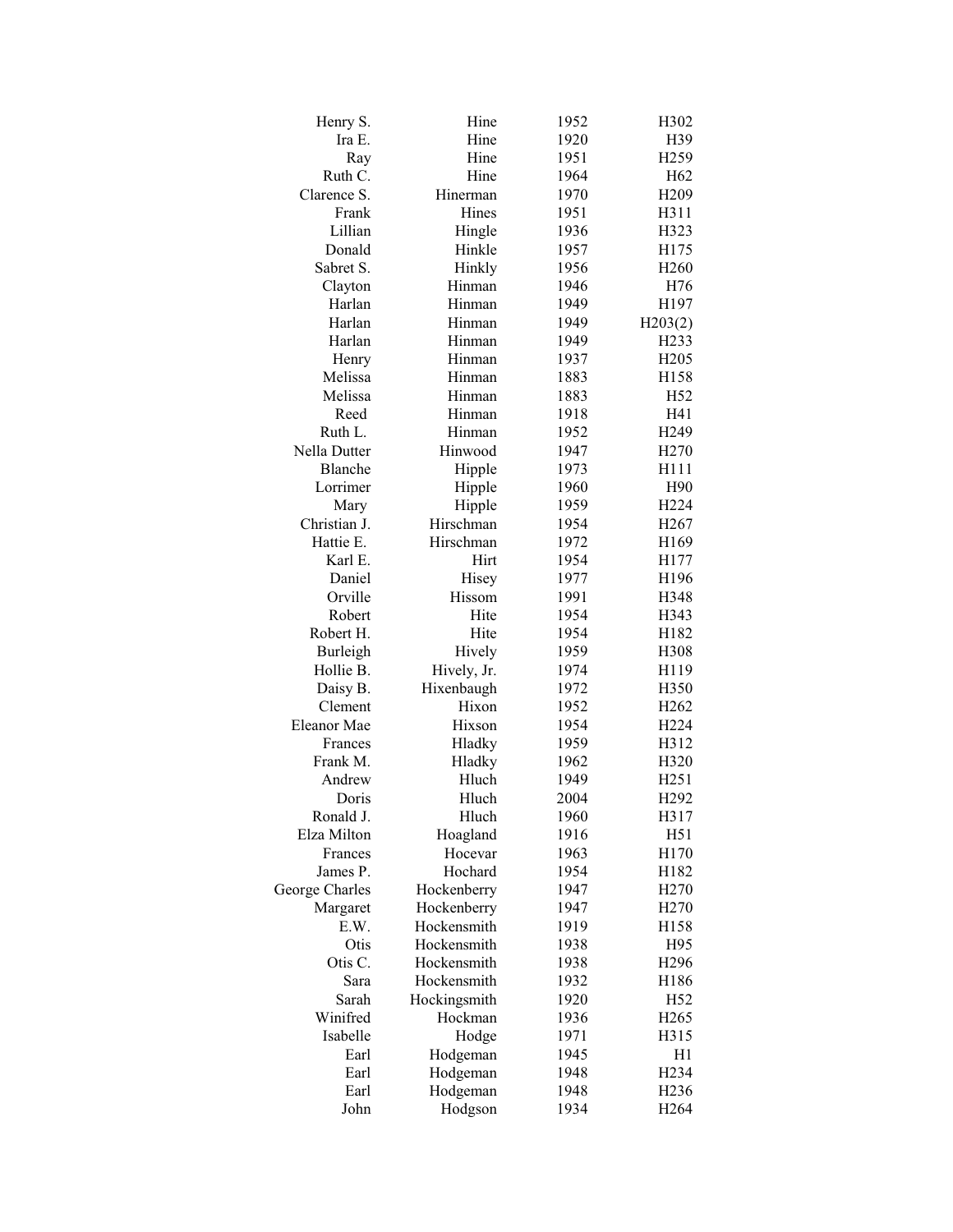| John           | Hodgson     | 1934 | H328              |
|----------------|-------------|------|-------------------|
| Martha         | Hodgson     | 1934 | H <sub>296</sub>  |
| Mary           | Hoefler     | 1932 | T27               |
| Mary Elizabeth | Hoefler     | 1932 | H98               |
| Theodore       | Hoefler     | 1953 | H212              |
| Theodore E.    | Hoefler     | 1953 | H219              |
| Mrs. George    | Hoekspra    | 1932 | H80               |
| Edward         | Hoerig      | 1950 | H302              |
| John           | Hofer       | 1960 | H318              |
| Annetta        | Hoff        | 1963 | H116              |
| Benjamin F.    | Hoff        | 1957 | H343              |
| Daniel N.      | Hoff        | 1949 | H <sub>298</sub>  |
| James          | Hoff        | 1949 | H <sub>252</sub>  |
| Mary           | Hoff        | 1953 | H <sub>69</sub>   |
| Mary Hummer    | Hoff        | 1975 | H337              |
| Wade           | Hoff        | 1952 | H59               |
| <b>Bessie</b>  | Hoffman     | 1951 | H176              |
| Carl Blair     | Hoffman     | 1957 | H <sub>241</sub>  |
| Clarence       | Hoffman     | 1960 | H320              |
| Edward W.      | Hoffman     | 1892 | <b>B29</b>        |
| Emma G         | Hoffman     | 1946 | H76               |
|                |             |      |                   |
| Eugene A.      | Hoffman     | 1948 | H <sub>293</sub>  |
| Harry          | Hoffman     | 1948 | H232              |
| Lewis          | Hoffman     | 1941 | H <sub>6</sub>    |
| Martha         | Hoffman     | 1962 | H <sub>60</sub>   |
| Mildred (Rice) | Hoffman     | 1970 | H196              |
| Mrs. C.E.      | Hoffmaster  | 1954 | S <sub>52</sub>   |
| Nora E.        | Hoffmaster  | 1954 | H <sub>267</sub>  |
| Fred           | Hoffmeister | 1953 | H177              |
| Fred William   | Hoffmeister | 1953 | H <sub>2</sub> 19 |
| George         | Hofus       | 1954 | H <sub>299</sub>  |
| Edward F.      | Hogan       | 1953 | H13               |
| George M.      | Hogan       | 1977 | H21               |
| Mrs. James     | Hogan       | 1956 | H327(2)           |
| Darwin         | Hogle       | 1947 | H <sub>200</sub>  |
| Fern           | Hogle       | 1948 | H75               |
| Albert         | Hogue       | 1947 | H <sub>2</sub> 33 |
| Albert         | Hogue       | 1947 | H <sub>281</sub>  |
| Clarence       | Hogue       | 1972 | H350              |
| George         | Hogue       | 1946 | H76               |
| Mary Lou       | Hogue       | 1963 | H165              |
| John           | Hohing      | 1946 | H76               |
| Ralph G.E.     | Hohl        | 1951 | H180              |
| Brigetta       | Hohman      | 1945 | H340              |
| Charles        | Hohn        | 1957 | H300              |
| Arthur         | Hoiles      | 1948 | H341              |
| William        | Hoise       | 1951 | H179              |
| Myrtle         | Holbert     | 1973 | H114              |
| Dillar         | Holbrooks   | 1954 | H14               |
| Chester        | Holcomb     | 1888 | H17               |
| George B.      | Holcomb     | 1873 | B193              |
| Harriet        | Holcomb     | 1935 | H79               |
| Harriet        | Holcomb     | 1935 | H80               |
| Harry          | Holcomb     | 1932 | H <sub>241</sub>  |
| Harry          | Holcomb     | 1932 | H326(3)           |
|                |             |      |                   |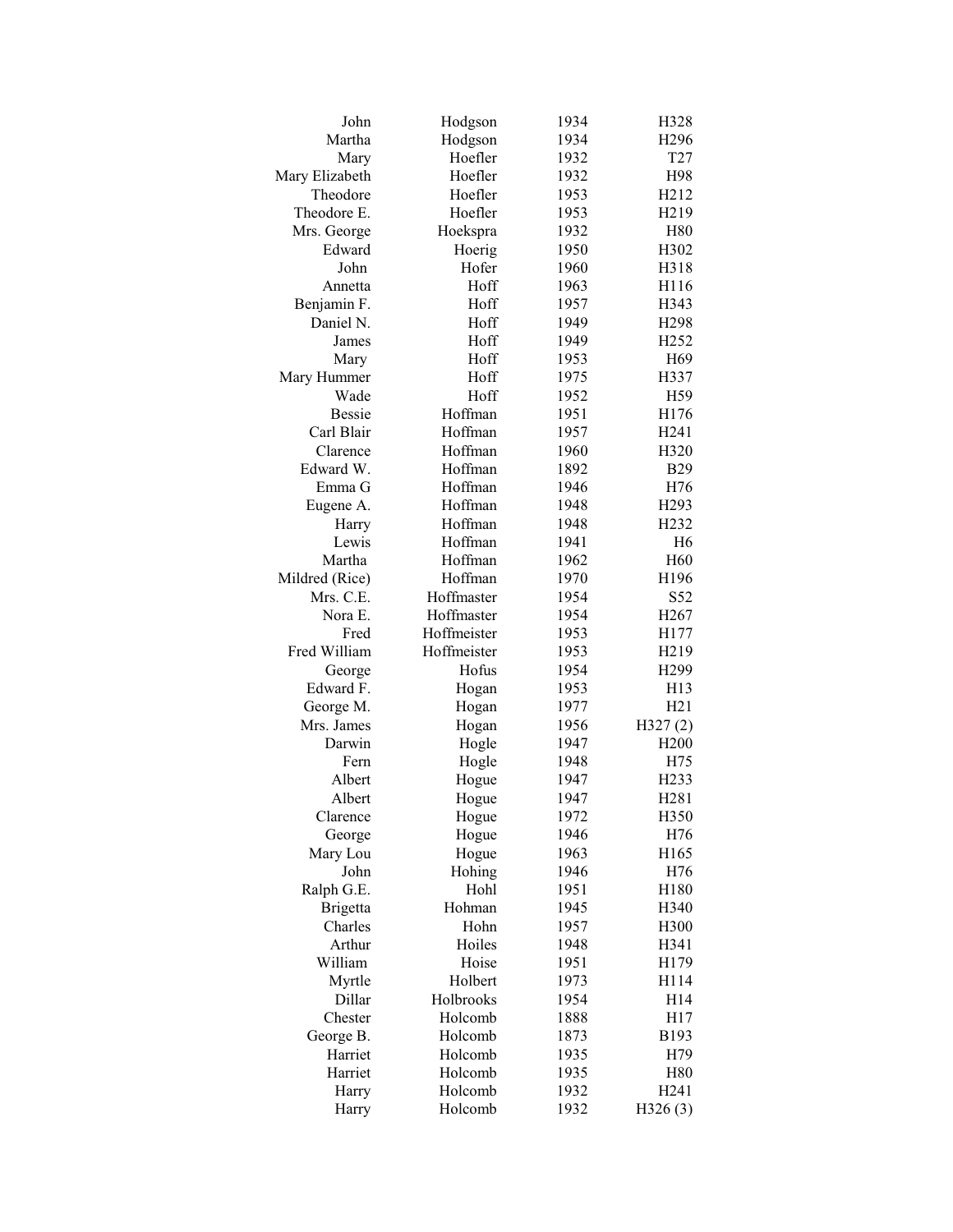| Harry                   | Holcomb    | 1934 | H <sub>263</sub>         |
|-------------------------|------------|------|--------------------------|
| Scott                   | Holcomb    | 1910 | H33                      |
| Edward                  | Holden     | 1957 | H344                     |
| Edward E.               | Holden     | 1957 | H <sub>4</sub>           |
| John                    | Holden     | 1966 | H <sub>255</sub>         |
| Katherine               | Holden     | 1960 | H88                      |
| Olive                   | Holden     | 1923 | H <sub>263</sub>         |
| Willard                 | Holden     | 1949 | H229                     |
| Willard                 | Holden     | 1949 | H269(2)                  |
| Forest                  | Holderman  | 1958 | H <sub>253</sub>         |
| Gladys                  | Holeman    | 1958 | H78                      |
| Roy                     | Holeman    | 1959 | H176                     |
| Hattie                  | Holford    | 1946 | H83                      |
| Riley                   | Holford    | 1939 | H <sub>241</sub>         |
| Riley                   | Holford    | 1939 | H <sub>242</sub>         |
| Bertha Mae              | Holiday    | 1956 | H <sub>260</sub>         |
| Bertha W.               | Hollabaugh | 1957 | H <sub>69</sub>          |
| Ernest                  | Hollabaugh | 1935 | H <sub>266</sub>         |
| Ernest                  | Hollabaugh | 1935 | H <sub>279</sub>         |
| Coletta                 | Holland    | 1948 | H341                     |
| Dick                    | Holland    | 1948 | H281                     |
| Ray                     | Holland    | 1962 | H166                     |
| Ray                     | Holland    | 1962 | H <sub>28</sub>          |
| Richard J.              | Holland    | 1948 | H <sub>2</sub> 82        |
| Stella                  | Holland    |      |                          |
|                         | Holland    | 1952 | H <sub>249</sub><br>H111 |
| Teresa and Troy<br>John | Hollenbach | 1977 |                          |
|                         |            | 1958 | H70                      |
| John                    | Hollenback | 1976 | H168                     |
| Katherine               | Hollenback | 1941 | H340                     |
| Leonard                 | Holliday   | 1953 | H222                     |
| Dayton                  | Hollister  | 1928 | H94                      |
| Edward                  | Hollister  | 1933 | H <sub>295</sub>         |
| Ernest                  | Hollister  | 1928 | H <sub>265</sub>         |
| Ernest                  | Hollister  | 1928 | H93                      |
| George                  | Holloway   | 1949 | H <sub>252</sub>         |
| Infant boy              | Holloway   | 1947 | H154                     |
| Allegra                 | Holman     | 1956 | H <sub>301</sub>         |
| Eloise                  | Holman     | 1947 | H <sub>153</sub>         |
| Howard                  | Holmes     | 1972 | H <sub>208</sub>         |
| James                   | Holmes     | 1942 | L152                     |
| John C.                 | Holmes     | 1946 | H83                      |
| Lenus                   | Holmquist  | 1953 | H105                     |
| Infant boy              | Holovinchy | 1947 | H152                     |
| Infant boy              | Holovnichy | 1946 | H306                     |
| Jack E.                 | Holovnichy | 1950 | H70                      |
| Amanda                  | Holsopple  | 1955 | H13                      |
| Charles                 | Holsworth  | 1931 | H <sub>296</sub>         |
| Maud Newberry           | Holsworth  | 1928 | H <sub>295</sub>         |
| Belle                   | Holt       | 1968 | H <sub>60</sub>          |
| Effie C.                | Holt       | 1957 | H343                     |
| Eloda                   | Holt       | 1953 | H198                     |
| Howard                  | Holt       | 1949 | H <sub>229</sub>         |
| Howard                  | Holt       | 1949 | H85                      |
| Mary Lou                | Holt       | 1972 | H350                     |
| Paul                    | Holt       | 2001 | H <sub>291</sub>         |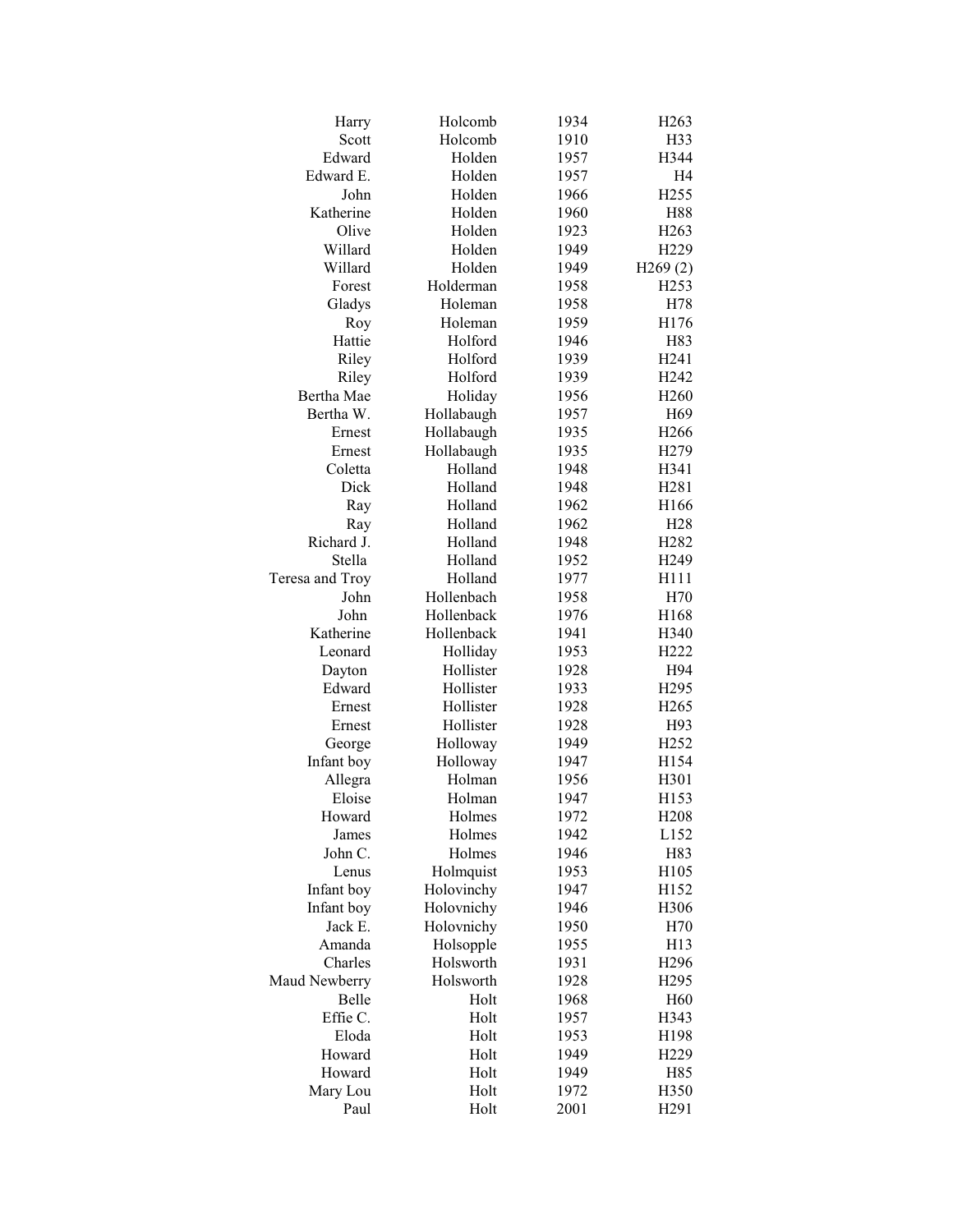| Dale                | Holtsclaw   | 1953 | H183              |
|---------------------|-------------|------|-------------------|
| Michael             | Holub       | 1958 | H77               |
| Heppie              | Holzhauer   | 1946 | H76               |
| Charles             | Homan       | 1951 | H <sub>299</sub>  |
| Charles J.          | Homan       | 1951 | H303              |
| Lucy                | Homer       | 1941 | H117              |
| Charles             | Honeck      | 1943 | H <sub>6</sub>    |
| Dorothy             | Honeywell   | 1957 | H311              |
| Dorothy G.          | Honeywell   | 1957 | H308              |
| E.E.                | Honeywell   | 1951 | H311              |
| Gertrude R.         | Honeywell   | 1969 | H <sub>2</sub> 11 |
| Robert L.           | Honeywell   | 1950 | H <sub>253</sub>  |
| <b>Stanley Olin</b> | Honeywell   | 1941 | H118              |
| Ira                 | Hood        | 1931 | H188              |
| Mary                | Hood        | 1932 | H99               |
| James               | Hoole       | 1956 | H <sub>290</sub>  |
| Mary                | Hoole       | 1958 | H <sub>2</sub> 18 |
| Wilson C            | Hoon        | 1940 | H341              |
| Robert D.           | Hoopes      | 1981 | H <sub>207</sub>  |
| Clara M.            | Hoover      | 1953 | H71               |
| Emra E.             | Hoover      | 1956 | H <sub>250</sub>  |
| Eugene              | Hoover      | 1972 | H196              |
| Florence            | Hoover      | 1959 | H307              |
| Frank               | Hoover      | 1955 | H <sub>258</sub>  |
| James               | Hoover      | 1969 | H211              |
| Jessie              | Hoover      | 1963 | H <sub>211</sub>  |
| Modica              | Hoover      | 1935 | H325              |
| Mordecai            | Hoover      | 1935 | H323              |
| Mordica             | Hoover      | 1935 | H <sub>241</sub>  |
| Peter               | Hoover      | 1969 | H <sub>2</sub> 11 |
| William R.          | Hoover      | 1973 | H <sub>25</sub>   |
| Bernice             | Hooverman   | 1951 | H <sub>161</sub>  |
| Ronald              | Hooverman   | 1964 | H <sub>2</sub> 12 |
| Elnora              | Hopkin      | 1934 | H96               |
| Arthur              | Hopkins     | 1949 | H305              |
| <b>Bessie</b>       | Hopkins     | 1964 | H91               |
| Clarence Richard    | Hopkins     | 1971 | H <sub>23</sub>   |
| Cornelia            | Hopkins     | 1907 | H122              |
| Cornelia B.         | Hopkins     | 1907 | H18               |
| Earl                | Hopkins     | 1949 | H323              |
| Earl O              | Hopkins     | 1956 | H301              |
| George W.           | Hopkins     | 1968 | H <sub>228</sub>  |
| Ida Eunice          | Hopkins     | 1908 | H <sub>2</sub> 81 |
| Jennie H.           | Hopkins     | 1950 | H <sub>254</sub>  |
| Mrs. J.A.           | Hopkins     | 1949 | H <sub>294</sub>  |
| Mrs. L. S.          | Hopkins     | 1957 | H <sub>261</sub>  |
| Mrs. Ralph          | Hopkins     | 1956 | H321              |
| Ransom              | Hopkins     | 1962 | H64               |
| Ruby                | Hopkins     | 1953 | H14               |
| John W.             | Hopwood, Sr | 1960 | H319              |
| John                | Horgos      | 1968 | H61               |
| Cora                | Horn        | 1951 | H177              |
| Elizabeth           | Horn        | 1931 | H <sub>100</sub>  |
| Elizabeth           | Horn        | 1945 | H154              |
| Ida                 | Horn        | 1962 | H213              |
|                     |             |      |                   |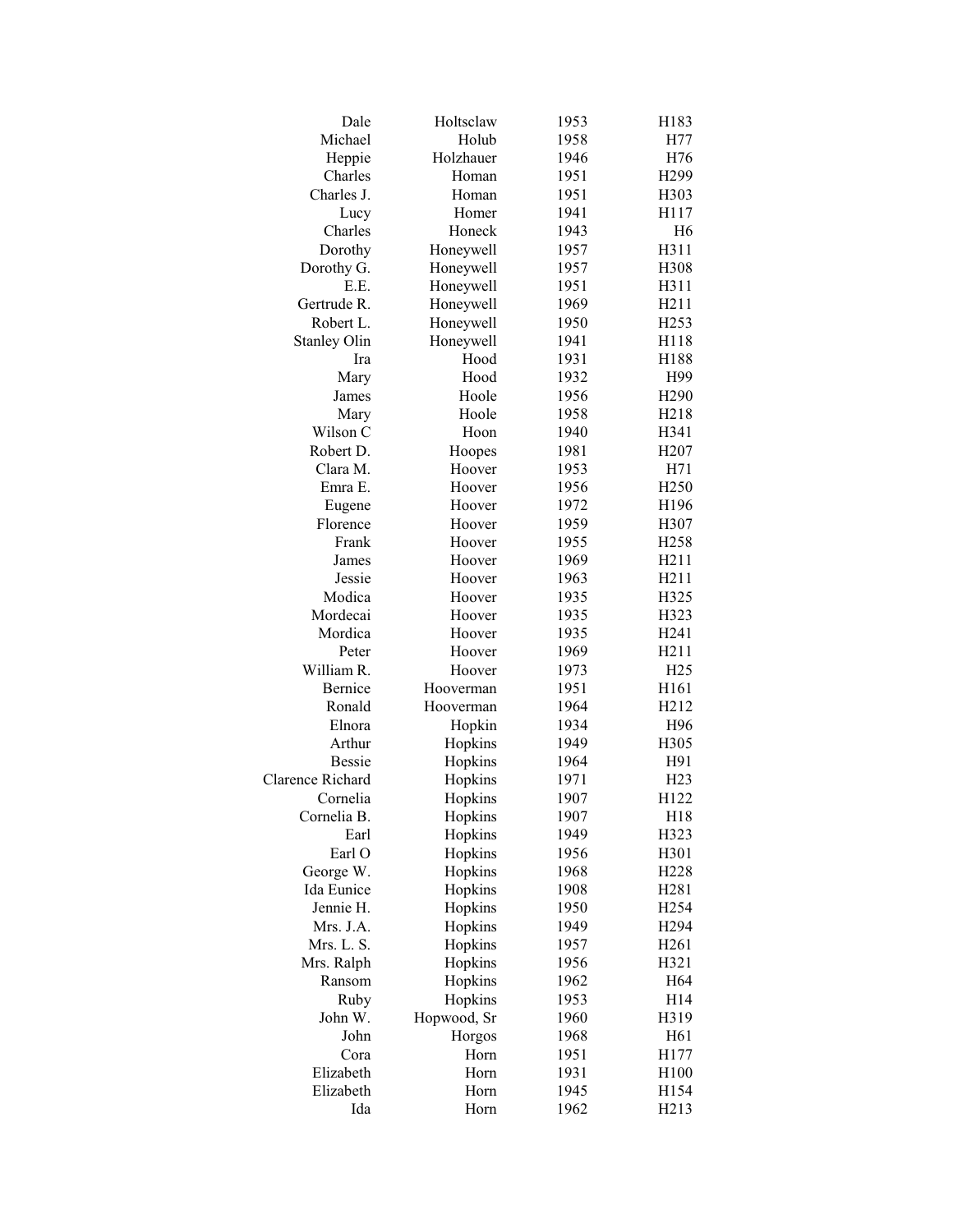| Theodore             | Horn       | 1946 | H75               |
|----------------------|------------|------|-------------------|
| Jennie               | Horne      | 1953 | H222              |
| Jennie               | Horne      | 1955 | H59               |
| Judith               | Horne      | 1946 | H15               |
| William F.           | Horne      | 1971 | H <sub>244</sub>  |
| John                 | Horne, Jr. | 1969 | H30               |
| Carr Anderson Seigle | Horner     | 1946 | H75               |
| Charles B.           | Horner     | 1959 | H307              |
| Charles D.           | Horner     | 1973 | H334              |
| Effie                | Horner     | 1961 | H <sub>190</sub>  |
| John Randall         | Horner     | 1955 | H <sub>59</sub>   |
| Leola                | Horner     | 1957 | H324              |
| Leola A.             | Horner     | 1957 | H <sub>242</sub>  |
| Leonard              | Horner     | 1952 | H162              |
| Lizzie               | Horner     | 1965 | H91               |
| Lowell V.            | Horner     | 1966 | H332              |
| Lula                 | Horner     | 1959 | H81               |
| Lula E.              | Horner     | 1959 | H <sub>215</sub>  |
| Mary                 | Horner     | 1949 | H <sub>2</sub> 33 |
| Mary Ellen           | Horner     | 1949 | H <sub>231</sub>  |
| Maurice              | Horner     | 1961 | H <sub>255</sub>  |
| Pearl                | Horner     | 1966 | H116              |
| William F.           | Horner     | 1960 | H322              |
| William H.           | Horner     | 1962 | H <sub>256</sub>  |
| Andrew G.            | Horning    | 1957 | H321              |
| <b>Billy</b>         | Horning    | 1941 | H156              |
| Clifford             | Horning    | 1958 | H119              |
| Clifford             | Horning    | 1958 | H <sub>66</sub>   |
| Dessie I.            | Horning    | 1956 | H321              |
| Edith                | Horning    | 1951 | H174              |
| Edwin J.             | Horning    | 1960 | H115              |
| Elton                | Horning    | 1955 | H <sub>105</sub>  |
| <b>Emmet Andrew</b>  | Horning    | 1956 | H <sub>259</sub>  |
| Ernest               | Horning    | 1929 | H158              |
| Gertrude             | Horning    | 1957 | H <sub>249</sub>  |
| Gladys               | Horning    | 1962 | H <sub>60</sub>   |
| Hubert               | Horning    | 2005 | H <sub>292</sub>  |
| Infant boy           | Horning    | 1956 | H <sub>271</sub>  |
| Jeffrey Craig        | Horning    | 1956 | H267              |
| John C.              | Horning    | 1954 | H174              |
| John L.              | Horning    | 1971 | H <sub>244</sub>  |
| Mary                 | Horning    | 1950 | H <sub>226</sub>  |
| Mattie               | Horning    | 1952 | H <sub>271</sub>  |
| Timothy D.           | Horning    | 1982 | H <sub>245</sub>  |
| Infant boy           | Hornof     | 1963 | H <sub>210</sub>  |
| Joseph               | Hornyak    | 1950 | H71               |
| Katherine B.         | Hornyak    | 1948 | H <sub>297</sub>  |
| Norman               | Horovitz   | 1972 | H315              |
| Gertrude E.          | Horr       | 1955 | H164              |
| Laura                | Horr       | 1946 | H83               |
| Minnie               | Horr       | 1955 | H328              |
| Sarah                | Horr       | 1932 | H99               |
| William Bert         | Horr       | 1956 | H <sub>257</sub>  |
| William C            | Horr       | 1951 | H176              |
| William Cool         | Horr       | 1951 | H178              |
|                      |            |      |                   |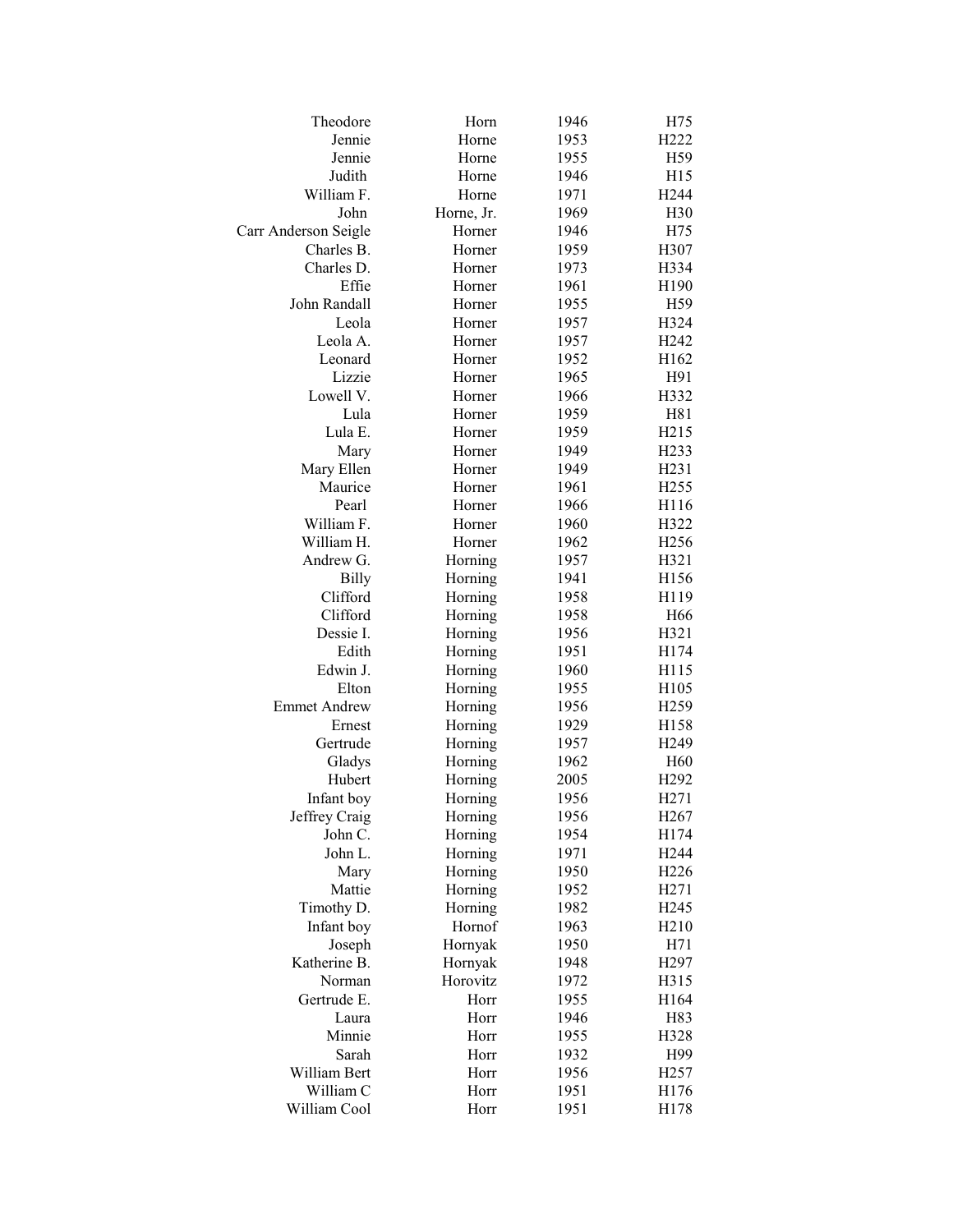| Mary N.                     | Horseman   | 1967                     | H333              |
|-----------------------------|------------|--------------------------|-------------------|
| "Captain"                   | Horton     | ?                        | H237              |
| Arthur R.                   | Horton     | 1957                     | H <sub>287</sub>  |
| Fanny                       | Horton     | 1949                     | H229              |
| Isabelle                    | Horton     | 1939                     | H <sub>16</sub>   |
| Joseph D.                   | Horton     | 1882                     | H54               |
| Luella                      | Horton     | 1954                     | H226              |
| Mr.                         | Horton     | $\overline{\mathcal{C}}$ | T46               |
| William                     | Horton     | 1915                     | H55               |
| John James                  | Horvath    | 1977                     | H111              |
| Julianna                    | Horvath    | 1952                     | H <sub>262</sub>  |
| Michael                     | Horvath    | 1957                     | H307              |
| Steve                       | Horvath    | 1937                     | H <sub>205</sub>  |
| Harvey                      | Hoschar    | 1958                     | H <sub>262</sub>  |
| Veda                        | Hosenfeld  | 1970                     | H <sub>24</sub> 3 |
| Veda                        | Hosenfeld  | 1970                     | H336              |
| Veronica                    | Hosenfeld  | 1948                     | H <sub>2</sub> 32 |
| Lawrence                    | Hosenfield | 1957                     | H309              |
| Mary E.                     | Hosford    | 1941                     | H340              |
| Ada Erwin                   | Hoskin     | 1932                     | H39               |
| Almon                       | Hoskin     | 1953                     | H179              |
| Ben                         | Hoskin     | 1968                     | H227              |
| Ellen May                   | Hoskin     | 1957                     | H309              |
| <b>Esther Jane</b>          | Hoskin     | 1945                     | H341              |
| Hortense                    | Hoskin     | 1923                     | H51               |
| Helen M.                    | Hosking    | 1960                     | H165              |
| Altha                       | Hoskins    | 1951                     | H313              |
| Elnora                      | Hoskins    | 1934                     | H <sub>241</sub>  |
| Frank                       | Hoskins    | 1951                     | H <sub>163</sub>  |
| Fred                        | Hoskins    | 1932                     | H80               |
| Fred                        | Hoskins    | 1932                     | H <sub>98</sub>   |
| J.W.                        | Hoskins    | 1940                     | H341              |
| Mark Ray                    | Hoskins    | 1931                     | H96               |
| Mrs. Ora                    | Hoskins    | 1948                     | H85               |
| Ora                         | Hoskins    | 1948                     | H85               |
| Paul R.                     | Hoskinson  | 1971                     | H315              |
| Stella                      | Hossman    | 1935                     | H79               |
| Henry                       | Hosterman  | 1951                     | H <sub>260</sub>  |
| Blanche                     | Hostetler  | 1949                     |                   |
|                             | Hostetler  | 1971                     | H155(2)<br>H317   |
| <b>Byron</b><br>Clarence M. | Hostetler  | 1951                     | H313              |
| Elizabeth                   | Hostetler  |                          | H92               |
|                             | Hostetler  | 1960                     |                   |
| Eura O.<br>Ida              | Hostetler  | 1958<br>1956             | H66               |
|                             | Hostetler  |                          | H308              |
| Lena                        | Hostetler  | 1948                     | H <sub>281</sub>  |
| Lena                        |            | 1949                     | H <sub>2</sub> 82 |
| Katherine                   | Hotchkiss  | 1956                     | H300              |
| Katherine                   | Hotchkiss  | 1956                     | H301              |
| W. J.                       | Hotchkiss  | 1933                     | H <sub>2</sub> 85 |
| Clyde                       | Houck      | 1948                     | H <sub>281</sub>  |
| John C.                     | Houck      | 1949                     | H <sub>235</sub>  |
| Norval                      | Houck      | 1951                     | H <sub>4</sub>    |
| Edgar L.                    | Hough      | 1934                     | H157              |
| Grace                       | Hough      | 1959                     | H273-274          |
| Howard S.                   | Hough      | 1949                     | H152              |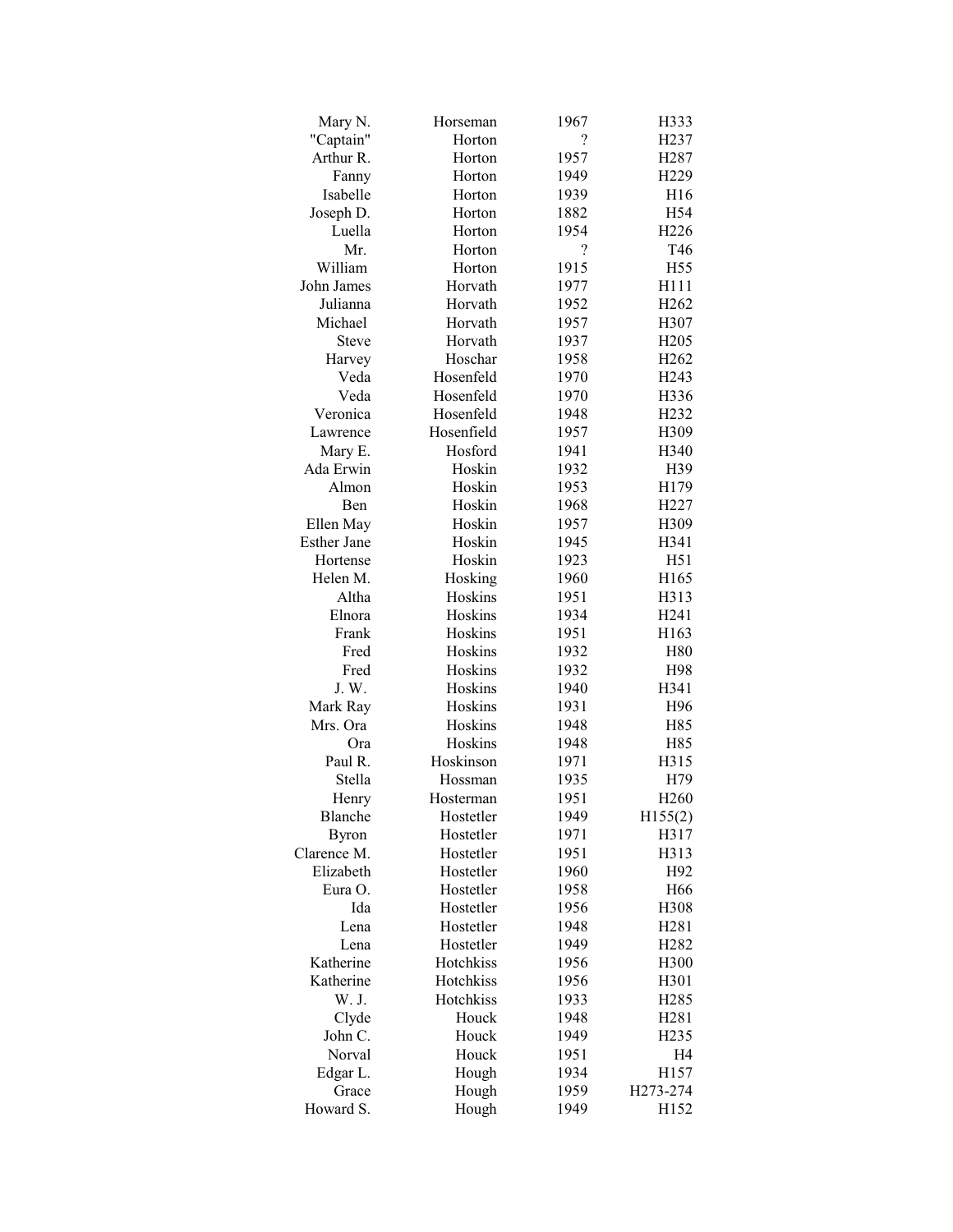| George       | Houghton      | 1952 | H <sub>261</sub>  |
|--------------|---------------|------|-------------------|
| Charles      | Houpt         | 1959 | H70               |
| Mrs. Ziba    | Houpt         | 1904 | H37               |
| Ziba         | Houpt         | 1902 | H37               |
| Albert D.    | House         | 1900 | H <sub>55</sub>   |
| Herman       | House         | 1946 | H140              |
| Leland       | House         | 1929 | H339              |
| Robin        | House         | 1953 | H174              |
| Charles H.   | Housel        | 1935 | H40               |
| Edward       | Housel        | 1930 | H <sub>295</sub>  |
| Eva          | Housel        | 1951 | H313              |
| Gertrude     | Houston       | 1958 | H <sub>267</sub>  |
| Preston Lee  | Hoveland      | 1955 | H <sub>258</sub>  |
| Douglas Lee  | Hoverland     | 1955 | H <sub>257</sub>  |
| Douglas Lee  | Hoverland     | 1955 | H <sub>260</sub>  |
| Albertha     | Howard        | 1928 | H94(2)            |
| Blanche W.   | Howard        | 1967 | H <sub>63</sub>   |
| Brooks E.    | Howard        | 1973 | H246              |
| Brooks E.    | Howard        | 1973 | H316              |
| C.A.         | Howard        | 1953 | H302              |
| Fair         | Howard        | 1958 | H68               |
| Fair         | Howard        | 1958 | H70               |
| Grace        | Howard        | 1971 | H315              |
| Helen M.     | Howard        | 1906 | H45(2)            |
| Jas. H.      | Howard        |      | H45               |
|              | Howard        | 1901 |                   |
| Martha       | Howard        | 1971 | H316              |
| Rodney E.    |               | 1972 | H349              |
| Frank        | Howe          | 1951 | H179              |
| Mabel        | Howe          | 1954 | H219              |
| Mrs. William | Howe          | 1938 | H <sub>205</sub>  |
| Robert       | Howe          | 1907 | H48               |
| Susanna      | Howe (Sadler) | 1909 | H33               |
| Ida Faber    | Howe, Sr.     | 1938 | H <sub>205</sub>  |
| Charles A.   | Howell        | 1923 | H185              |
| Nellie       | Hower         | 1947 | H <sub>2</sub> 89 |
| Laura        | Howes         | 1951 | H70               |
| William A.   | Howitt        | 1959 | H179              |
| Edwin J.     | Howlett       | 1966 | H <sub>64</sub>   |
| Emma         | Howlett       | 1952 | H314              |
| Edward       | Hoy           | 1945 | H139              |
| Edward       | Hoy           | 1948 | H <sub>293</sub>  |
| F. Oma       | Hoy           | 1972 | H337              |
| Jerry        | Hoy           | 1951 | H162              |
| Jerry        | Hoy           | 1922 | H47               |
| Mary         | Hoy           | 1912 | H48               |
| William      | Hoy           | 1947 | H151              |
| Robert Paul  | Hoyman, II    | 1955 | H <sub>253</sub>  |
| Julia        | Hoyt          | 1932 | H80               |
| Anna         | Hrabak        | 1962 | H <sub>2</sub> 13 |
| August       | Hrabak        | 1964 | H163              |
| Stefan       | Hrabon        | 1953 | H164              |
| Mary         | Hrach         | 1954 | H <sub>228</sub>  |
| Wayne Donald | Hrovatic      | 1955 | H131-132          |
| Mrs. Charles | Hubacher      | 1932 | H81               |
| D. D.        | Hubbard       | 1958 | H <sub>249</sub>  |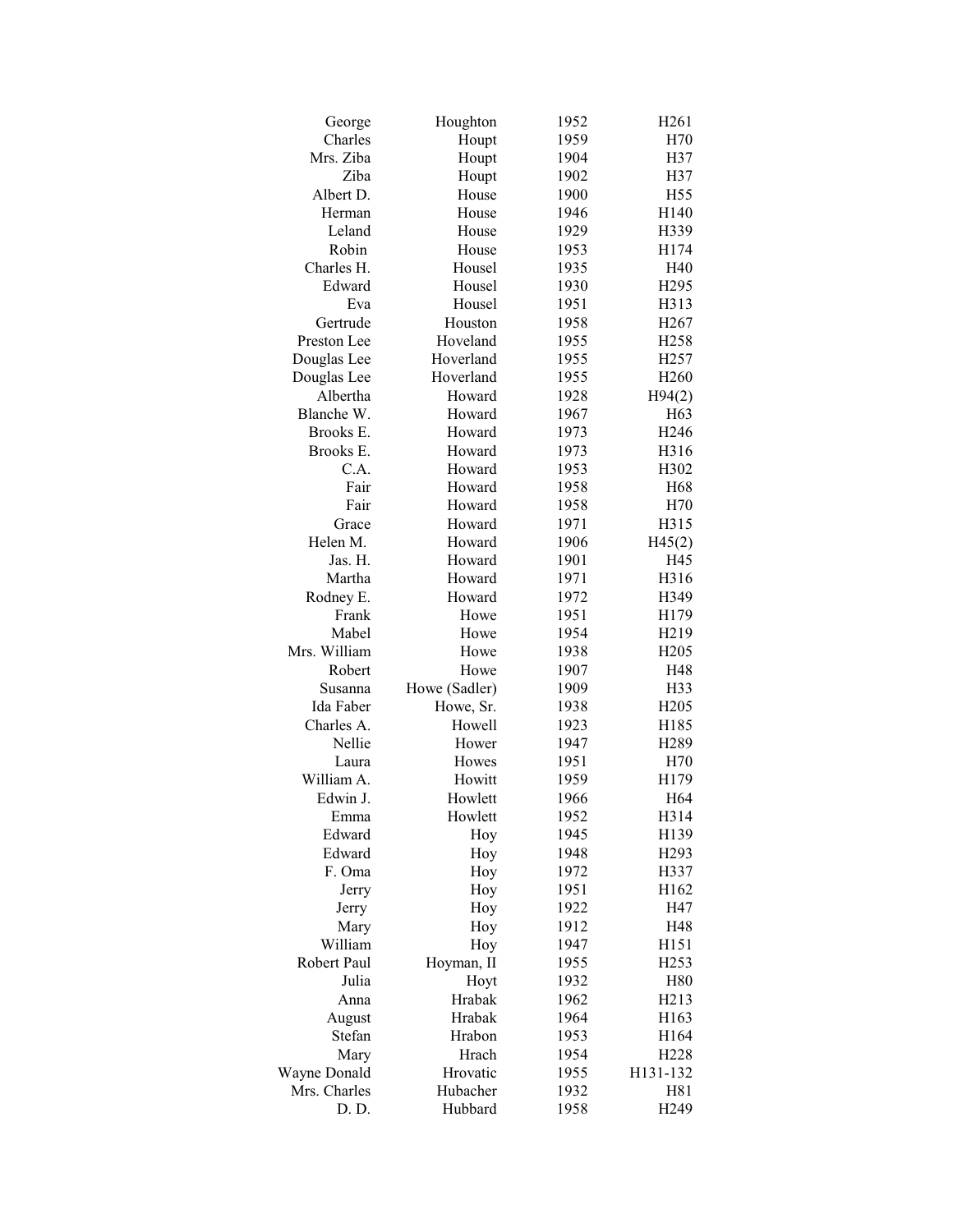| Elsie         | Hubbard     | 1953 | H <sub>217</sub>  |
|---------------|-------------|------|-------------------|
| Forrest       | Hubbard     | 1952 | H <sub>253</sub>  |
| Mary Rebecca  | Hubbard     | 1932 | H82               |
| Newell        | Hubbard     | 1975 | H335              |
| Elizabeth Ann | Hubbell     | 1940 | H117              |
| Harold        | Hubbell     | 1956 | H <sub>280</sub>  |
| Leon          | Hubbell     | 1948 | H126              |
| Leon S.       | Hubbell     | 1948 | H125              |
| Leon S.       | Hubbell     | 1948 | H199              |
| Mary E.       | Hubbell     | 1931 | H191              |
| Melvin J.     | Hubbell     | 1928 | H <sub>141</sub>  |
| Susan D.      | Hubbell     | 1963 | H345              |
| Ann           | Huber       | 1949 | H <sub>294</sub>  |
| Ann Pauline   | Huber       | 1949 | H <sub>297</sub>  |
| Fannie        | Huber       | 1954 | H <sub>223</sub>  |
| Joseph C.     | Huber       | 1970 | H167              |
| Louise        | Huber       | 1939 | H <sub>265</sub>  |
| Susanna       | Huber       | 1948 | H298              |
| Edna          | Hubler      | 1931 | H187              |
| Mary          | Hucovsky    | 1971 | H337              |
| Anna A.       | Hudak       | 1970 | H <sub>246</sub>  |
| Mary          | Hudak       | 1950 | H66               |
| Michael       | Hudak       | 1957 | H <sub>299</sub>  |
| William       | Hudec       | 1946 | H75               |
|               | Hudnisak    |      | H246              |
| Joseph        |             | 1971 |                   |
| Anne          | Hudson      | 1959 | H221              |
| Bertha P.     | Hudson      | 1949 | H86               |
| Cecelia       | Hudson      | 1954 | H303              |
| Charles W.    | Hudson      | 1960 | H59               |
| Claire        | Hudson      | 1928 | H17               |
| Claire        | Hudson      | 1928 | H <sub>266</sub>  |
| Edward        | Hudson      | 1940 | H3                |
| Frank         | Hudson      | 1945 | K25               |
| Frank         | Hudson      | 1947 | H <sub>294</sub>  |
| Frank         | Hudson      | 1949 | H <sub>2</sub> 89 |
| Llewellyn     | Hudson      | 1947 | H86               |
| Margaret      | Hudson      | 1972 | H169              |
| Maude         | Hudson      | 1955 | H <sub>272</sub>  |
| Robert G.     | Hudson      | 1953 | H <sub>225</sub>  |
| Rollin        | Hudson      | 1964 | H332              |
| Wilbur Harold | Hudson      | 1969 | H89               |
| Frank         | Hudson, Jr. | 1945 | H329              |
| William C.    | Huff        | 1963 | H170              |
| Willie P      | Huff        | 1970 | H167              |
| Lee Walter    | Huffan      | 1960 | H115              |
| Arley         | Huffman     | 1956 | H <sub>267</sub>  |
| <b>Billy</b>  | Huffman     | 1929 | H <sub>241</sub>  |
| Edward S.     | Huffman     | 1945 | H <sub>2</sub> 82 |
| Lorna         | Huffman     | 1969 | H <sub>29</sub>   |
| Myrtle        | Huffman     | 1946 | H75               |
| Myrtle        | Huffman     | 1972 | H172              |
| Barbara Ann   | Hughes      | 1949 | H <sub>251</sub>  |
| Charles H     | Hughes      | 1968 | H332              |
| Ida           | Hughes      | 1956 | H <sub>272</sub>  |
| Infant boy    | Hughes      | 1959 | H77               |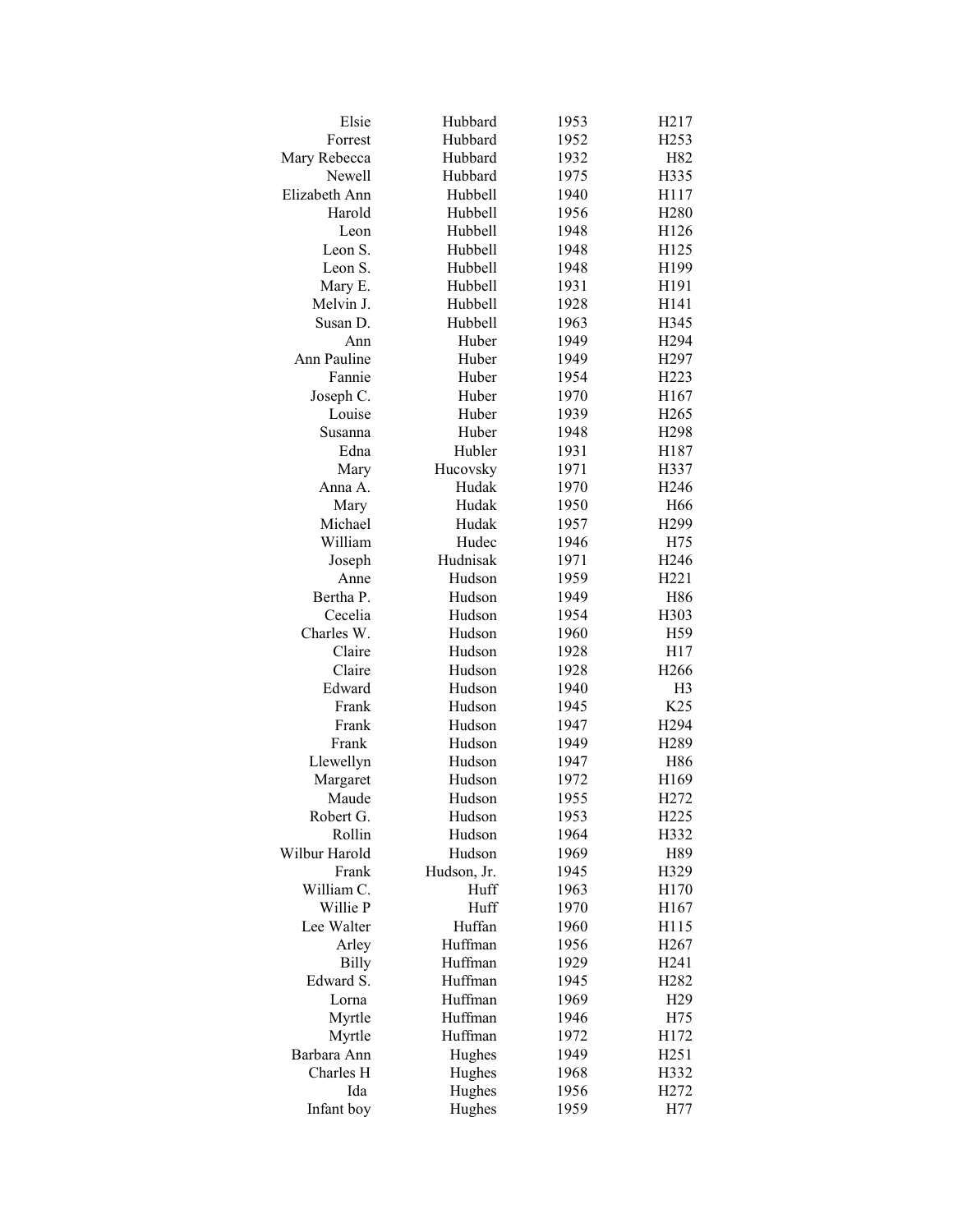| Leo P.             | Hughes      | 1966         | H <sub>60</sub>  |
|--------------------|-------------|--------------|------------------|
| Martha             | Hughes      | 1932         | H80              |
| Martha             | Hughes      | 1932         | H82              |
| Martha             | Hughes      | 1960         | H317             |
| Mary               | Hughes      | 1956         | H <sub>254</sub> |
| Mary K.            | Hughes      | 1970         | H <sub>244</sub> |
| Robert             | Hughes      | 1977         | H111             |
| Robert H.          | Hughes      | 1977         | H196             |
| Ruth Virginia      | Hughes      | 1970         | H <sub>167</sub> |
| Verena H.          | Hughes      | 1978         | H334             |
| Charles Evan       | Hughes, Jr. | 1969         | H331             |
| Ina Victoria       | Hughett     | 1972         | H172             |
| Catherine          | Hughey      | 1956         | H <sub>259</sub> |
| Helen M.           | Hughey      | 1969         | H <sub>28</sub>  |
| Paul               | Hughey      | 1969         | H322             |
| Paul J.            | Hughey      | 1969         | H318             |
| E. M.              | Hughgart    | 1950         | H14              |
| Susie              | Hugill      | 1953         | H197             |
| Walter             | Hugill      | 1948         | H74              |
| Doris              | Hukari      | 1946         | H118             |
| Alice Amelia       | Hulbert     | 1933         | H157             |
| Howard             | Hulbert     | 1932         | H188             |
| Howard             | Hulbert     |              | H81              |
|                    | Hulbert     | 1932<br>1973 |                  |
| Kenneth            | Hulbert     |              | H114             |
| Loren              |             | 1922         | H17              |
| Lula               | Hulbert     | 1973         | H346             |
| Marian E.          | Hulbert     | 1939         | H <sub>16</sub>  |
| Frank C            | Hull        | 1960         | H <sub>103</sub> |
| Frank C            | Hull        | 1960         | H106             |
| Frank C.           | Hull        | 1960         | H110             |
| George             | Hull        | 1953         | H <sub>220</sub> |
| Jane               | Hull        | 1928         | H94              |
| Kate               | Hull        | 1960         | H110             |
| Minnie             | Hull        | 1950         | H <sub>254</sub> |
| Raymond E.         | Hull        | 1907         | H121             |
| <b>Edward Knox</b> | Hum         | 1960         | H <sub>59</sub>  |
| Albin H.           | Humble, Sr. | 1969         | H <sub>29</sub>  |
| Marie              | Humel       | 1956         | H <sub>68</sub>  |
| Marie              | Huml        | 1956         | H70              |
| Carl               | Hummer      | 1933         | H186             |
| Clyde              | Humphrey    | 1937         | H339             |
| Keith              | Humphrey    | 1953         | H <sub>217</sub> |
| Mina               | Humphrey    | 1954         | H <sub>260</sub> |
| Mina               | Humphrey    | 1954         | H327             |
| Nina               | Humphrey    | 1968         | H228             |
| William            | Humphrey    | 1952         | H <sub>271</sub> |
| Dan Murrry         | Hungerford  | 1958         | H72              |
| Dan Murry          | Hungerford  | 1958         | H59              |
| Alfonso            | Hunk        | 1970         | H336             |
| H. S. (Bud)        | Hunker      | 1968         | H64              |
| Cora               | Hunsicker   | 1951         | H301             |
| Sadie              | Hunsicker   | 1950         | H <sub>224</sub> |
| Albert             | Hunt        | 1949         | H153             |
| Albert             | Hunt        | 1949         | H <sub>230</sub> |
| Arthur E           | Hunt        | 1955         | H <sub>257</sub> |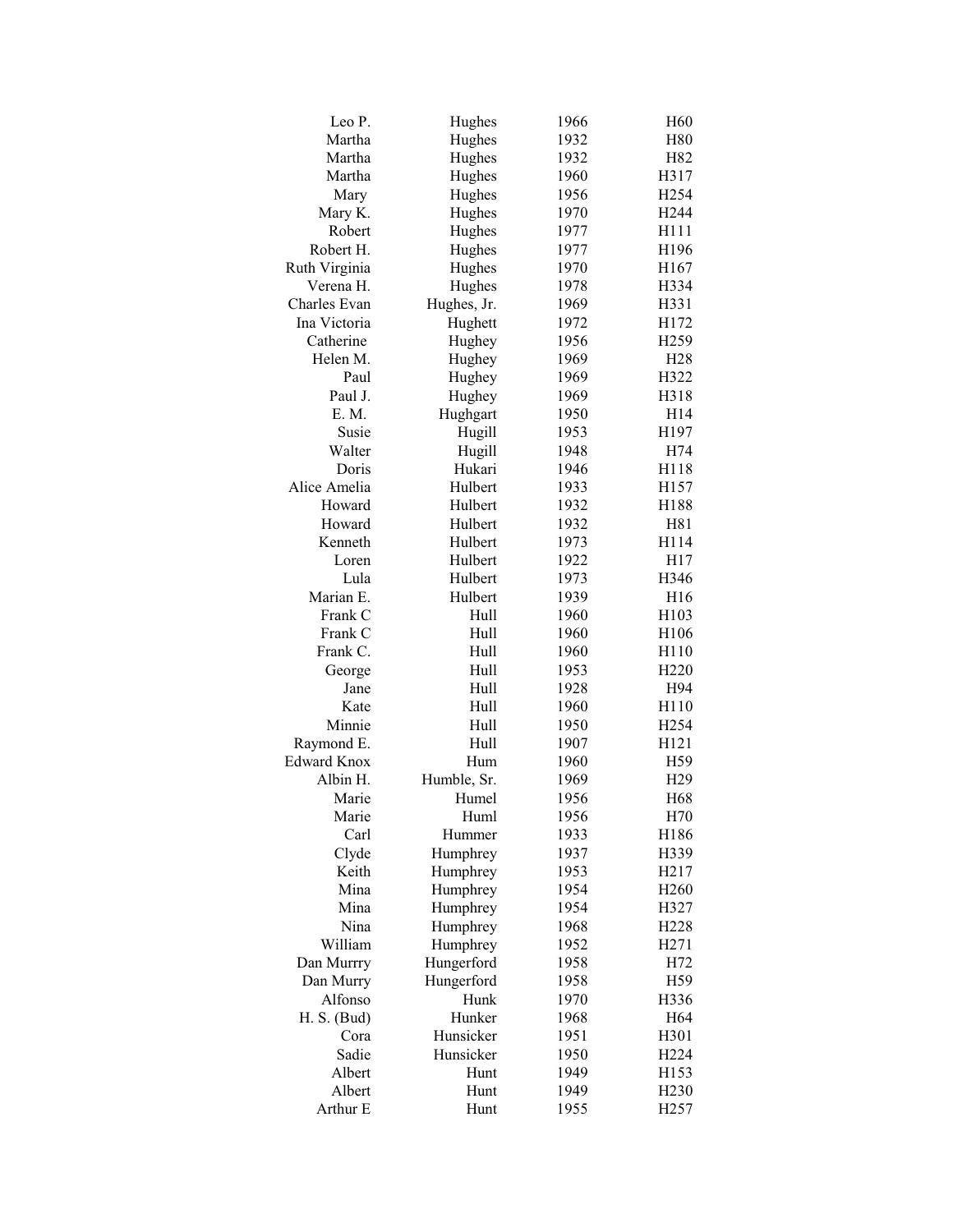| Arthur E.<br>Hunt<br>1955<br>M293<br>Belle<br>1956<br>H <sub>258</sub><br>Hunt<br>Charlotte<br>Hunt<br>1971<br>H <sub>208</sub><br>Harriet<br>Hunt<br>1934<br>H <sub>266</sub><br>Herbert<br>Hunt<br>1948<br>H <sub>2</sub> 35<br>Letitia<br>Hunt<br>1948<br>H <sub>200</sub><br>Myrtle<br>Hunt<br>1959<br>H164<br>Myrtle<br>Hunt<br>1959<br>H175<br>Opal Mae<br>H224<br>Hunt<br>1952<br>Oscar F.<br>1948<br>Hunt<br>H <sub>200</sub><br>Otis E.<br>Hunt<br>1978<br>H <sub>208</sub><br>Paul Wesley<br>Hunt<br>1972<br>H350<br>1960<br>Roscoe<br>Hunt<br>H <sub>227</sub><br>Seth<br>Hunt<br>1941<br>H340<br>Smith Steven<br>Hunt<br>1956<br>H308<br>Hunt<br>1955<br>H343<br>Spencer<br>William G.<br>Hunt<br>1967<br>H115<br>Doris<br>Hunter<br>1949<br>H <sub>294</sub><br>Edward<br>Hunter<br>1930<br>H187<br>H <sub>254</sub><br>Emma L.<br>Hunter<br>1950<br>H68<br>Emma L.<br>Hunter<br>1950<br>H193-194<br>Florence<br>Hunter<br>1941<br>Florence E.<br>Hunter<br>1941<br>H <sub>3</sub><br>Hannah<br>H154<br>Hunter<br>1948<br>Helen E.<br>Hunter<br>1958<br>H <sub>2</sub> 16<br>Kathryn<br>Hunter<br>1974<br>H112<br>Robert E.<br>Hunter<br>1974<br>H <sub>23</sub><br>William L.<br>Hunter<br>1967<br>H <sub>6</sub> 3<br>Frederick I.<br>Huntington<br>1950<br>H71<br>Charles<br>Hunton<br>1943<br>H76<br>Hura<br>1957<br>Mary<br>H78<br>Alice<br>Hurd<br>1957<br>H342<br>Angie M.<br>Hurd<br>1938<br>H <sub>205</sub><br>Arthur B.<br>Hurd<br>1940<br>H340<br>Carl B.<br>Hurd<br>1947<br>H <sub>6</sub><br>Carrie Humphrey<br>Hurd<br>1957<br>H71<br>Esther L.<br>Hurd<br>1968<br>H13<br>Frank<br>Hurd<br>H40<br>1930<br>H51<br>Frank<br>Hurd<br>1930<br>George<br>Hurd<br>1970<br>H110<br>Gerald<br>Hurd<br>1968<br>H227<br>Harland<br>Hurd<br>1950<br>H <sub>230</sub><br>Hurd<br>1953<br>H <sub>224</sub><br>Harry<br>Herbert E.<br>Hurd<br>1972<br>H246<br>Ida V.<br>Hurd<br>1984<br>H349<br>Leda Mae<br>H244<br>Hurd<br>1973<br>Hurd<br>Leslie H.<br>1963<br>H92<br>Maurice D.<br>Hurd<br>1969<br>H63<br>Minnie S.<br>Hurd<br>1949<br>H <sub>289</sub><br>Nellie A.<br>Hurd<br>1951<br>H177<br>Olive Myers<br>Hurd<br>1941<br>H74<br>Hurd<br>Sarah<br>1941<br>H75<br>Ralph Edison<br>Hurd, Jr.<br>1946<br>H153 | Arthur E. | Hunt     | 1955 | H <sub>248</sub> |
|----------------------------------------------------------------------------------------------------------------------------------------------------------------------------------------------------------------------------------------------------------------------------------------------------------------------------------------------------------------------------------------------------------------------------------------------------------------------------------------------------------------------------------------------------------------------------------------------------------------------------------------------------------------------------------------------------------------------------------------------------------------------------------------------------------------------------------------------------------------------------------------------------------------------------------------------------------------------------------------------------------------------------------------------------------------------------------------------------------------------------------------------------------------------------------------------------------------------------------------------------------------------------------------------------------------------------------------------------------------------------------------------------------------------------------------------------------------------------------------------------------------------------------------------------------------------------------------------------------------------------------------------------------------------------------------------------------------------------------------------------------------------------------------------------------------------------------------------------------------------------------------------------------------------------------------------------------------------------------------------------------------------------------------------------------------------------------------------------------------------------------------------------------------------------------------------------------------------------------|-----------|----------|------|------------------|
|                                                                                                                                                                                                                                                                                                                                                                                                                                                                                                                                                                                                                                                                                                                                                                                                                                                                                                                                                                                                                                                                                                                                                                                                                                                                                                                                                                                                                                                                                                                                                                                                                                                                                                                                                                                                                                                                                                                                                                                                                                                                                                                                                                                                                                  |           |          |      |                  |
|                                                                                                                                                                                                                                                                                                                                                                                                                                                                                                                                                                                                                                                                                                                                                                                                                                                                                                                                                                                                                                                                                                                                                                                                                                                                                                                                                                                                                                                                                                                                                                                                                                                                                                                                                                                                                                                                                                                                                                                                                                                                                                                                                                                                                                  |           |          |      |                  |
|                                                                                                                                                                                                                                                                                                                                                                                                                                                                                                                                                                                                                                                                                                                                                                                                                                                                                                                                                                                                                                                                                                                                                                                                                                                                                                                                                                                                                                                                                                                                                                                                                                                                                                                                                                                                                                                                                                                                                                                                                                                                                                                                                                                                                                  |           |          |      |                  |
|                                                                                                                                                                                                                                                                                                                                                                                                                                                                                                                                                                                                                                                                                                                                                                                                                                                                                                                                                                                                                                                                                                                                                                                                                                                                                                                                                                                                                                                                                                                                                                                                                                                                                                                                                                                                                                                                                                                                                                                                                                                                                                                                                                                                                                  |           |          |      |                  |
|                                                                                                                                                                                                                                                                                                                                                                                                                                                                                                                                                                                                                                                                                                                                                                                                                                                                                                                                                                                                                                                                                                                                                                                                                                                                                                                                                                                                                                                                                                                                                                                                                                                                                                                                                                                                                                                                                                                                                                                                                                                                                                                                                                                                                                  |           |          |      |                  |
|                                                                                                                                                                                                                                                                                                                                                                                                                                                                                                                                                                                                                                                                                                                                                                                                                                                                                                                                                                                                                                                                                                                                                                                                                                                                                                                                                                                                                                                                                                                                                                                                                                                                                                                                                                                                                                                                                                                                                                                                                                                                                                                                                                                                                                  |           |          |      |                  |
|                                                                                                                                                                                                                                                                                                                                                                                                                                                                                                                                                                                                                                                                                                                                                                                                                                                                                                                                                                                                                                                                                                                                                                                                                                                                                                                                                                                                                                                                                                                                                                                                                                                                                                                                                                                                                                                                                                                                                                                                                                                                                                                                                                                                                                  |           |          |      |                  |
|                                                                                                                                                                                                                                                                                                                                                                                                                                                                                                                                                                                                                                                                                                                                                                                                                                                                                                                                                                                                                                                                                                                                                                                                                                                                                                                                                                                                                                                                                                                                                                                                                                                                                                                                                                                                                                                                                                                                                                                                                                                                                                                                                                                                                                  |           |          |      |                  |
|                                                                                                                                                                                                                                                                                                                                                                                                                                                                                                                                                                                                                                                                                                                                                                                                                                                                                                                                                                                                                                                                                                                                                                                                                                                                                                                                                                                                                                                                                                                                                                                                                                                                                                                                                                                                                                                                                                                                                                                                                                                                                                                                                                                                                                  |           |          |      |                  |
|                                                                                                                                                                                                                                                                                                                                                                                                                                                                                                                                                                                                                                                                                                                                                                                                                                                                                                                                                                                                                                                                                                                                                                                                                                                                                                                                                                                                                                                                                                                                                                                                                                                                                                                                                                                                                                                                                                                                                                                                                                                                                                                                                                                                                                  |           |          |      |                  |
|                                                                                                                                                                                                                                                                                                                                                                                                                                                                                                                                                                                                                                                                                                                                                                                                                                                                                                                                                                                                                                                                                                                                                                                                                                                                                                                                                                                                                                                                                                                                                                                                                                                                                                                                                                                                                                                                                                                                                                                                                                                                                                                                                                                                                                  |           |          |      |                  |
|                                                                                                                                                                                                                                                                                                                                                                                                                                                                                                                                                                                                                                                                                                                                                                                                                                                                                                                                                                                                                                                                                                                                                                                                                                                                                                                                                                                                                                                                                                                                                                                                                                                                                                                                                                                                                                                                                                                                                                                                                                                                                                                                                                                                                                  |           |          |      |                  |
|                                                                                                                                                                                                                                                                                                                                                                                                                                                                                                                                                                                                                                                                                                                                                                                                                                                                                                                                                                                                                                                                                                                                                                                                                                                                                                                                                                                                                                                                                                                                                                                                                                                                                                                                                                                                                                                                                                                                                                                                                                                                                                                                                                                                                                  |           |          |      |                  |
|                                                                                                                                                                                                                                                                                                                                                                                                                                                                                                                                                                                                                                                                                                                                                                                                                                                                                                                                                                                                                                                                                                                                                                                                                                                                                                                                                                                                                                                                                                                                                                                                                                                                                                                                                                                                                                                                                                                                                                                                                                                                                                                                                                                                                                  |           |          |      |                  |
|                                                                                                                                                                                                                                                                                                                                                                                                                                                                                                                                                                                                                                                                                                                                                                                                                                                                                                                                                                                                                                                                                                                                                                                                                                                                                                                                                                                                                                                                                                                                                                                                                                                                                                                                                                                                                                                                                                                                                                                                                                                                                                                                                                                                                                  |           |          |      |                  |
|                                                                                                                                                                                                                                                                                                                                                                                                                                                                                                                                                                                                                                                                                                                                                                                                                                                                                                                                                                                                                                                                                                                                                                                                                                                                                                                                                                                                                                                                                                                                                                                                                                                                                                                                                                                                                                                                                                                                                                                                                                                                                                                                                                                                                                  |           |          |      |                  |
|                                                                                                                                                                                                                                                                                                                                                                                                                                                                                                                                                                                                                                                                                                                                                                                                                                                                                                                                                                                                                                                                                                                                                                                                                                                                                                                                                                                                                                                                                                                                                                                                                                                                                                                                                                                                                                                                                                                                                                                                                                                                                                                                                                                                                                  |           |          |      |                  |
|                                                                                                                                                                                                                                                                                                                                                                                                                                                                                                                                                                                                                                                                                                                                                                                                                                                                                                                                                                                                                                                                                                                                                                                                                                                                                                                                                                                                                                                                                                                                                                                                                                                                                                                                                                                                                                                                                                                                                                                                                                                                                                                                                                                                                                  |           |          |      |                  |
|                                                                                                                                                                                                                                                                                                                                                                                                                                                                                                                                                                                                                                                                                                                                                                                                                                                                                                                                                                                                                                                                                                                                                                                                                                                                                                                                                                                                                                                                                                                                                                                                                                                                                                                                                                                                                                                                                                                                                                                                                                                                                                                                                                                                                                  |           |          |      |                  |
|                                                                                                                                                                                                                                                                                                                                                                                                                                                                                                                                                                                                                                                                                                                                                                                                                                                                                                                                                                                                                                                                                                                                                                                                                                                                                                                                                                                                                                                                                                                                                                                                                                                                                                                                                                                                                                                                                                                                                                                                                                                                                                                                                                                                                                  |           |          |      |                  |
|                                                                                                                                                                                                                                                                                                                                                                                                                                                                                                                                                                                                                                                                                                                                                                                                                                                                                                                                                                                                                                                                                                                                                                                                                                                                                                                                                                                                                                                                                                                                                                                                                                                                                                                                                                                                                                                                                                                                                                                                                                                                                                                                                                                                                                  |           |          |      |                  |
|                                                                                                                                                                                                                                                                                                                                                                                                                                                                                                                                                                                                                                                                                                                                                                                                                                                                                                                                                                                                                                                                                                                                                                                                                                                                                                                                                                                                                                                                                                                                                                                                                                                                                                                                                                                                                                                                                                                                                                                                                                                                                                                                                                                                                                  |           |          |      |                  |
|                                                                                                                                                                                                                                                                                                                                                                                                                                                                                                                                                                                                                                                                                                                                                                                                                                                                                                                                                                                                                                                                                                                                                                                                                                                                                                                                                                                                                                                                                                                                                                                                                                                                                                                                                                                                                                                                                                                                                                                                                                                                                                                                                                                                                                  |           |          |      |                  |
|                                                                                                                                                                                                                                                                                                                                                                                                                                                                                                                                                                                                                                                                                                                                                                                                                                                                                                                                                                                                                                                                                                                                                                                                                                                                                                                                                                                                                                                                                                                                                                                                                                                                                                                                                                                                                                                                                                                                                                                                                                                                                                                                                                                                                                  |           |          |      |                  |
|                                                                                                                                                                                                                                                                                                                                                                                                                                                                                                                                                                                                                                                                                                                                                                                                                                                                                                                                                                                                                                                                                                                                                                                                                                                                                                                                                                                                                                                                                                                                                                                                                                                                                                                                                                                                                                                                                                                                                                                                                                                                                                                                                                                                                                  |           |          |      |                  |
|                                                                                                                                                                                                                                                                                                                                                                                                                                                                                                                                                                                                                                                                                                                                                                                                                                                                                                                                                                                                                                                                                                                                                                                                                                                                                                                                                                                                                                                                                                                                                                                                                                                                                                                                                                                                                                                                                                                                                                                                                                                                                                                                                                                                                                  |           |          |      |                  |
|                                                                                                                                                                                                                                                                                                                                                                                                                                                                                                                                                                                                                                                                                                                                                                                                                                                                                                                                                                                                                                                                                                                                                                                                                                                                                                                                                                                                                                                                                                                                                                                                                                                                                                                                                                                                                                                                                                                                                                                                                                                                                                                                                                                                                                  |           |          |      |                  |
|                                                                                                                                                                                                                                                                                                                                                                                                                                                                                                                                                                                                                                                                                                                                                                                                                                                                                                                                                                                                                                                                                                                                                                                                                                                                                                                                                                                                                                                                                                                                                                                                                                                                                                                                                                                                                                                                                                                                                                                                                                                                                                                                                                                                                                  |           |          |      |                  |
|                                                                                                                                                                                                                                                                                                                                                                                                                                                                                                                                                                                                                                                                                                                                                                                                                                                                                                                                                                                                                                                                                                                                                                                                                                                                                                                                                                                                                                                                                                                                                                                                                                                                                                                                                                                                                                                                                                                                                                                                                                                                                                                                                                                                                                  |           |          |      |                  |
|                                                                                                                                                                                                                                                                                                                                                                                                                                                                                                                                                                                                                                                                                                                                                                                                                                                                                                                                                                                                                                                                                                                                                                                                                                                                                                                                                                                                                                                                                                                                                                                                                                                                                                                                                                                                                                                                                                                                                                                                                                                                                                                                                                                                                                  |           |          |      |                  |
|                                                                                                                                                                                                                                                                                                                                                                                                                                                                                                                                                                                                                                                                                                                                                                                                                                                                                                                                                                                                                                                                                                                                                                                                                                                                                                                                                                                                                                                                                                                                                                                                                                                                                                                                                                                                                                                                                                                                                                                                                                                                                                                                                                                                                                  |           |          |      |                  |
|                                                                                                                                                                                                                                                                                                                                                                                                                                                                                                                                                                                                                                                                                                                                                                                                                                                                                                                                                                                                                                                                                                                                                                                                                                                                                                                                                                                                                                                                                                                                                                                                                                                                                                                                                                                                                                                                                                                                                                                                                                                                                                                                                                                                                                  |           |          |      |                  |
|                                                                                                                                                                                                                                                                                                                                                                                                                                                                                                                                                                                                                                                                                                                                                                                                                                                                                                                                                                                                                                                                                                                                                                                                                                                                                                                                                                                                                                                                                                                                                                                                                                                                                                                                                                                                                                                                                                                                                                                                                                                                                                                                                                                                                                  |           |          |      |                  |
|                                                                                                                                                                                                                                                                                                                                                                                                                                                                                                                                                                                                                                                                                                                                                                                                                                                                                                                                                                                                                                                                                                                                                                                                                                                                                                                                                                                                                                                                                                                                                                                                                                                                                                                                                                                                                                                                                                                                                                                                                                                                                                                                                                                                                                  |           |          |      |                  |
|                                                                                                                                                                                                                                                                                                                                                                                                                                                                                                                                                                                                                                                                                                                                                                                                                                                                                                                                                                                                                                                                                                                                                                                                                                                                                                                                                                                                                                                                                                                                                                                                                                                                                                                                                                                                                                                                                                                                                                                                                                                                                                                                                                                                                                  |           |          |      |                  |
|                                                                                                                                                                                                                                                                                                                                                                                                                                                                                                                                                                                                                                                                                                                                                                                                                                                                                                                                                                                                                                                                                                                                                                                                                                                                                                                                                                                                                                                                                                                                                                                                                                                                                                                                                                                                                                                                                                                                                                                                                                                                                                                                                                                                                                  |           |          |      |                  |
|                                                                                                                                                                                                                                                                                                                                                                                                                                                                                                                                                                                                                                                                                                                                                                                                                                                                                                                                                                                                                                                                                                                                                                                                                                                                                                                                                                                                                                                                                                                                                                                                                                                                                                                                                                                                                                                                                                                                                                                                                                                                                                                                                                                                                                  |           |          |      |                  |
|                                                                                                                                                                                                                                                                                                                                                                                                                                                                                                                                                                                                                                                                                                                                                                                                                                                                                                                                                                                                                                                                                                                                                                                                                                                                                                                                                                                                                                                                                                                                                                                                                                                                                                                                                                                                                                                                                                                                                                                                                                                                                                                                                                                                                                  |           |          |      |                  |
|                                                                                                                                                                                                                                                                                                                                                                                                                                                                                                                                                                                                                                                                                                                                                                                                                                                                                                                                                                                                                                                                                                                                                                                                                                                                                                                                                                                                                                                                                                                                                                                                                                                                                                                                                                                                                                                                                                                                                                                                                                                                                                                                                                                                                                  |           |          |      |                  |
|                                                                                                                                                                                                                                                                                                                                                                                                                                                                                                                                                                                                                                                                                                                                                                                                                                                                                                                                                                                                                                                                                                                                                                                                                                                                                                                                                                                                                                                                                                                                                                                                                                                                                                                                                                                                                                                                                                                                                                                                                                                                                                                                                                                                                                  |           |          |      |                  |
|                                                                                                                                                                                                                                                                                                                                                                                                                                                                                                                                                                                                                                                                                                                                                                                                                                                                                                                                                                                                                                                                                                                                                                                                                                                                                                                                                                                                                                                                                                                                                                                                                                                                                                                                                                                                                                                                                                                                                                                                                                                                                                                                                                                                                                  |           |          |      |                  |
|                                                                                                                                                                                                                                                                                                                                                                                                                                                                                                                                                                                                                                                                                                                                                                                                                                                                                                                                                                                                                                                                                                                                                                                                                                                                                                                                                                                                                                                                                                                                                                                                                                                                                                                                                                                                                                                                                                                                                                                                                                                                                                                                                                                                                                  |           |          |      |                  |
|                                                                                                                                                                                                                                                                                                                                                                                                                                                                                                                                                                                                                                                                                                                                                                                                                                                                                                                                                                                                                                                                                                                                                                                                                                                                                                                                                                                                                                                                                                                                                                                                                                                                                                                                                                                                                                                                                                                                                                                                                                                                                                                                                                                                                                  |           |          |      |                  |
|                                                                                                                                                                                                                                                                                                                                                                                                                                                                                                                                                                                                                                                                                                                                                                                                                                                                                                                                                                                                                                                                                                                                                                                                                                                                                                                                                                                                                                                                                                                                                                                                                                                                                                                                                                                                                                                                                                                                                                                                                                                                                                                                                                                                                                  |           |          |      |                  |
|                                                                                                                                                                                                                                                                                                                                                                                                                                                                                                                                                                                                                                                                                                                                                                                                                                                                                                                                                                                                                                                                                                                                                                                                                                                                                                                                                                                                                                                                                                                                                                                                                                                                                                                                                                                                                                                                                                                                                                                                                                                                                                                                                                                                                                  |           |          |      |                  |
|                                                                                                                                                                                                                                                                                                                                                                                                                                                                                                                                                                                                                                                                                                                                                                                                                                                                                                                                                                                                                                                                                                                                                                                                                                                                                                                                                                                                                                                                                                                                                                                                                                                                                                                                                                                                                                                                                                                                                                                                                                                                                                                                                                                                                                  |           |          |      |                  |
|                                                                                                                                                                                                                                                                                                                                                                                                                                                                                                                                                                                                                                                                                                                                                                                                                                                                                                                                                                                                                                                                                                                                                                                                                                                                                                                                                                                                                                                                                                                                                                                                                                                                                                                                                                                                                                                                                                                                                                                                                                                                                                                                                                                                                                  |           |          |      |                  |
|                                                                                                                                                                                                                                                                                                                                                                                                                                                                                                                                                                                                                                                                                                                                                                                                                                                                                                                                                                                                                                                                                                                                                                                                                                                                                                                                                                                                                                                                                                                                                                                                                                                                                                                                                                                                                                                                                                                                                                                                                                                                                                                                                                                                                                  |           |          |      |                  |
|                                                                                                                                                                                                                                                                                                                                                                                                                                                                                                                                                                                                                                                                                                                                                                                                                                                                                                                                                                                                                                                                                                                                                                                                                                                                                                                                                                                                                                                                                                                                                                                                                                                                                                                                                                                                                                                                                                                                                                                                                                                                                                                                                                                                                                  |           |          |      |                  |
|                                                                                                                                                                                                                                                                                                                                                                                                                                                                                                                                                                                                                                                                                                                                                                                                                                                                                                                                                                                                                                                                                                                                                                                                                                                                                                                                                                                                                                                                                                                                                                                                                                                                                                                                                                                                                                                                                                                                                                                                                                                                                                                                                                                                                                  |           |          |      |                  |
|                                                                                                                                                                                                                                                                                                                                                                                                                                                                                                                                                                                                                                                                                                                                                                                                                                                                                                                                                                                                                                                                                                                                                                                                                                                                                                                                                                                                                                                                                                                                                                                                                                                                                                                                                                                                                                                                                                                                                                                                                                                                                                                                                                                                                                  |           |          |      |                  |
|                                                                                                                                                                                                                                                                                                                                                                                                                                                                                                                                                                                                                                                                                                                                                                                                                                                                                                                                                                                                                                                                                                                                                                                                                                                                                                                                                                                                                                                                                                                                                                                                                                                                                                                                                                                                                                                                                                                                                                                                                                                                                                                                                                                                                                  |           |          |      |                  |
|                                                                                                                                                                                                                                                                                                                                                                                                                                                                                                                                                                                                                                                                                                                                                                                                                                                                                                                                                                                                                                                                                                                                                                                                                                                                                                                                                                                                                                                                                                                                                                                                                                                                                                                                                                                                                                                                                                                                                                                                                                                                                                                                                                                                                                  |           |          |      |                  |
|                                                                                                                                                                                                                                                                                                                                                                                                                                                                                                                                                                                                                                                                                                                                                                                                                                                                                                                                                                                                                                                                                                                                                                                                                                                                                                                                                                                                                                                                                                                                                                                                                                                                                                                                                                                                                                                                                                                                                                                                                                                                                                                                                                                                                                  | Eunice    | Hurlbert | 1901 | H40              |